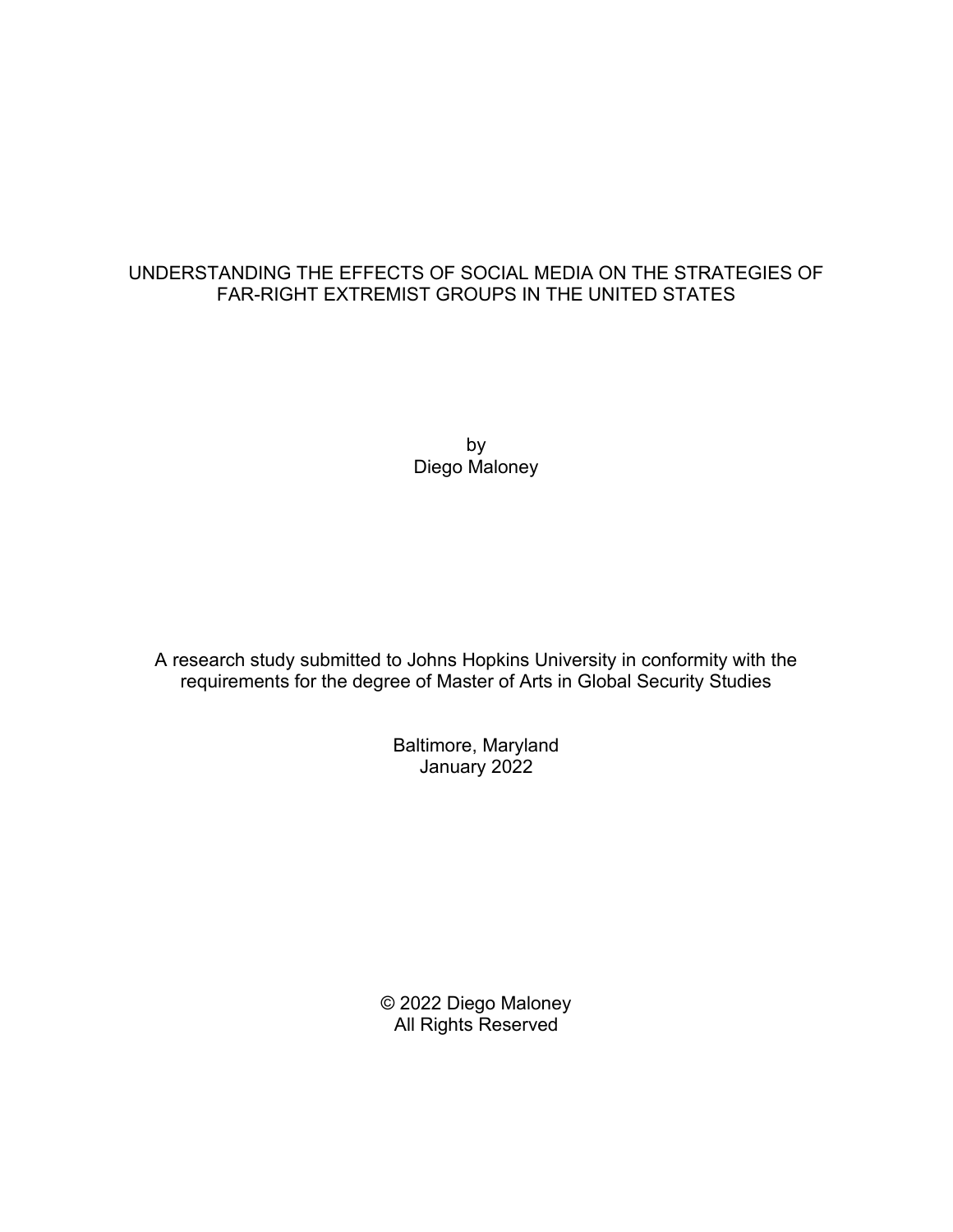# <span id="page-1-0"></span>Abstract

Amid a concurrent rise of digital communication and far-right extremist groups in the United States, political violence has become increasingly more common and poses a larger threat to national security. Past research has shown that far-right armed social movements in the U.S. have been adept at navigating new digital mediums as they materialize from the early days of the Internet up to the modern day to aid in their overall goals. This study aims to determine if social media use as a tool has fundamentally changed the strategies that far-right groups employ and, if so, to what degree. Based on a review of the literature of the commonalities of successful armed social movements (ASMs) and the relationship far-right groups have with the Internet and its facets, a thematic cross-case analysis was done of four prominent far-right ASMs representing two distinct era of Internet history, pre- and post-social media. Analysis of all cases demonstrated that though post-social media groups modified previously successful strategies in order to connect with younger, more tech savvy audiences, the general types of strategies remained the same. The results indicate that far-right groups of all eras utilize identical strategies in different ways to best fit their particular needs and environment meaning that social media has not necessarily profoundly changed the way contemporary far-right extremist groups operate or the strategies they utilize.

Research Study Advisors: Dr. Sarah Clark, Dr. Bryan Gibson and Dr. Maciej Bartkowski

ii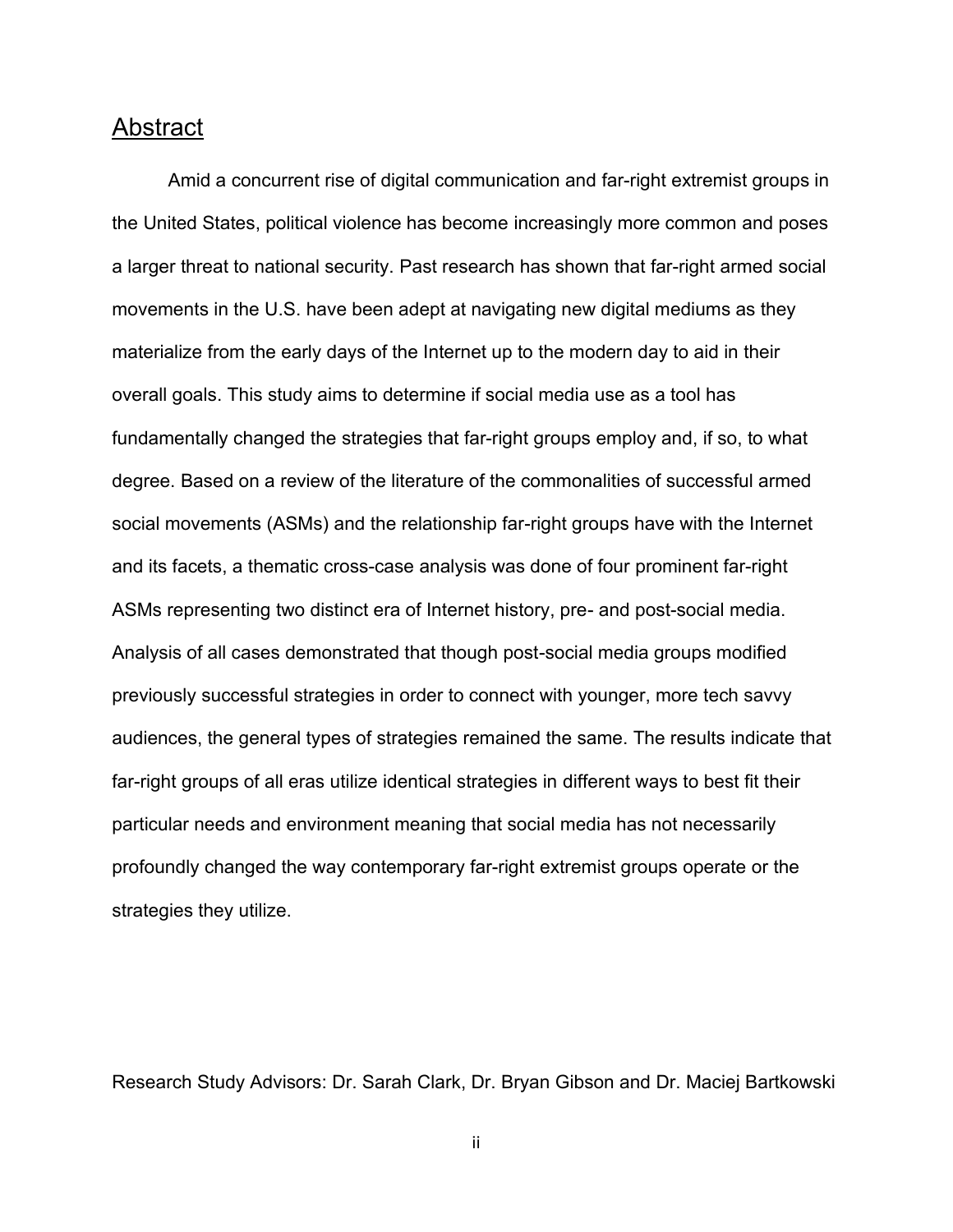# **Table of Contents**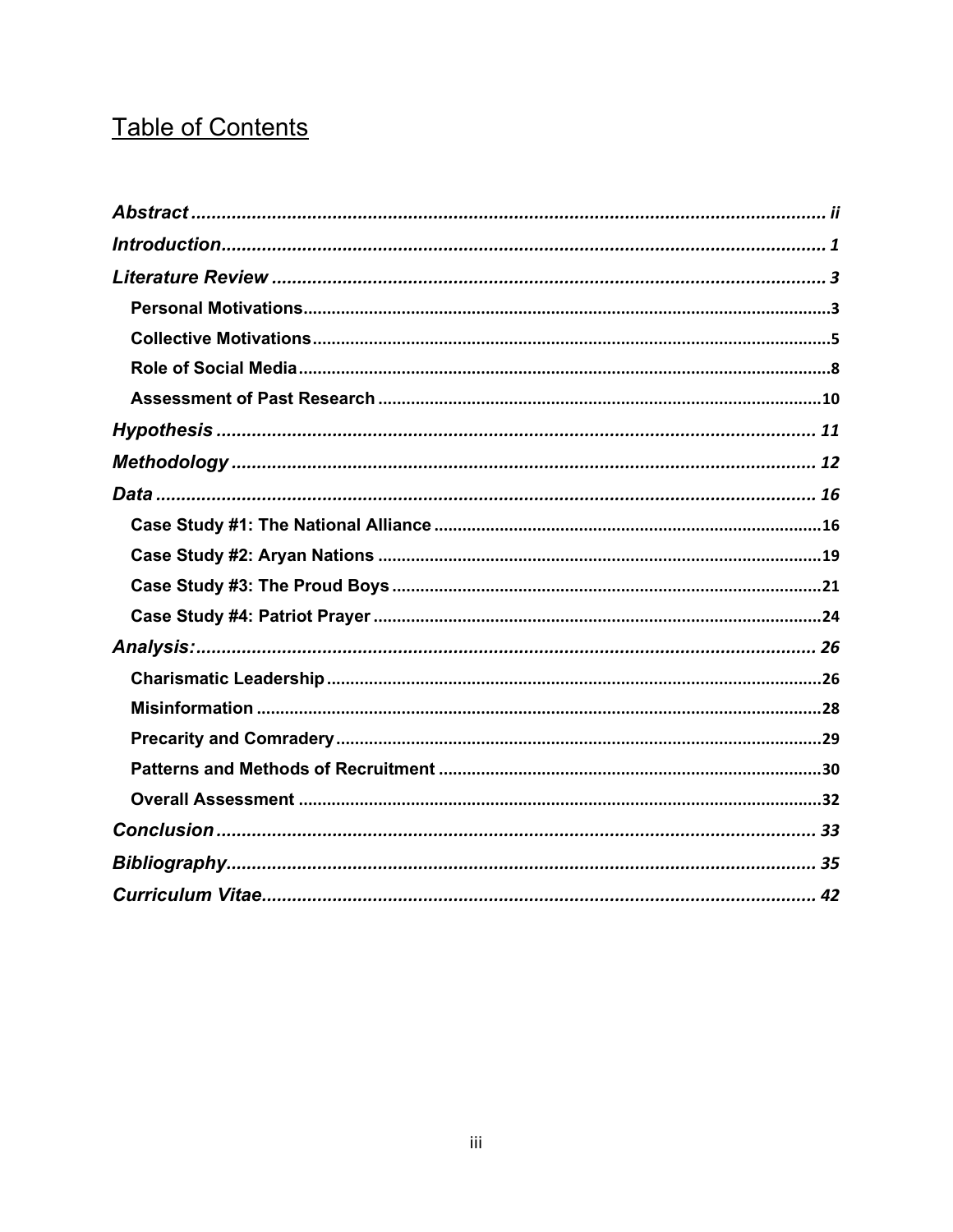# <span id="page-3-0"></span>Introduction

A tumultuous 2020, underscored by widespread social and political unrest, left the United States (U.S.) no better off in 2021 which saw exceptionally high levels of scrutiny towards long held and highly respected institutions of American democracy not seen for generations. Though this turbulent nature of American society had been noted for some time, it culminated in the storming of the U.S. Capitol in Washington, D.C., on January  $6<sup>th</sup>$ , 2021, an event that exposed the nation's weaknesses to both domestic and foreign audiences. This physical attack on American democracy was disproportionately carried out by far-right groups who for myriad reasons felt compelled to riot in the American capital. The relatively recent meteoric rise and proliferation far-right armed groups in the U.S. is a phenomenon that has seen government officials and institutions classify the issue as a grave security threat (Jones, 2018; Piazza, 2017; Schroeder, 2018). Several of these groups can be considered armed social movements (ASMs) which is the focus of past research on motivating factors and their link to group strategies. Defined by their propensity for violence in pursuit of a particular goal, U.S. based groups include Atomwaffen Division, Oath Keepers and the Three Percenters, among others. This phenomenon has several social, political, and security implications, making the continuation of associated research of the utmost concern. Specifically, within this broad topic of research, the aim of this exploration is to enlighten readers as to the role that social media plays in affecting strategy of far-right groups in the U.S.

Understanding the operational capacity of relevant groups is key for policymakers as they seek to simultaneously impede recruitment efforts of such groups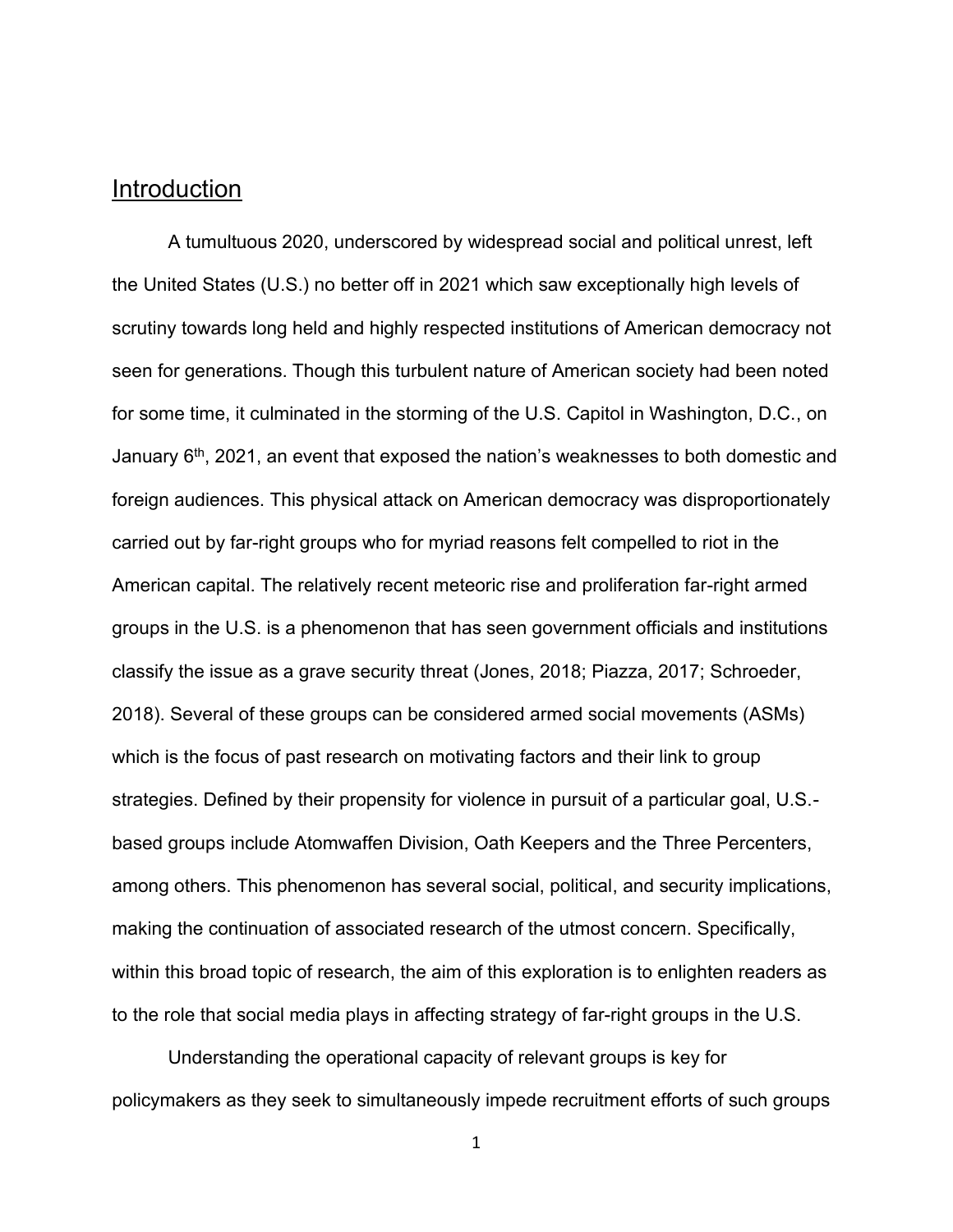and incorporate their supporters into a unified and thriving society. Foundational knowledge of group strategies that this research will build upon is thankfully expansive and will inform the reader of established motivating factors from decades of research. Subsequent review of literature will also show how social media both influences and is influenced by those factors, albeit in a more limited capacity. The following review of past research on ASMs covers a wide variety of topics with scholars coming to their conclusions through in-depth case studies of particular groups as well as more general inquiries of common themes ASMs typically display. Of particular importance, the research clearly shows that motivating factors can be divided into two main sections: collective and personal. Both establish how groups achieve success by highlighting the political, socio-cultural, economic, and ideological issues that are noted across several groups that span various decades and societies. By highlighting the motivational factors that aid relevant groups in their quest to grow the movement, this research study hopes to bring light to whether or not the strategies used in response to these proven motivations has changed significantly in the modern era following the introduction of digital tools such as social media.

Personal motivations will first be discussed below as they represent the core of established reasoning with the autonomy of the individual allowing them to decide their own fate. This will be followed by collective motivations which represent secondary, though equally important, influences. The two camps are bifurcated to stress their differences while also highlighting how they correlate. Finally, scholarly data of the role of social media will bring a more nuanced conversation to the forefront that emphasizes

 $\mathfrak{D}$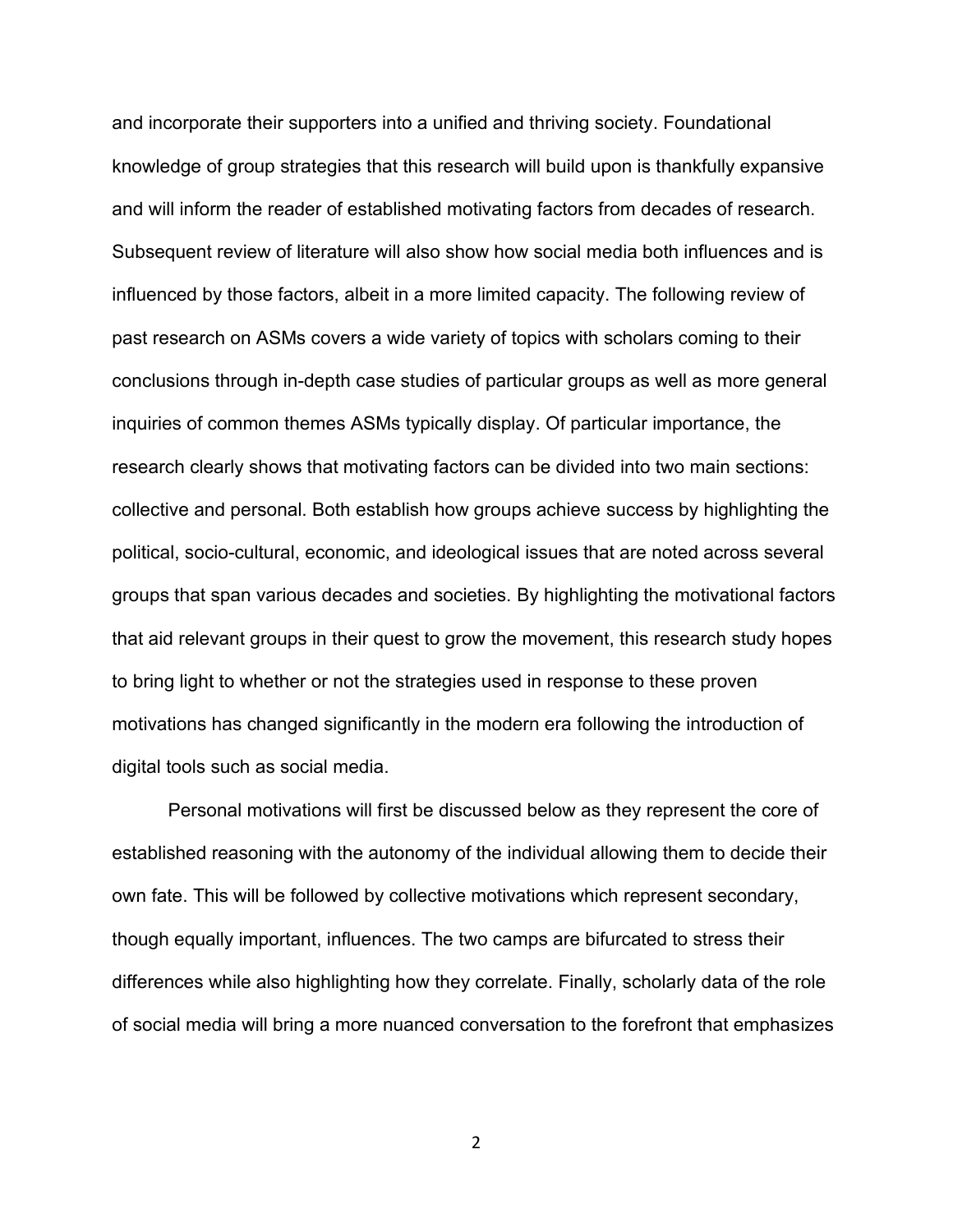how the Internet has changed our understanding of strategy for U.S.-based ASMs and identify where gaps in knowledge exist.

# <span id="page-5-0"></span>Literature Review

#### <span id="page-5-1"></span>Personal Motivations

As mentioned above, a wide base of research exists on the incidence of ASMs. Much of this research is concerned with the overall dynamics of such groups with many scholars providing particularly acute insight into why people join these groups and how relevant groups utilize this information to grow their movement. These can be boiled down into one overarching theme: grievance (della Porta, 1995; della Porta and Diani, 2006; Gurr, 2011, Khosravinik, 2017; Lindholm and Zuquete, 2010; Piazza, 2017; Vitolo-Haddad, 2019). Characterized by their personal failures within the existing system, grievances may manifest in a number of political and socio-economic expressions such as perceived exclusion or loss of identity (della Porta and Diani, 2006; Gurr, 2011; Lindholm and Zuquete, 2010; Piazza, 2017). Khosravinik (2017), Piazza (2017) and Vitolo-Haddad (2019) note that socio-economic grievances arise from the negative perceptions of the individual in question who feels victimized, embarrassed, belittled or wronged in some way, feelings that are exploited by ASMs. These grievances can not only have a profound impact on an individual's perceptions about themselves and the world around them but will also influence their decision-making process moving forward. Therein lies an important link to the other noted category of grievance: political.

Perceived socio-economic injustices are in turn magnified when they are compounded with political ones. Political grievances are most often represented by a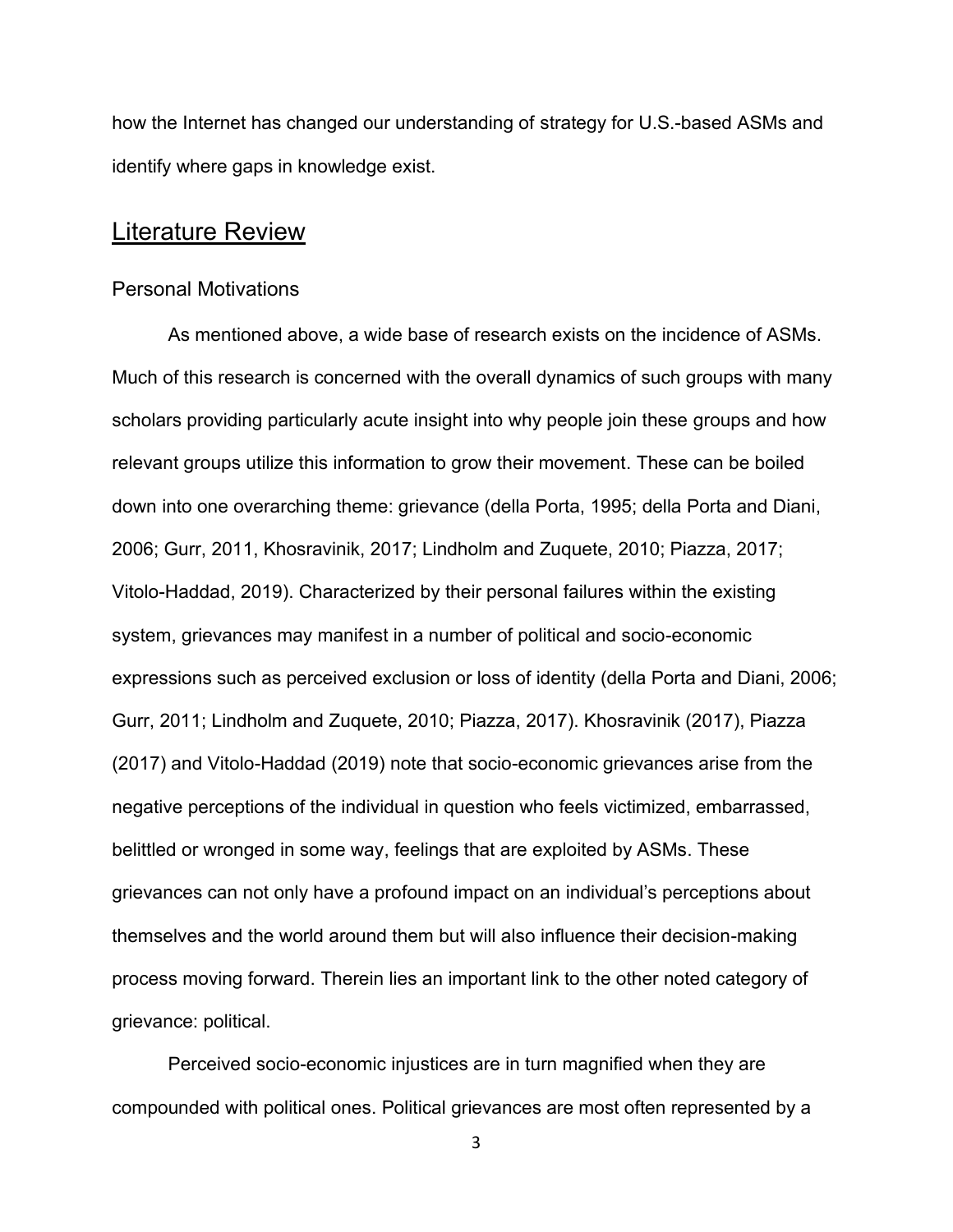strong disdain for domestic policy and a supposed inability to change those policies through legal political means by way of exclusion or repression of a group or ideology (della Porta, 1995; Gurr, 2011; Khosravinik, 2017; Lindholm and Zuquete, 2010). Unable to make political progress through conventional routes, individuals find solace in political groups that display more radical views that allow them to air their grievances over loss of industry or culture with guaranteed reassurance. Virtually all perceived and tangible grievances can be classified with either political or socio-economic descriptions. These greatly influence the individual in their quest for agency and meaning in a confusing and chaotic world; however, all personal motivations are not limited to grievance.

Social exclusion felt by prospective members of ASMs can sometimes be rectified by a massive change in lifestyle choices. Individuals with predisposing views may cure their boredom or misery by embarking on an exotic 'adventure' that pits them against perceived others and gives them a sense of community in an exclusive or secretive group with large aspirations (Gurr, 2011; Juergensmeyer, 2003; Kutner, 2020; Piazza, 2017, Vitolo-Haddad, 2019). The exhilaration of forgetting the world you know behind you to create one that more readily fits your own thoughts and actions is understandably tempting, especially for youth in dire situations. It is here where we see ASMs devise schemes centered around the discrepancy between one's personal ideology and the realities of the world. By positioning themselves along the boundary of accepted norms, ASMs prey on disillusioned individuals who feel compelled to join the fight in the struggle for the world (Gurr, 2011; Juergensmeyer, 2003). Though of less importance on its own as a motivating factor, the viability of grievances as motivators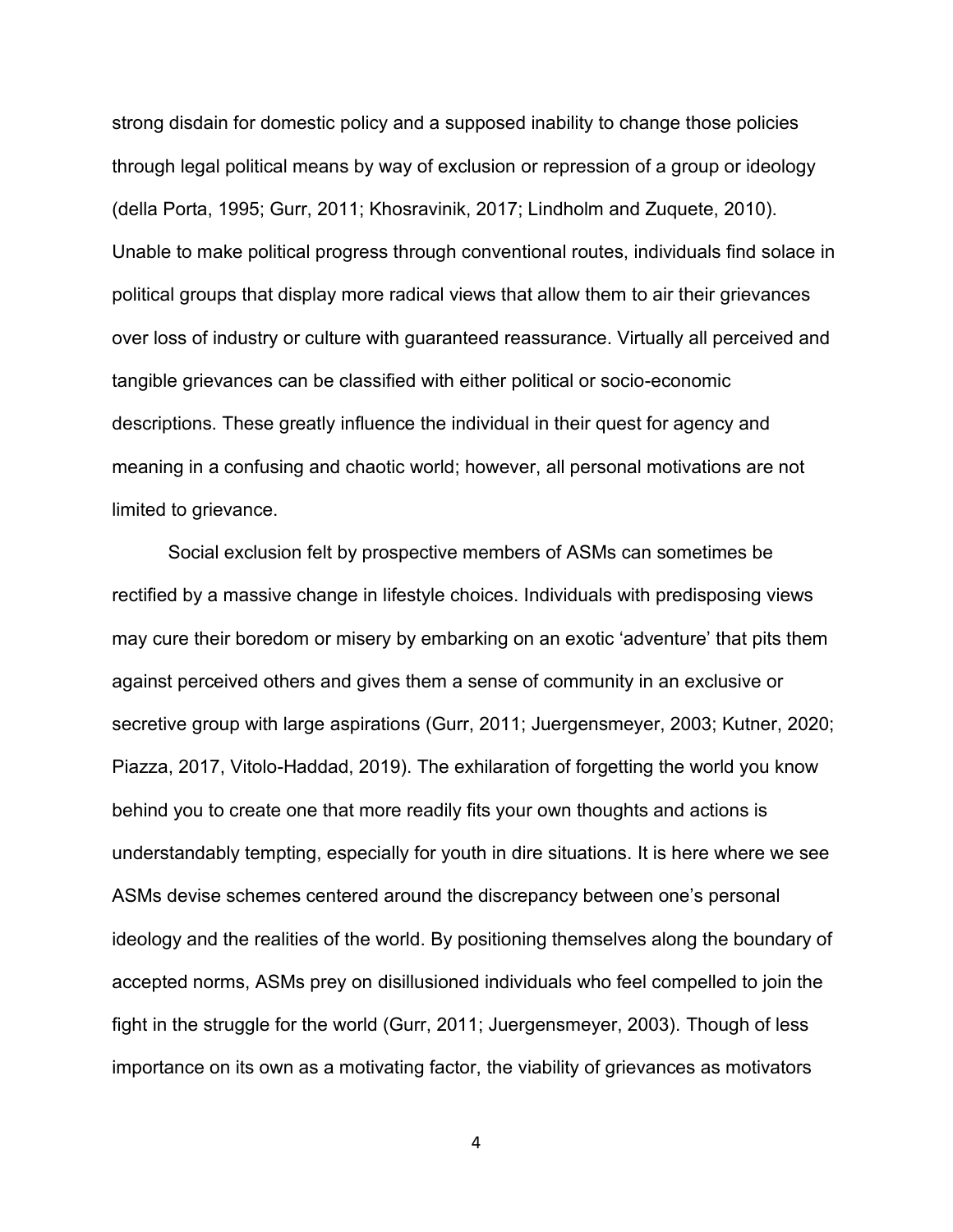can be boosted dramatically by charismatic leadership (Kutner, 2020; Vitolo-Haddad, 2019). The effectiveness in recruiting individuals who crave radical change that feature grandiose claims of revolution while simultaneously remaining exclusive cannot be understated when gifted speakers proselytize their message with efficiency. As noted above, personal motivations lay the foundations for collective motivations as will be seen in the next section.

#### <span id="page-7-0"></span>Collective Motivations

The communal nature of the human race, when influenced by political and socioeconomic grievances, profoundly impacts the strategies ASMs utilize to best reach the largest audience and/or convince outsiders of their message. It is a relatively simple task for leaders of ASMs to increase their support base when an individual thinks negatively of the changing world around them due to a perceived loss of lifestyle (i.e., culturally, morally or economically). The key to successfully earning new recruits is through the use of ideological framing that diagnose and assess pertinent issues and introduce constructive group motivations (della Porta and Diani, 2006; Gurr 2011; Lindholm and Zuquete, 2010). The main tenants of ideological framing are the diagnostic and prognostic elements and the motivational frames. Each of these allow the individual to clearly understand what views define a particular group and separate them from 'outside' groups. The first of these, the diagnostic element, can more simplistically be described as a quest for legitimacy and defining who is entitled to it (della Porta and Diani, 2006; Juergensmeyer, 2003; Lindholm and Zuquete, 2010). Groups employing the diagnostic element attempt to mimic the role of a healthcare provider by identifying important issues and making claims of how best to improve those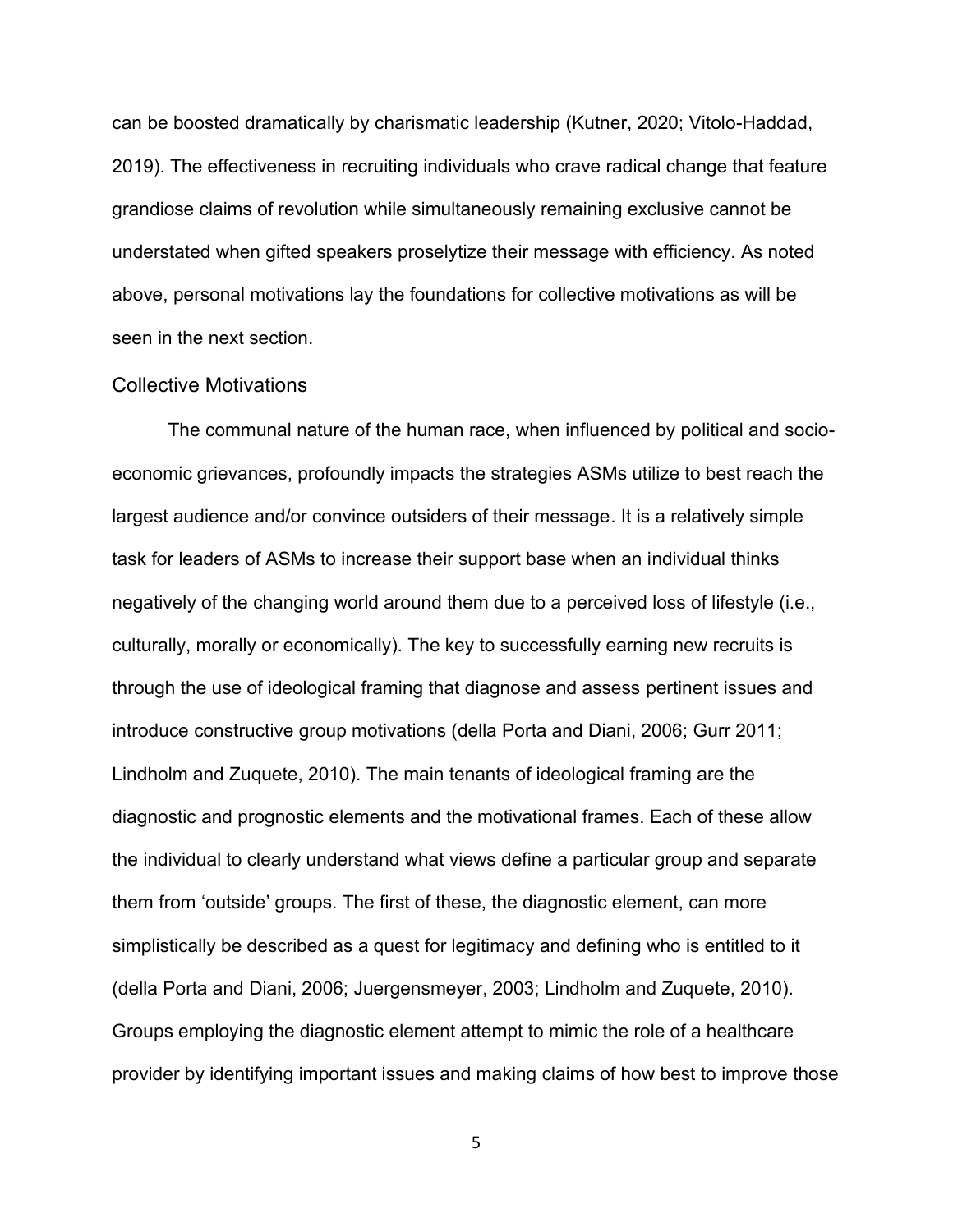conditions. They attempt to define who is at fault for these issues and claim authority as the sole arbiter of truth and reconciliation who cannot achieve success through conventional means (della Porta, 1995; della Porta and Diani, 2006; Juergensmeyer, 2003; Vitolo-Haddad, 2019). For ASMs attempting to radicalize their support base, this element most often manifests as misinformation/propaganda whose initial goal is to convince listeners of the group's warped reality. Such groups tend to make outlandish claims though are shielded from logical reasoning by subsequent sections of the framing triad.

The prognostic element is concerned with "seeking solutions, hypothesizing new social patterns, new ways of regulating relationships between groups, new articulations of consensus and of the exercise of power" (della Porta and Diani 2006, 77). This effects both external perceptions and internal organization of ASMs and lays a foundational understanding of what great marvels the future holds for those who commit themselves to the cause, a phenomenon noted across dozens of groups (della Porta and Diani, 2006; Juergensmeyer, 2003; Lindholm and Zuquete, 2010; Vitolo-Haddad, 2019). Evangelizing the cause adds a utopian element to the equation that hopes to "leap onto a new state of being in which contemporary values … are totally transformed or turned upside down" (Lindholm and Zuquete 2010, 130). These groups seek to reestablish a golden age of existence that is wholly separate from the current system in place, whether it pertains to politics, morality or other grievances. By doing so, ASMs attempt to widen the divide between in- and out-groups to convince its audience that alternative paths are inadequate and only the group's ideology can lead towards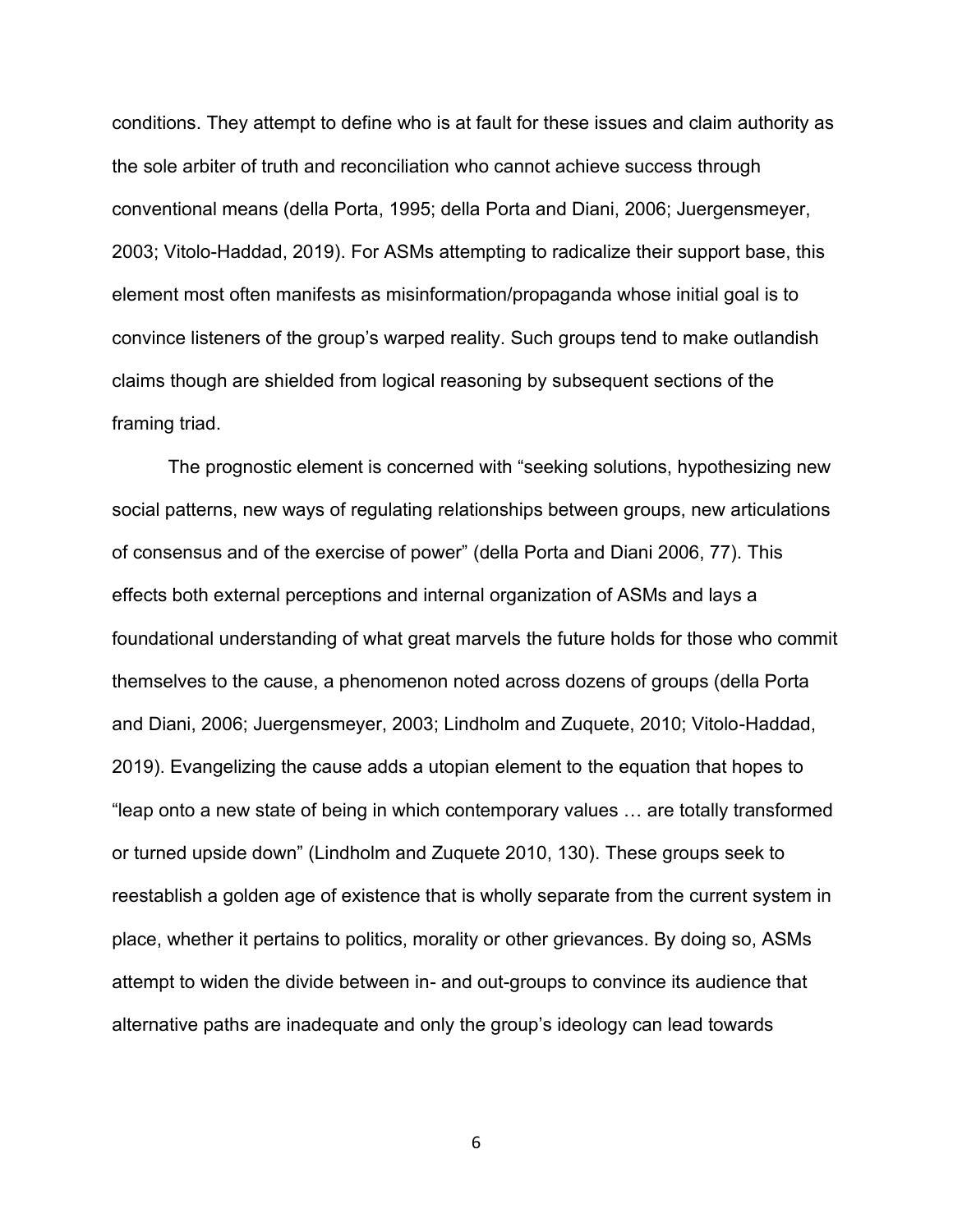righteousness. The quest for this utopia of sorts plays into the final aspect of the discussion on collective factors, motivational frames.

This section is concerned with the reasoning behind armed resistance and the goals that groups set as a result. This section is key to persuading individuals to join as a group's motivational framing passionately illustrates how the world is inadequate while simultaneously demonstrating the achievability of the group's goals (della Porta and Diani, 2006; Gurr, 2011; Juergensmeyer, 2003). Creating goals for any task is certainly valuable though ASMs elevate the stakes by claiming their goals are impeded by outside forces that must be dealt with. This two-pronged approach is designed to bring agency and meaning to the organization to convince the individual that they found companionship in passionate, motivated and like-minded people with lofty yet realistic goals (della Porta and Diani, 2006; Juergensmeyer, 2003; Vitolo-Haddad, 2019). Although a group's radical motivational framing may seem like a farce to well-adjusted or satisfied people, individuals with an extensive list of grievances can be greatly affected by the words within these declarations due to the hope it brings them. People's need for community and belonging amid a gloomy outlook can drive an individual to take an extreme leap of faith in order to build relationships that were previously missing in their lives (Balch, 2006; Gurr, 2011; Juergensmeyer, 2003; Khosravinik, 2017; Kutner, 2020). Finding a place to belong is among the most common motivations for joining ASMs both in historical and contemporary cases with ASMs taking full advantage of this by offering friendship, comradery, meaning, and purpose. The weight that leaders' words carry is seemingly equally as important as developing strong social bonds among group members which in turn escalates their devotion to the cause.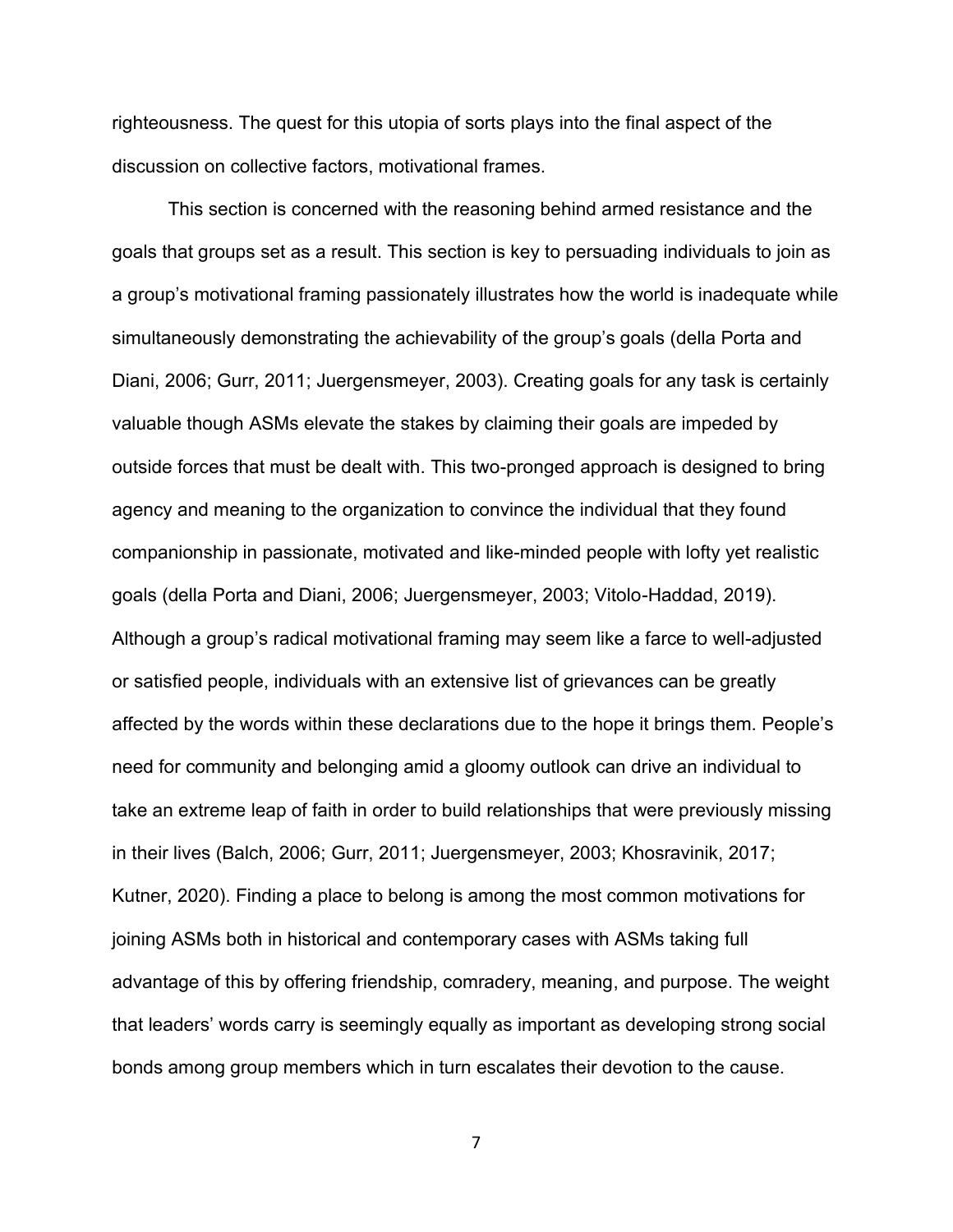#### <span id="page-10-0"></span>Role of Social Media

With a comprehensive overview of motivating factors and how ASMs operationalize these established, it is time to shift the focus to how ASMs have incorporated online technology into their operations. Since the early days of dial-up through to the modern day, extremist groups have used online communication as a means of spreading propaganda and boosting its overall reach (Berger, 2019; Conway et al., 2019; Khosravinik, 2017; Prier, 2017; Thomas, 2021). From ASMs that are antigovernment in nature to outright white supremacist organizations, the use of the Internet to spread extremist ideology has steadily increased over the past 30 years. ASMs have found themselves at the frontiers of the World Wide Web as it has evolved and become increasingly pervasive in everyday life. The ability to rapidly adjust to make for the most effective use of new technologies and platforms is noted by several scholars and serves far-right organizations greatly in their overall goals (Berger, 2019; Colley and Moore, 2020; Conway et al., 2019; Prier, 2017; Thomas, 2021). Some groups have even managed to manipulate a platform's algorithm to gain more notoriety in the online sphere (Colley and Moore, 2020; Prier, 2017). These skills are increasingly valuable amid the everchanging landscape of social media and the recent exodus of extremist rhetoric from mainstream platforms.

The extensive history of Internet usage by far-right organizations both in the U.S. and abroad is clear though it does not explain how such groups have seemingly become so prominent in the modern era. As progressive values take hold in many parts of the world and public acceptance of nationalist views decreases, an appetite for passionate discussion grows among grieving individuals. Herein lies the main culprit of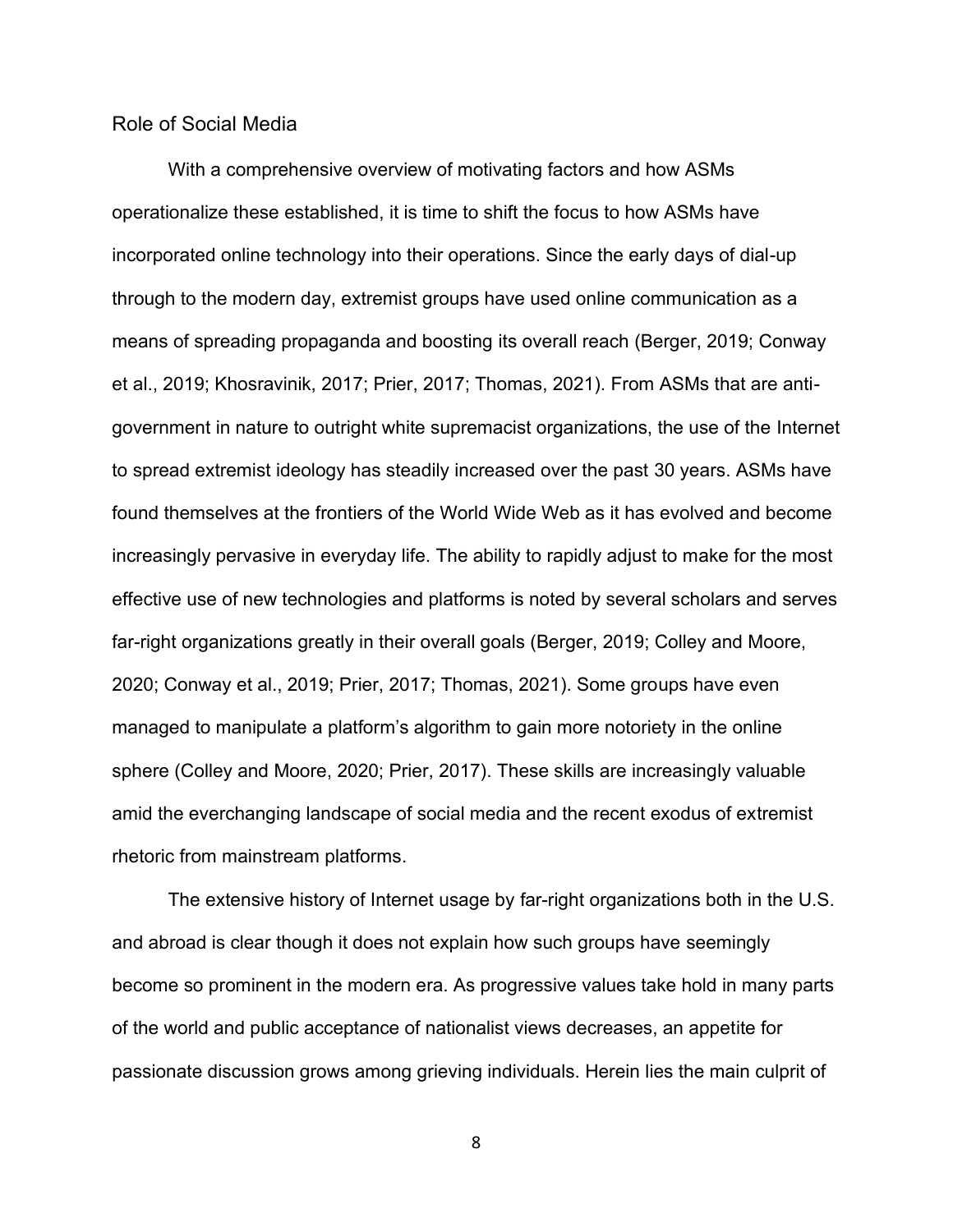online fervor that has seen a dramatic shift that helped give rise to several contemporary extremist groups, social media's propensity to create and foster echo chamber communities (Colley and Moore, 2020; Conway et al., 2019; Khosravinik, 2017; Kutner, 2020; Prier, 2017; Thomas, 2021). Websites such as Facebook, Twitter, and YouTube all use an algorithm known as a recommender system that is designed to maximize the time a user spends on a site by delivering targeted advertising and content (Diresta, 2018). A single 'liked' video or post (sometimes less) can spiral into a deep dive into radical, extremist ideology that is fed in a continual loop. What makes matters worse is that the communities these echo chambers foster tend to share increasingly extreme and misinformed content through private messenger apps and dedicated propaganda sites (Colley and Moore, 2020; Conway et al., 2019; Khosravinik, 2017; Kutner, 2020). What began as a means of increasing site usage has had unintended negative consequences and continues to be an important issue for prominent social networking companies. At the same time, online entrepreneurs have taken advantage of this exodus of content by creating sites that explicitly support radical or conspiratorial views (i.e., 4chan and Telegram) that in turn accelerates the radicalization process of its users before they have even spoken to bona fide group members (Colley and Moore, 2020; Kutner, 2020).

A final important note to mention about social media use by extremist organizations is the difficulty with which researchers have been able to study them. This is most often a result of secretive or sanitized online discussions and the lampooning of extremist social media by group members/supporters themselves (Colley and Moore, 2020; Conway et al., 2019; Kutner, 2020; Thomas, 2021). Despite increased pressure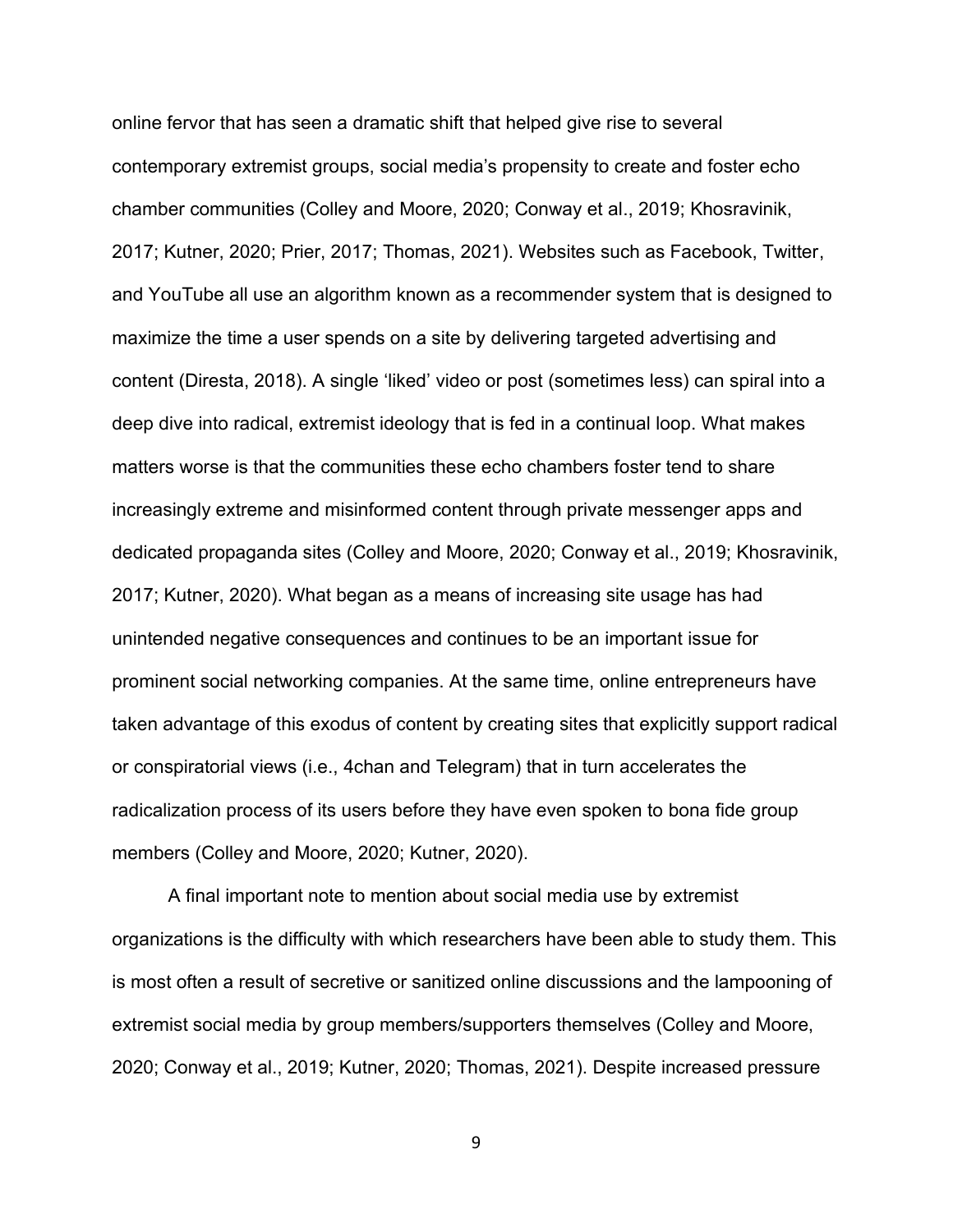from law enforcement and the public, far-right ASMs in the U.S. have made great use of their adaptability to avoid detection and/or disclose misleading information.

#### <span id="page-12-0"></span>Assessment of Past Research

This literature review clearly shows that there is consensus as to the main arguments for why people join ASMs and the methods their leaders use to manipulate their audience, with each factor presented receiving critical acclaim by most scholars. Personal and collective motivators are deeply influenced by political and socioeconomic grievances that stem from a perceived loss of some sort. ASMs in turn mend their strategies to best account for these motivations through the use of misinformation and comradery. However, the limited scholarship of the effects of social media on group strategies prevents a meaningful consensus from emerging except that it is used extensively, and its proponents are skilled with this tool. This leaves several themes unexplored like the exact methods used in recruitment and whether or not a consensus exists of best practices regarding group strategies.

This collective case study research of prominent, far-right ASMs in the U.S. will attempt to fill in missing data regarding the effects of social media on group strategies. This will be completed through a deep dive into recruitment tactics of selected groups to understand what the current state of recruitment looks like and if it varies from group to group. The anticipated result of this research is that groups have revolutionized their repertoire of strategies post-social media and that unprecedented access to online information has motivated ASMs in the U.S. to reimagine what are the most appropriate strategies given this new medium.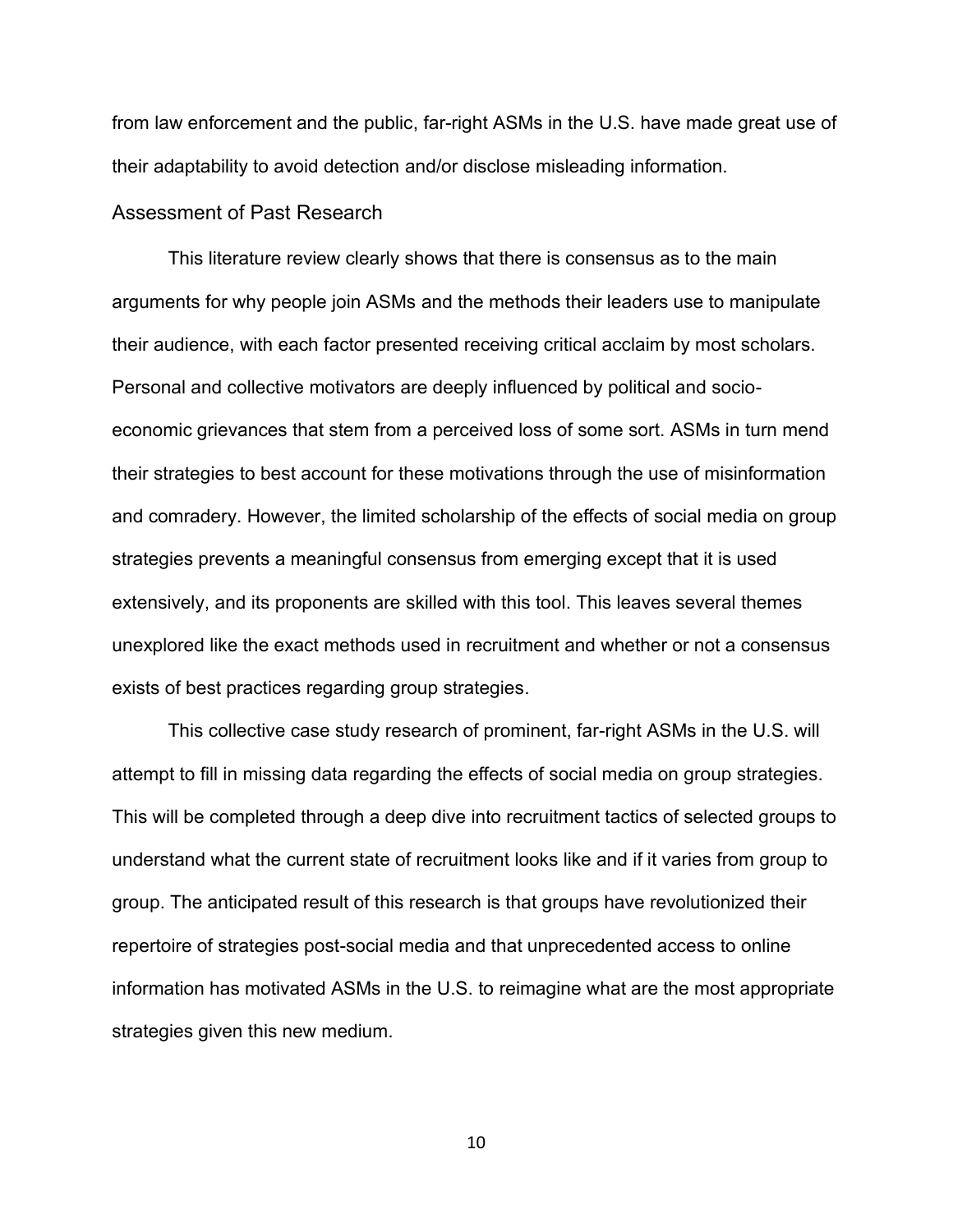# <span id="page-13-0"></span>**Hypothesis**

*This study hypothesizes that social media use has effectively altered the repertoire of strategies available to and utilized by far-right extremist groups in the United States (U.S.).* 

In what has become one of the most turbulent times in recent American history, far-right extremist groups have seemingly proliferated, with their respective ideologies plastered online and in print media following numerous incidents of politically fueled violence. Once limited by geographical area, highly interconnected networks are able to self-organize and spread propaganda in unprecedented ways thanks to the Internet. As seen above, far-right ASMs have evolved alongside the repertoire of online tools available to them. Though motivations to join such groups have seemingly remained constant over time, this paper argues that the introduction of social media has revitalized group interest in extraordinary ways and allowed new strategies of recruitment and propaganda spreading to take hold. This phenomenon in fact forced several mainstream social networking companies to reactively ban dozens of accounts, allowing lesser-known social network services to inherit their user bases (Andrews, 2021; Colley and Moore, 2020). The extensive list of personal and collective motivations for why people join ASMs is important in determining if and how social media has changed group strategies. Building off past research, this paper will provide the reader with in-depth analysis of multiple cases that contrast the effectiveness of general digital communication compared to substantive social media use in day-to-day operations. The materials and methods needed to conduct this collective case study will be presented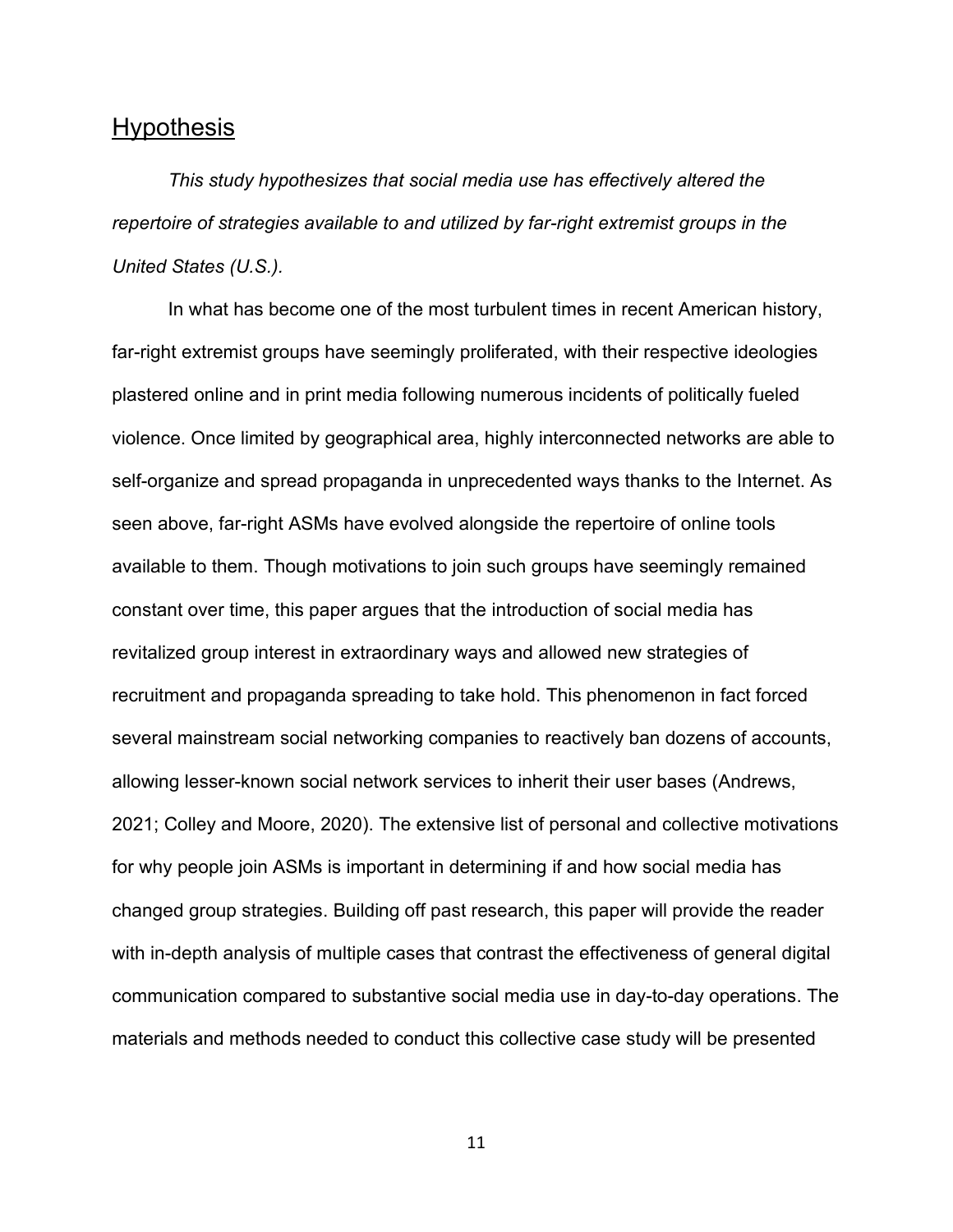below and offer more context of measures used to determine if and how social media has fundamentally altered the operational capacity of ASMs in the U.S.

# <span id="page-14-0"></span>Methodology

The stated purpose of this research is to discover if ASMs have moved away from the strategies of their predecessors as a result of widespread social media use. Past research indicates that though a wealth of knowledge exists concerning why people join such groups and how their leaders utilize this knowledge, there is a gap when it comes to how social media has influenced ASM strategies in the past decade or so. This gap shows the need for research that seeks to illuminate the connections between two distinct phenomena, the concurrent rise of social media and far-right ASMs in the U.S. This research will allow for a more in-depth understanding of how and to what degree social media has influenced methods of recruitment and information sharing and will help inform policymakers and major tech companies in the pursuit of limiting the spread of extremist ideologies online. Without conducting such research, important data that may greatly influence the academic understanding of extremism in the context of the digital era would be lost on all of us.

The research plan will be conducted using qualitative methods to understand how different groups use different online tools to their advantage. To do this, the research will consist of applying cross-case analysis to multiple case studies on relevant organizations that espouse far-right extremist ideologies, with the specific aspect under examination being how these organizations currently use or historically have used the Internet. The goal is to determine what differences and/or similarities exist among the strategies that groups use before and after the introduction of social media as a tool in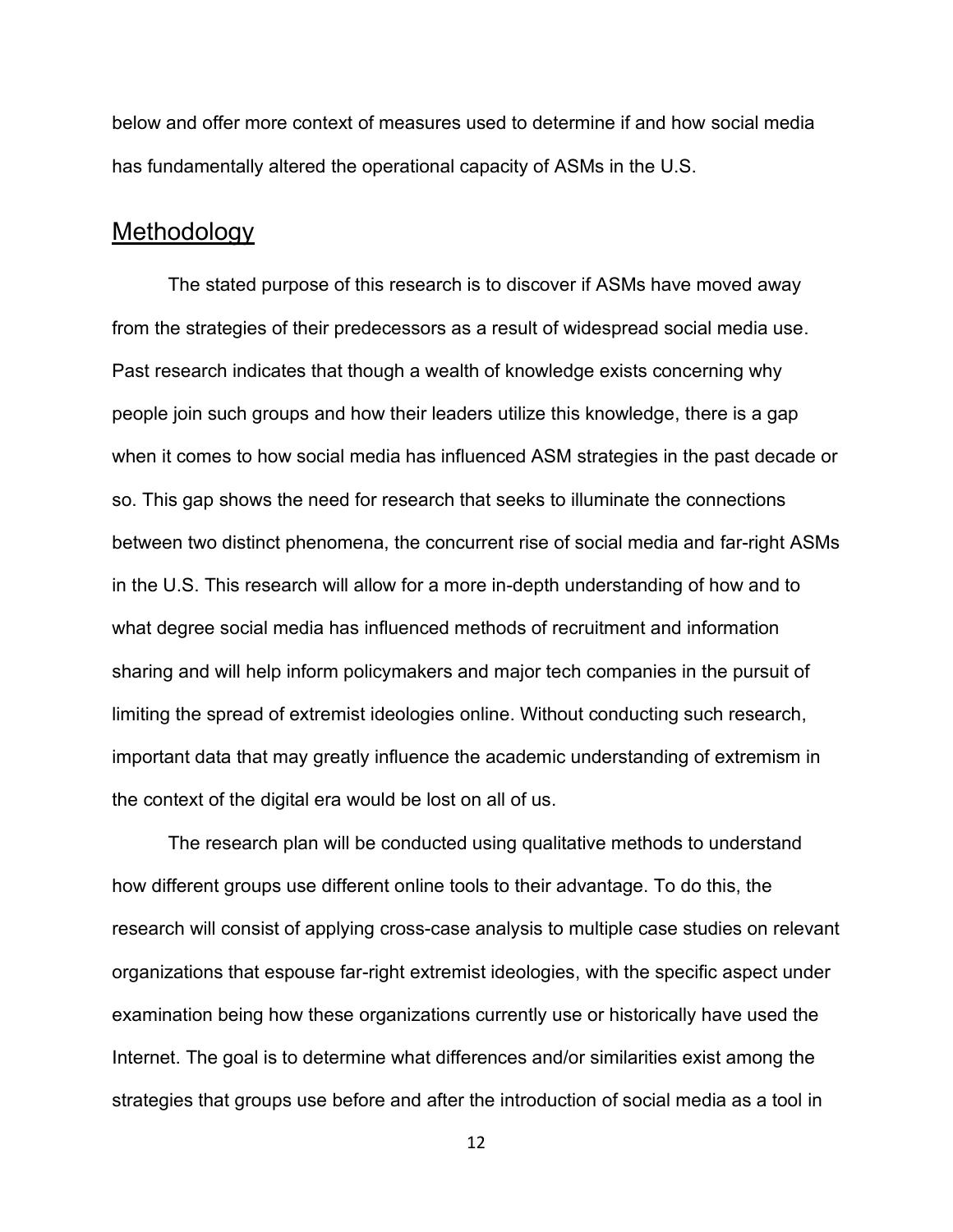the mid-2000s. Ensuring relevant groups acquired access to the Internet means that groups from the pre-social media era must have been active following the Internet's inception in 1989. Groups active following the creation of social media platforms will range from the late 2000s onward. Despite defining boundaries with which to focus this research, dozens of groups of varying size remain as potential cases. Chosen cases must have found some form of online success which may or may not represent the best practices to follow when navigating the digital sphere.

Drawing from this rationale, the first case will cover the National Alliance (NA), a white supremacist and neo-Nazi political organization founded in 1974 that grew significantly during the 1990s (Southern Poverty Law Center, 2021). The second case of the pre-social media era will cover Aryan Nations (AN), another white supremacist organization founded in 1973. The group gained a large following in the late 1970s and early 1980s, allowing their network to build an online presence before facing their own demise in the 1990s (Balch, 2006; Southern Poverty Law Center, 2021). These cases will illustrate how the NA and AN utilized the Internet during its early days while simultaneously seeking to explain what led to their downfall when similar groups grew their notoriety online. Understanding how groups function online without social media is just as important as understanding how they do with such a tool, making both groups important cases in the context of the above hypothesis.

The first case since the widespread use of social media will cover one of the most notorious far-right organizations currently operating in the U.S., the Proud Boys (PB). A neo-fascist, fraternal organization founded in 2016, the PB continually make national headlines for their presence at violent political rallies, including the storming of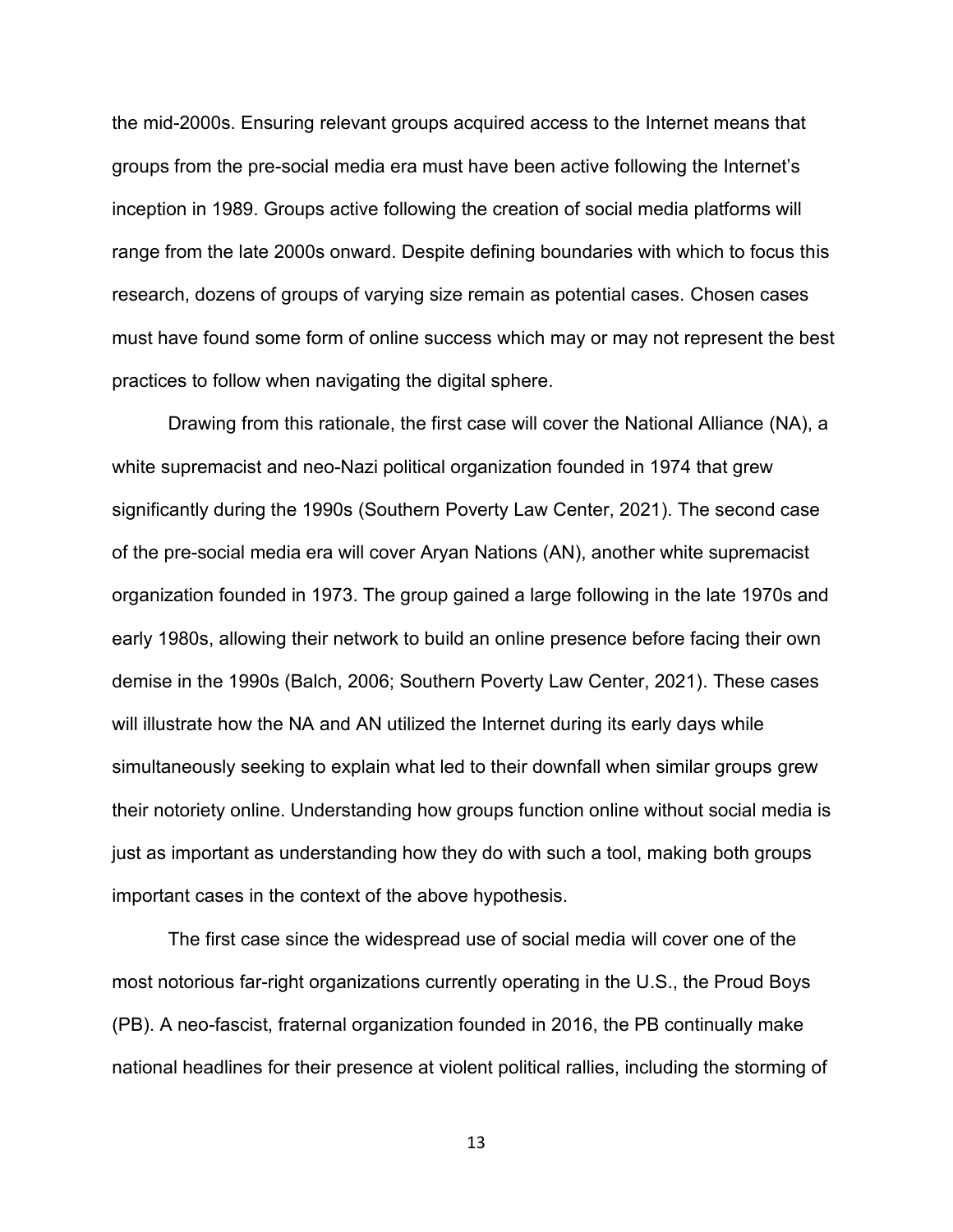the U.S. Capitol in January 2021 (Leatherby et al., 2021; Southern Poverty Law Center, 2021). The second group under study during this period is Patriot Prayer (PP), who are based in the Pacific Northwest U.S. and espouse right-wing anti-government views. The PB and PP are archetypal representations of far-right ASMs navigating social media to further their goals and as such will represent their fellow organizations as the third and fourth cases. The NA and AN, and the PB and PP, respectively, embody a specific time and technique of online recruitment that make them well-suited to this research. Fortunately, all cases demonstrated some form of group cohesion and online success where groups not chosen failed to do so, including the Ku Klux Klan (KKK) who are made up of several separate and rival groups as opposed to being a unified organization (Potok, 2016; Stack, 2017). This narrow scope of research will also in turn allow for more in-depth analysis of the groups themselves in addition to the themes that will be discovered in the analytical process.

The plethora of data under study will consist of news articles, archival documents, documentaries and interviews, group synopses, and other relevant articles from various academic journals, think tanks like the International Centre for Counter-Terrorism (ICCT), and non-governmental organizations (NGOs) that focus on extremism such as the Anti-Defamation League (ADL) and Southern Poverty Law Center (SPLC). A wide collection of data will better inform the research in hopes that it will shed light on what tangible changes can be seen in ASMs through heavy social media use if any exist. It will also inform the reader as to the benefits of Internet usage more generally and what similarities or differences can be determined between general web usage visà-vis extensive social media usage as a part of the Internet toolbox. Given the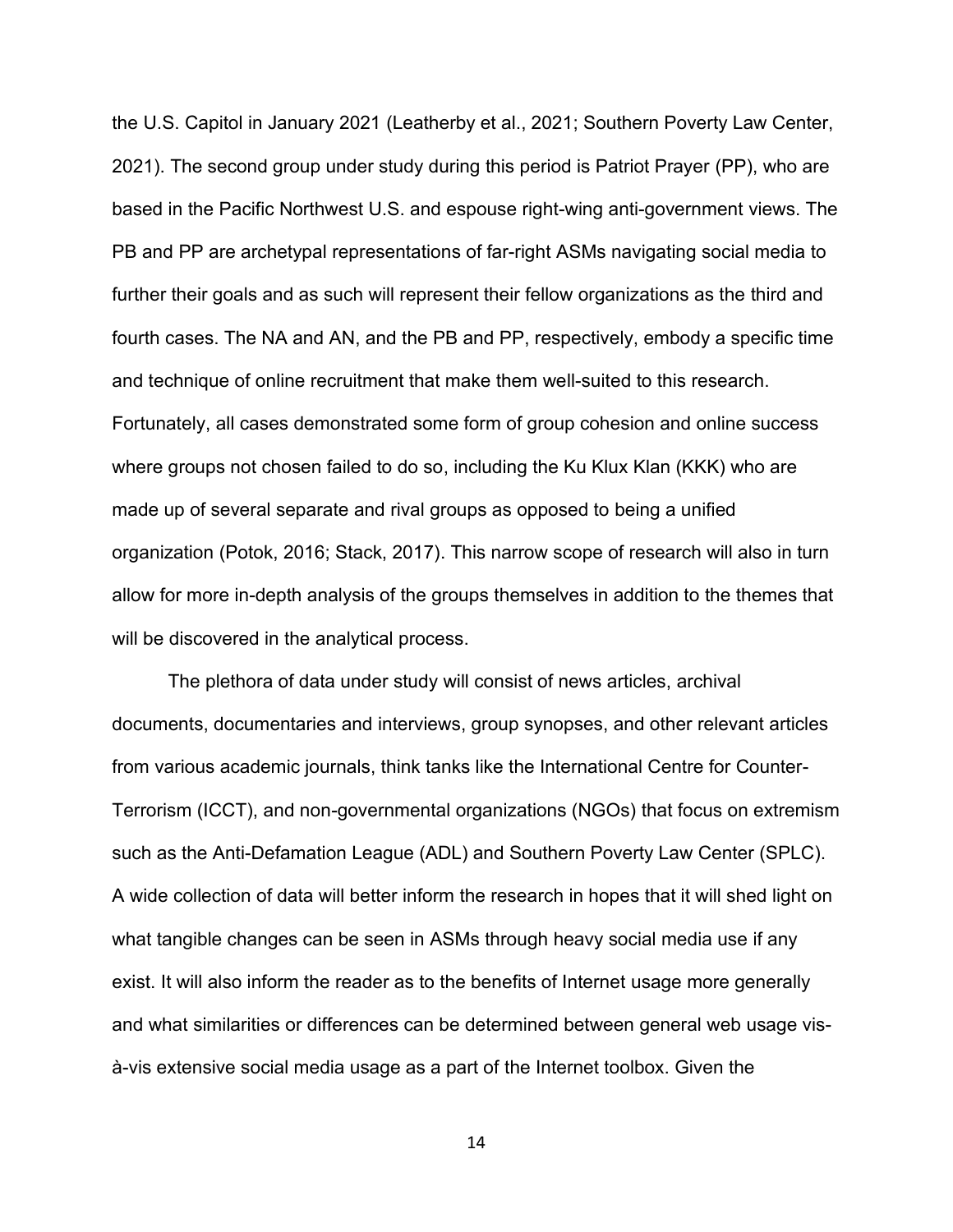research's hypothesis, the data will validate initial assumptions if groups under study have altered their fundamental principles in a significant way in terms of their means of communication, tools of recruitment and interactions with in- and out-groups to better synchronize with social media. This will be represented by a meaningful shift away from viable ASM strategies for the PB and PP in terms of framing and methods of recruitment. On the contrary, the data would disprove the hypothesis if it indicated that new age groups do not stray from strategies used by their predecessors in a meaningful way or only do so in a limited capacity. Data indicating that new age groups repurpose older strategies with only slight modifications will be considered evidence against the hypothesis. To determine if a meaningful shift has occurred, groups will be assessed based on their overall approach to growing the movement, with available details on the success of individual strategies and how they have impacted the movement as key factors. Despite the difficulty in studying these types of groups, which will be reflected in the data pool, the research should amass sufficient data to make for interesting conclusions.

Several definitions should be explained so as to clarify the relevance of data and help classify group strategies and use of digital media into their respective categories. For this paper, social media is distinct from other web services in that it consists mainly of interactive, user-generated content distributed through service-specific profiles (Boyd and Ellison, 2007; Obar and Wildman, 2015). In contrast, websites or webservices that generate content but do not focus on content uploaded by their users nor prioritize the development of online social networks within the platform, i.e., newsletters, is not considered social media. The research below presents digital tools that vary broadly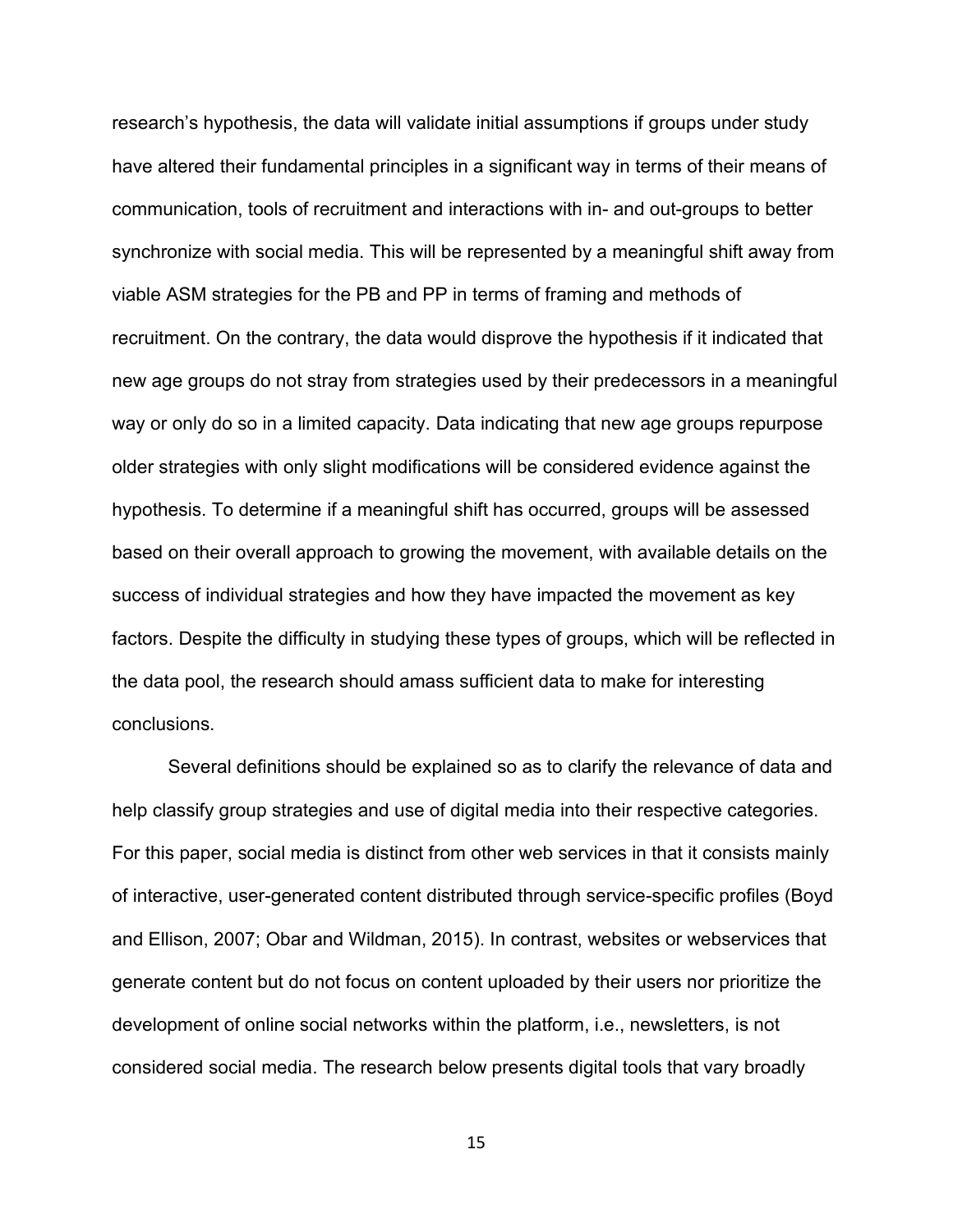from group to group, making this distinction important to consider in determining social media's role in answering the research question.

Recruitment in this context refers to the process of identifying and attracting candidates for any position within an organization. How this process is approached by ASMs varies broadly though the overall goal remains to strengthen the organization in terms of certified membership and passive outside support (della Porta and Diani, 2006; König, 1999). One popular and closely related method of attraction discussed extensively in this study is the spreading of propaganda. This method is a systematic effort to influence listeners through the use of subjective or false claims that encourage an emotional response, rather than a rational one, in pursuit of a specific agenda. Though these are distinct phenomena, think of propaganda spreading as merely a tool of recruitment when used by extremist groups since the end goal of their use is the same, to grow a movement that propagates a skewed worldview even if groups under study see their subjective claims as objective facts. A common premise displayed by groups under study is to circulate dubious claims of cultural destruction and imminent violent struggle and the subsequent need to join one's group to endure these supposed omens.

#### <span id="page-18-0"></span>Data

#### <span id="page-18-1"></span>Case Study #1: The National Alliance

The National Alliance (NA) was founded in 1974 by William Luther Pierce, who reworked a past extremist group, the National Youth Alliance (NYA) to fit his ambitions of an all-white enclave and eventual race war (Southern Poverty Law Center, 1999; Southern Poverty Law Center, 2021). Pierce quickly gained notoriety in white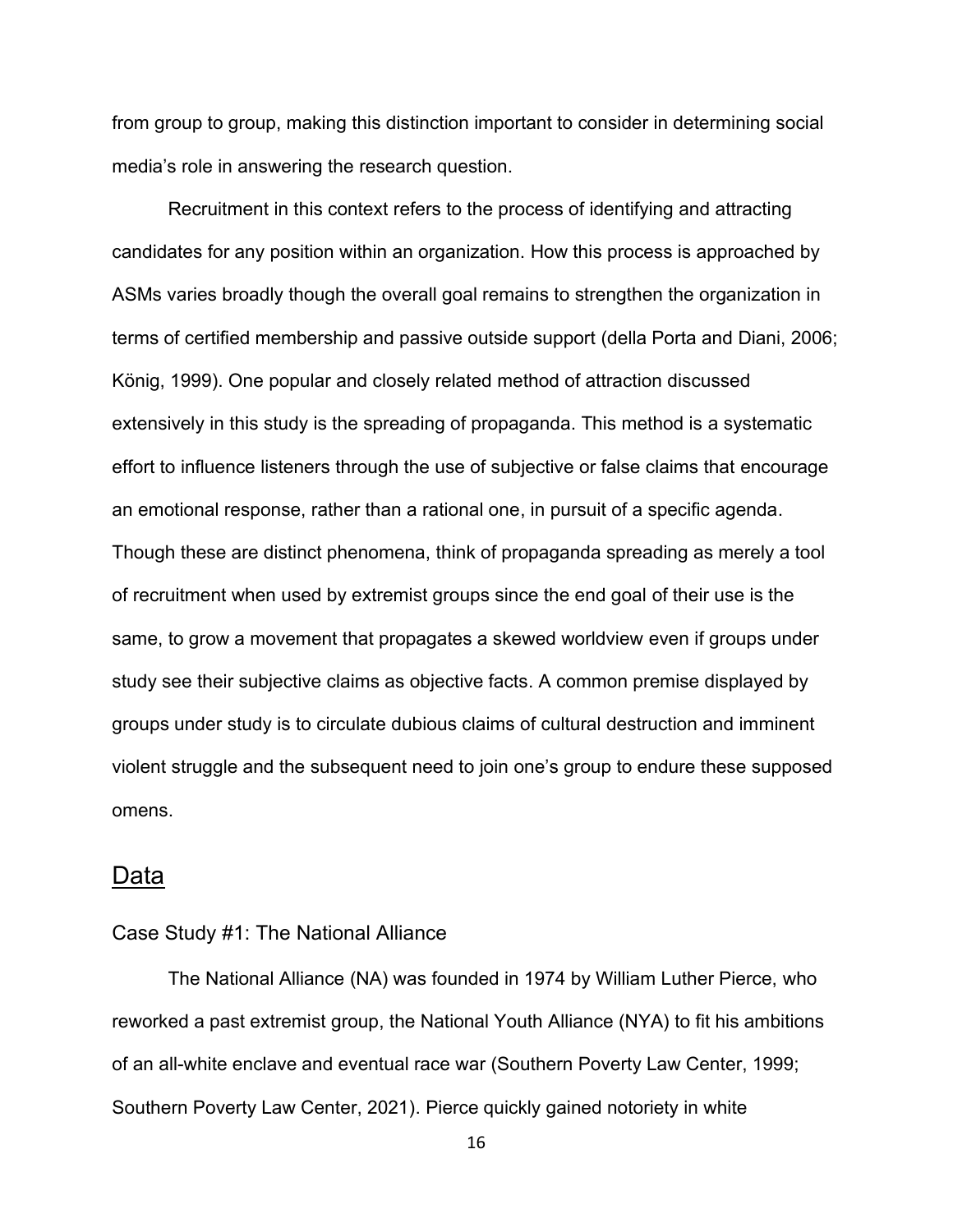supremacy circles for his eloquent rhetoric and gripping novels, namely the notorious *The Turner Diaries* which championed a violent armed revolution against groups that included Jews and non-whites (Shimbaum, 1996; Southern Poverty Law Center, 2021). This book alongside frequent radio shows and networking events that campaigned for a comparable armed struggle helped spread word of the organization pre- Internet and allowed the NA to amass a large following by the 1980s (Hilliard and Keith, 1999; Hosenball et al., 2020; Southern Poverty Law Center, 2021). This was done by focusing on themes of white genocide and revenge for purported disproportionate influence held by Jewish people in the U.S. Pierce was initially able to reach a wider audience in part due to an alleged theft of a NYA mailing list before going on to publish *The Turner Diaries* and other novels (Southern Poverty Law Center, 1999)*.* This message resonated with disenfranchised individuals who felt their culture was disappearing amid an influx of new age music, art, demographic makeups and political ideologies. Claims of media censorship by esoteric Jewish leaders to cover up a wave of poverty and crime caused by 'dark skinned' peoples were brought to life by the charisma of Pierce and validated what many white supremacists already felt thus drawing them to the organization (Hilliard and Keith, 1999; Southern Poverty Law Center, 2021).

Pierce's ability to operationalize victimhood in the context of racist ideology greatly aided the NA's success and allowed the organization to seamlessly transition from traditional to digital media. Starting with bulletin board systems (BBSs) in 1984, which allowed for people to "gain 'dial-up' access to a variety of hate propaganda as well as information about […] meetings and [other] details," the NA was quick to populate new mediums (Conway et al. 2019, 3). This was repeated in the 1990s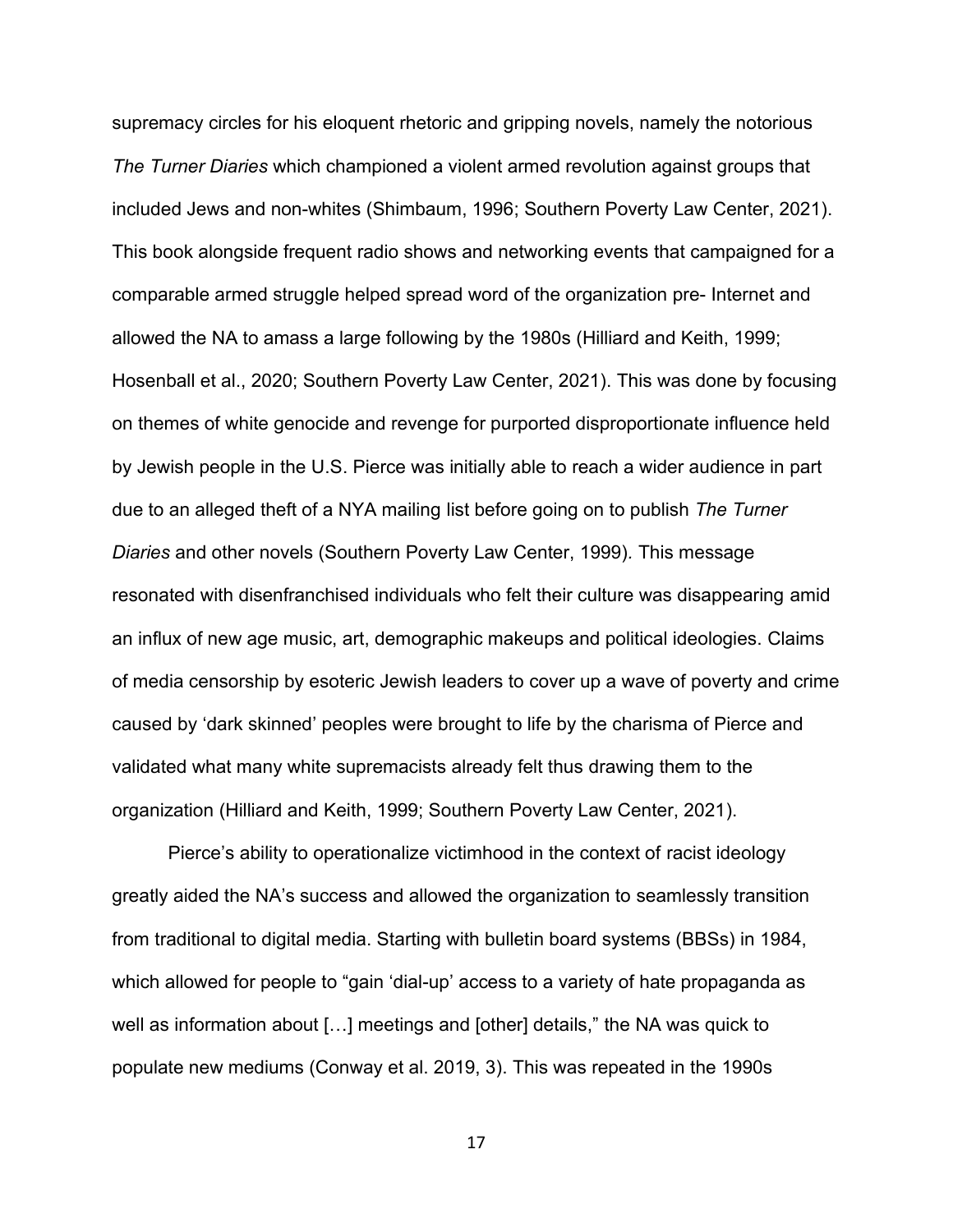following the arrival of the Internet, though on a much larger scale. According to Pierce, the NA doubled its membership from 1990 to 1991 and again in 1992, mainly through audiocassettes and AM broadcasting as well as website simulcasting of radio shows (Hilliard and Keith, 1999; Southern Poverty Law Center, 1999). To add to this newfound success, the NA began advertising extremist content on websites like Stormfront, VDARE, and American Renaissance and embarked on several ventures from white-only dating sites to a white supremacist record label, Resistance Records, with both advertised extensively online (Conway et al., 2019; Southern Poverty Law Center, 2021). Despite no statistical evidence to confirm this surge, the use of radio as a propaganda and recruitment tool is deemed a turning point for Pierce in terms of overall reach when compared to the limited success of the NA's record label, dating service and web content (Hilliard and Keith, 1999; Southern Poverty Law Center, 1999). Pierce's radio shows helped extend the notion of an impending race war and the need to violently resist contemporary liberalism and racial integration to a much wider audience, which urged supporters to relocate to its West Virginia headquarters in preparation (Hosenball et al., 2020; Southern Poverty Law Center, 1999).

Though all above methods were useful in their own right, what sustained the NA's prominence was its leader, William Luther Pierce. His ability to articulate his beliefs in ways that resonated with the masses combined with his knack for networking and innovation allowed the NA to grow into one of the world's most successful white supremacy groups by the turn of the millennium. That is why after Pierce's sudden death in 2002, and revelations of his elitism within the neo-Nazi ideology, the group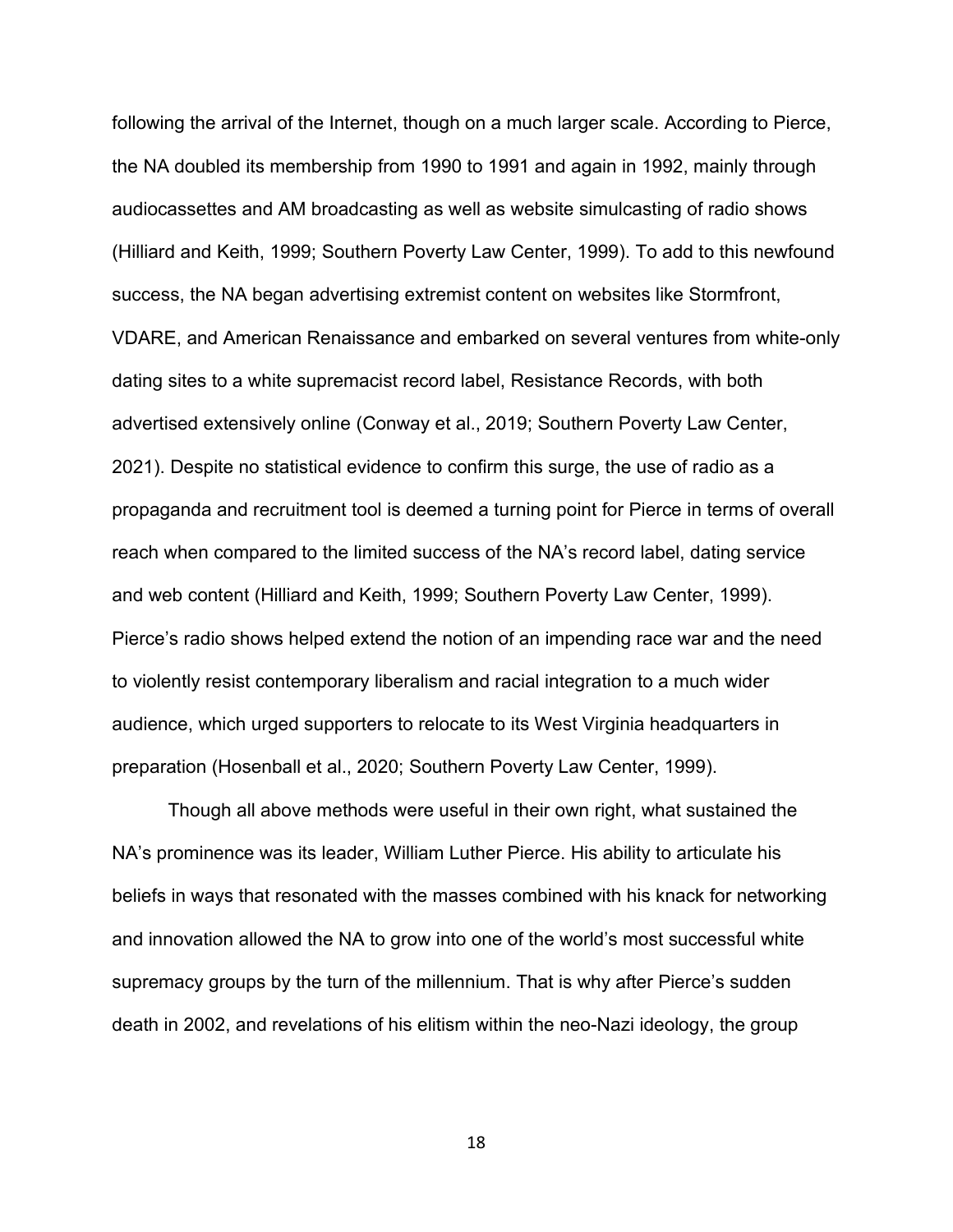quickly splintered amid legal issues and disbanded entirely by 2013 (Potok, 2007; Southern Poverty Law Center, 2021).

#### <span id="page-21-0"></span>Case Study #2: Aryan Nations

Aryan Nations (AN) was founded in 1973 by Richard Girnt Butler as a fusion of neo-Nazi ideology and the Christian Identity movement which demonizes Jewish people as false descendants of ancient Israelites (Balch, 2006; Southern Poverty Law Center, 2021). Butler envisioned an Aryan proto state in the Pacific Northwest U.S. for the impending race war, headquartered north of Coeur d'Alene, Idaho. There he established a compound that hosted a spectrum of white supremacists from biker gangs to skinheads to zealous families. Known for its acceptance of all types of white supremacists, AN gained a dedicated member core in the late 1970s and early 1980s in large part due to its ritualistic structure and adherence to warped, pious Christian values (Balch, 2006; Southern Poverty Law Center, 2021). The comradery that events like the annual Aryan World Congress fostered was a huge draw for prospective recruits who often felt like outsiders and desperately desired a sense of community and order in their lives. This was compounded by Butler's extreme generosity, letting near strangers stay at the compound indefinitely, and hiring bands popular with skinheads to entertain during gatherings (Balch, 2006; Southern Poverty Law Center, 2021).

Speaking of the 'evils' of Judaism and the eventual rise of the Aryan race, Butler amassed a community of racists that saw their own personal failures explained as something that was out of their control and could be mended by unwavering loyalty to AN (Balch, 2006). Pre-Internet strategies utilized by Butler and AN included dial up BBSs, extensive networking with similar groups, annual parades in the Coeur d'Alene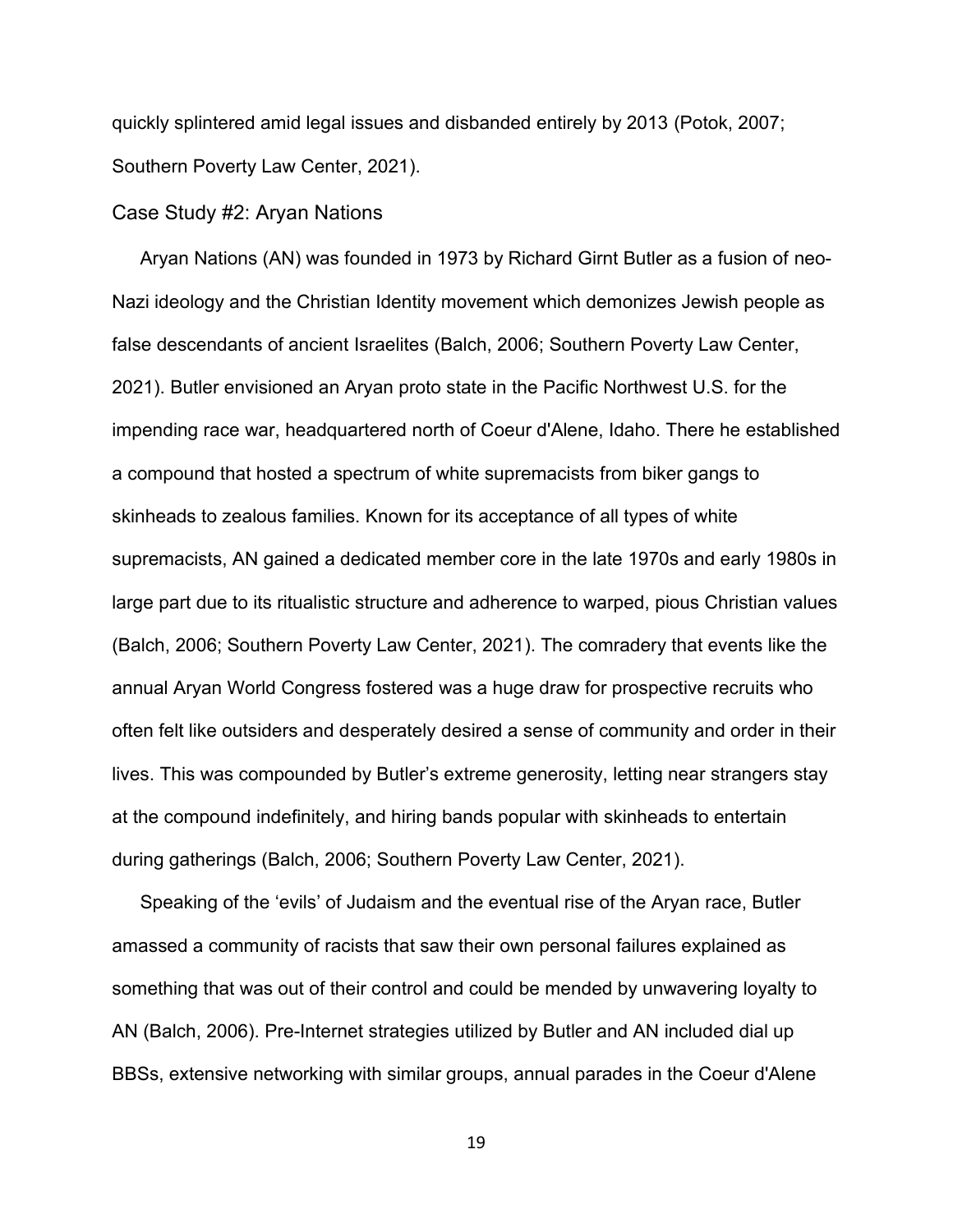area, and regular visits to Pacific Northwest U.S. prisons, all of which was covered by various media outlets (Balch, 2006; Conway et al., 2019; Southern Poverty Law Center, 2021). Demonstrative of 'there's no such thing as bad publicity,' media attention paid to AN proved to be the group's greatest pre-Internet asset as opposed to its networking and penal visits whose reach was often limited by geographical area (Balch, 2006). During its peak in the early 1980s, regular attendees of AN religious events consisted of at least 50 adults and older teenagers with less frequent attendees numbering 30 to 40 people; numbers would balloon into the hundreds during concerts and other events (Balch, 2006). Core attendees were attracted to Butler's strict adherence to the seedline theory that claims the creation of two races following the Biblical fall of man which also served as the foundation of AN's pursuit of an all-white Christian state for the impending race war (Balch, 2006). Despite these positives, the organization was plagued by a lack of viable new members as core members were of an older generation and new generation skinheads came to view AN ideology as outdated (Balch, 2006). By the time the Internet became widely available, AN was a shell of its former self. Even when using digital media to upload hate-filled sermons to its website and that of Stormfront and VDARE, the group's most effective recruitment tool was the white power bands that attracted skinheads from around the country (Balch, 2006; Conway et al., 2019). This attraction to musical performances rather than Butler's monotonous preachings eventually forced AN to drop the bands due to fears of what prominent skinhead membership would mean for the organization, resulting in a mass exodus of younger followers with only some 20 core members by 1999 (Balch, 2006). Despite the advent of the Internet, AN relied heavily on entertainment (concerts) as a recruitment strategy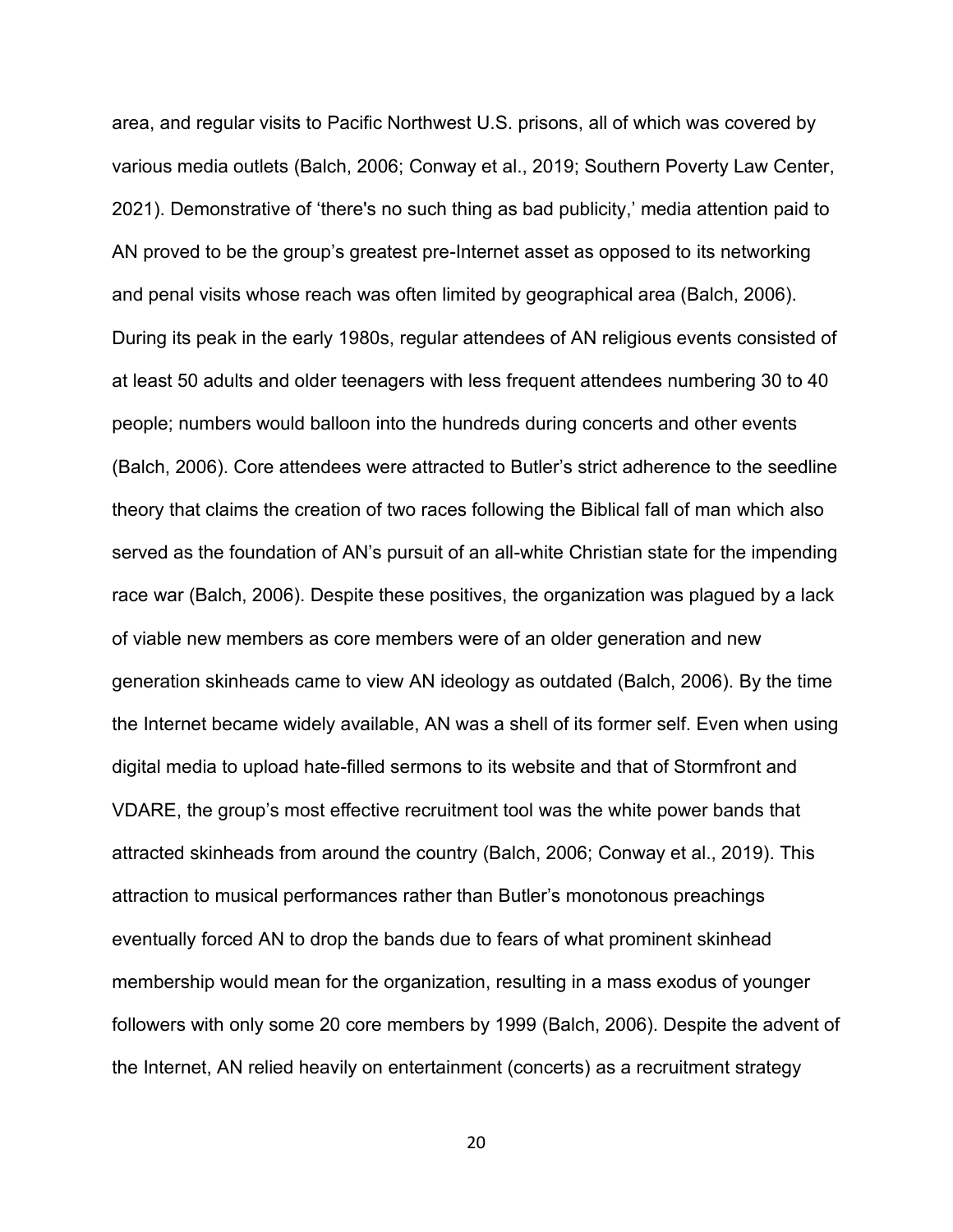when its fringe Christian beliefs became increasingly rejected by younger white supremacists. Unable to inspire a younger generation and unwilling to morph its ideology, AN failed to use digital media effectively and experienced a steep decline long before Butler's passing in 2004.

#### <span id="page-23-0"></span>Case Study #3: The Proud Boys

The Proud Boys (PB) was founded in 2016 by *Vice Media* co-founder Gavin McInnes who, through his incendiary comments and supposed charm and irony, has solidified his place as a right-wing figurehead in the 21<sup>st</sup> century (Kutner, 2020; Southern Poverty Law Center, 2021). Framed as a source for male empowerment and self-improvement amid a supposed feminist assault on traditional values, the PB attract disenfranchised or disillusioned men hoping to improve their own circumstances as it relates to women, mental health and personal control (Kutner, 2020; Southern Poverty Law Center, 2021). This particular ideological framing that PB leadership has chosen to exemplify encourages victimhood in potential recruits, blaming and condemning outside forces for myriad grievances and planting the idea that tangible change and personal growth are possible through dedication to the organization. Current and former PB members noted "counterculture appeal" in the face of progressive policies and "camaraderie and brotherhood" over a shared sense of uncertainty for the future as significant factors in motivating them to join (Kutner 2020, 22). Nearly all interview participants stated an appreciation for McInnes who was seen by many as more of a comedian rather than an ideologue (Kutner, 2020). A combination of McInnes' online persona and the hopeful message the PB preach captivates an audience of approximately 3,000 to 6,000 members, with interviewees citing McInnes as influential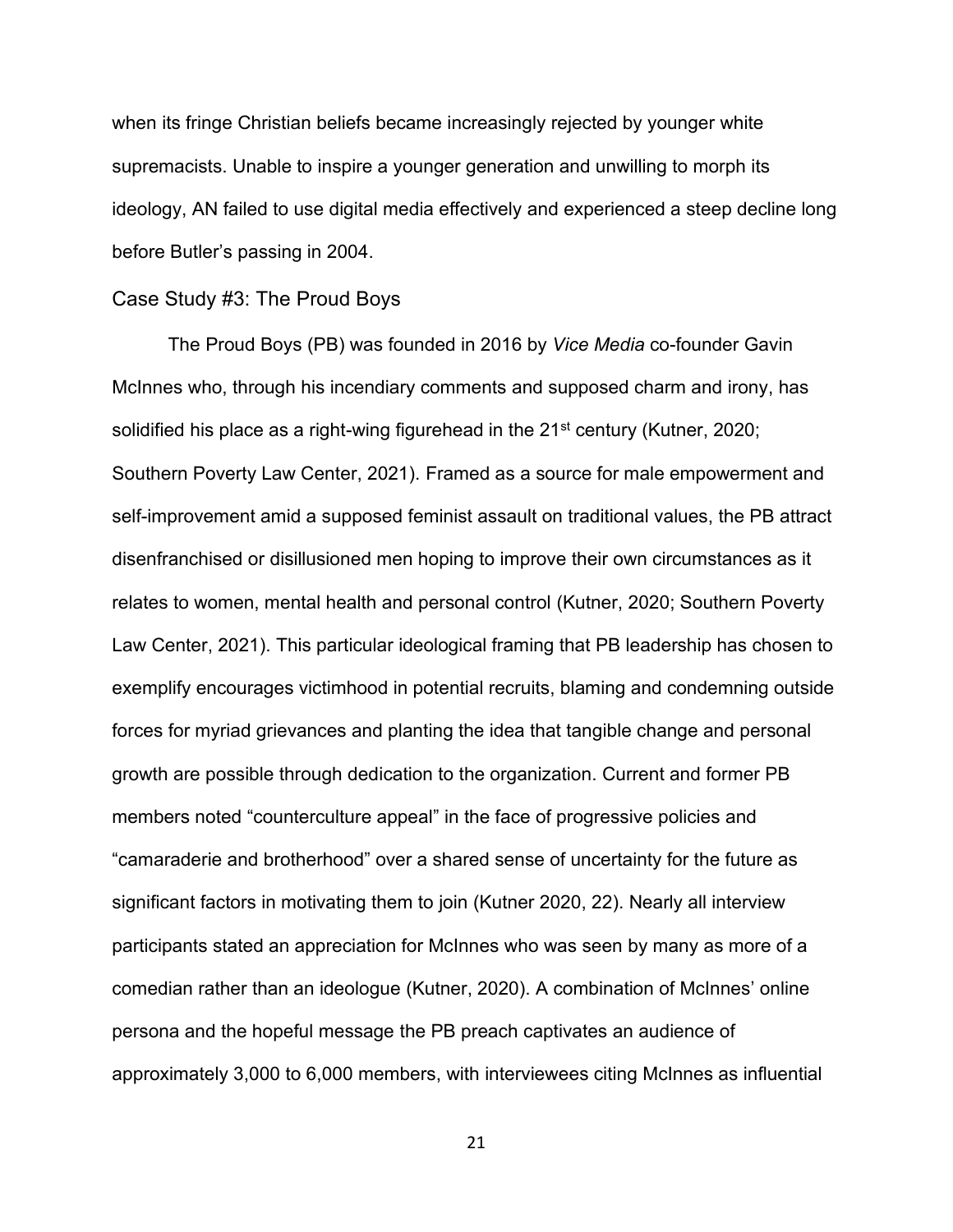in their decision to join the PB (Coutts, 2017; Kutner, 2020). This is in spite of McInnes having left the organization soon after its inception over ideological differences (Kutner, 2020; Marantz, 2017).

Established following the rise of social media, the PB thrive online. Videos and other posts gain traction through user interaction, go 'viral' and end up as content that recommender systems use to increase users' site time (Diresta, 2018; Prier, 2017). A compelling burly individual offering help to marginalized men is a tempting allure for many that starts the recruitment and radicalization process before the individual is aware of the plot. To add to the deception, PB's support base share inflammatory content about politics, religion, and social norms from less than reliable sources which accelerates the radicalization of observers and is also intended to provoke outsiders to build comradery in chatrooms and comment sections (Coaston, 2020; Colley and Moore, 2020; Kutner, 2020). Another noted strategy is DARVO (Deny, Attack, Reverse Victim and Offender) which further spreads propaganda that vilifies the groups' enemies and cyberbullies any dissenting commenters. (Kutner, 2020). This strategy is composed of PB members and supporters outright denying the claims of their discursive partner before aggressively targeting the online user's credibility, character, morals, or other personal traits in an attempt to discredit the account's owner. Finally, the last three steps of DARVO campaigns consist of shifting blame away from PB members and their support base over allegedly hateful speech and actions and onto the alleged victims of that speech and those actions. This has manifested as the blaming of outside groups like feminists and liberals for the failures in one's personal life or the political landscape that surrounds them. This tool is especially used when users claim in comment sections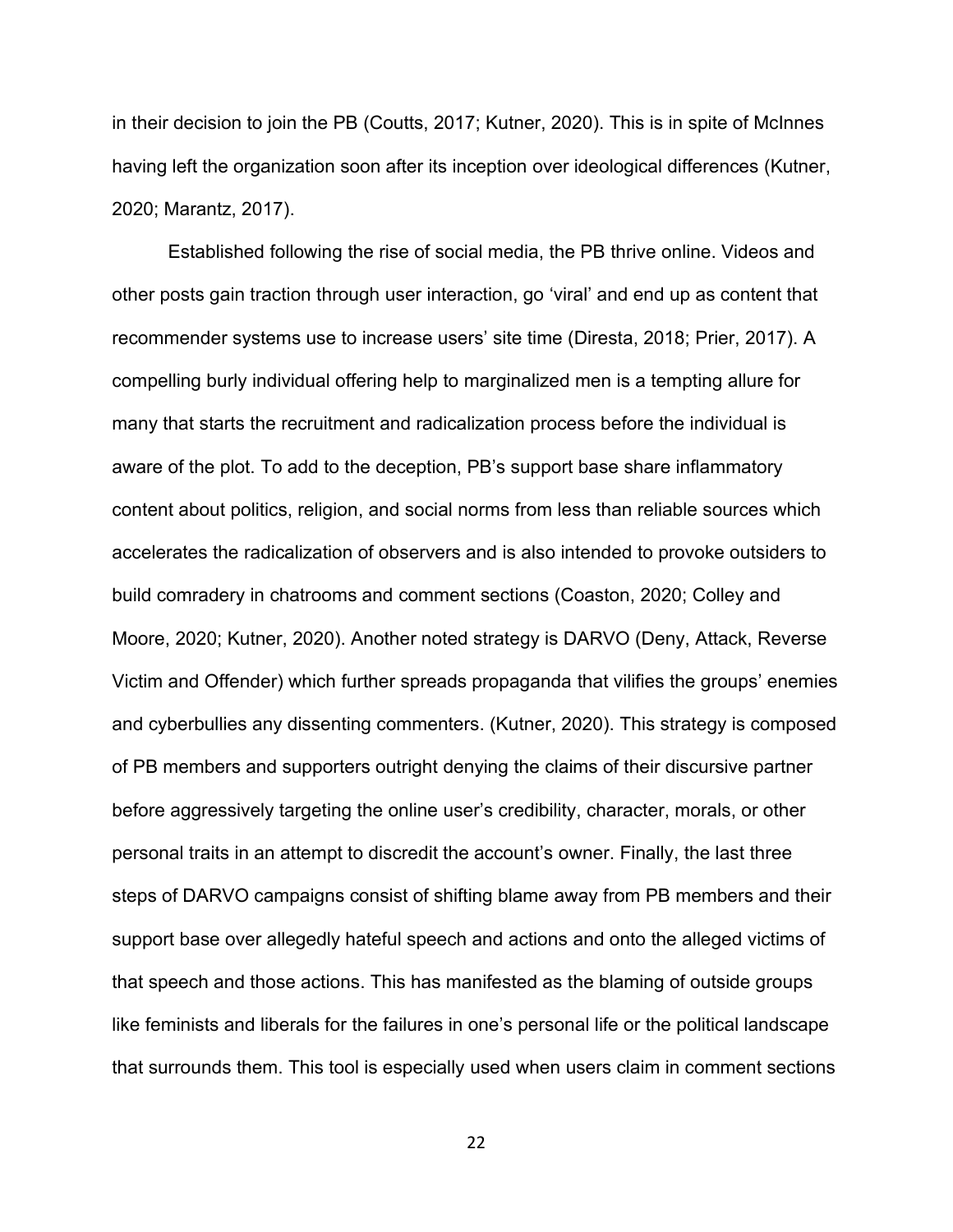that the teachings of PB target left-wing groups or individuals. Additionally, such a strategy strengthens the group dynamic as it further cements who has authority to speak on pertinent issues as well as the divide between in- and out-groups.

Past research's assertion of the difficulty in studying contemporary far-right groups is evident when assessing the most effective recruitment strategies of PB. Mass user bans and the subsequent migrations of PB content from prominent social media sites makes the distinction of one or more strategies difficult. Despite this obstacle, one story embodies how widespread social media use greatly impacts PB recruitment. Soon after a 2018 rally devolved into violence, six of the largest PB chapters reported an influx of 823 new members after videos of the incident were posted to Facebook and Twitter (Kozlowska, 2018). Around that time, primary PB accounts on Facebook and Twitter had more than 20,000 followers each meaning that every follower had an opportunity to spread content depicting a supposed assault on Western 'chauvinism' and male empowerment when in reality this incident was one of many that indicate PB content is modified to fit the organization's narrative (Coutts, 2017; Kutner, 2020; Moynihan, 2019; Reeve, 2020). Not only do viewers experience content like this that is representative of far-right propaganda, but they subsequently participate in one-sided discussions that corral like-minded individuals into comment sections through recommender systems. The defining characteristics of social media create the conditions for this medium to significantly impact PB recruitment efforts as social media allows for greater reach of PB content, fosters echo chambers that champion this alternative worldview, and creates online communities that influence offline strategies.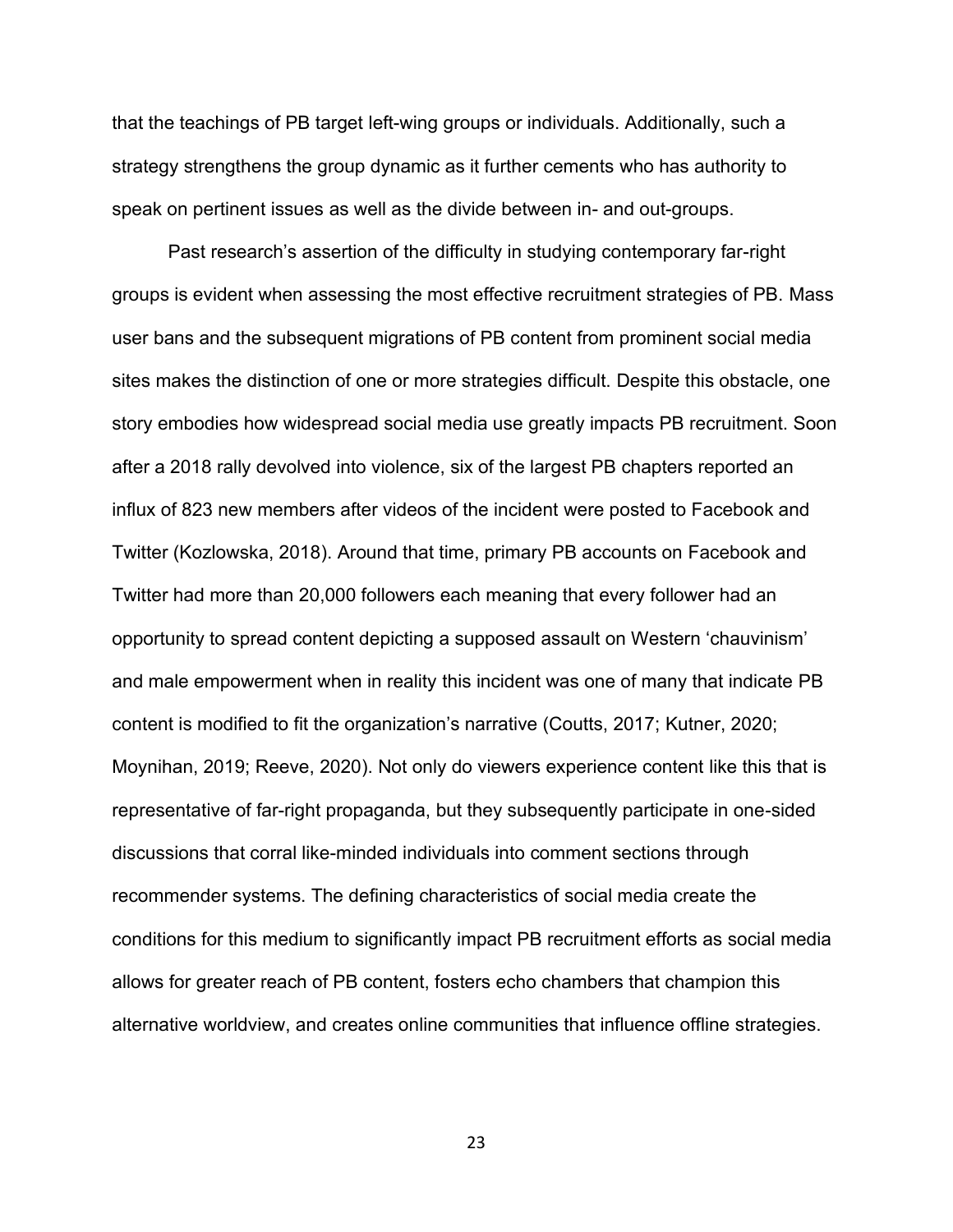#### <span id="page-26-0"></span>Case Study #4: Patriot Prayer

Patriot Prayer (PP), which was founded in 2016 by Joey Gibson, gained notoriety for its violent rallies in the Pacific Northwest, namely Portland, Oregon. Gibson acts as the central figure of the right-wing, anti-government PP, creating online fervor through claims of free speech suppression and proposed dialogue with opposition parties only to host street brawls against Antifa, a collection of decentralized, far-left organizations who vehemently oppose right-wing principles, on several occasions (Sparling, 2019; Thomas, 2018). The Christian-centric, anti-left group has shown itself to be more moderate compared to its contemporaries, inviting transgender speakers and expelling overt displays of white supremacy, though PP certainly pushes for a reversal of liberal attitudes and reimagined loyalty to "traditional Judeo-Christian values that defined the Christian Right over the past four decades" (Cooper and Lamont Jenkins 2019, 10). This disdain for the left amid a desired widespread return to Christian values has helped Gibson build a small dedicated force who are attracted to what can be viewed as a safe space for conservative views in a disproportionately liberal area of the country (Zielinski, 2019). The shared bond of finding like-minded people amidst massive opposition is an attractive proposition for prospective members. Support for the group is also positively influenced by Gibson's turnaround from a high school dropout and delinquent to a charismatic family man and leader of the new right (Matarrese and Dake, 2017). Selfstylized as outsiders in their home region, the group seeks to provide community and agency for who those fear the loss of free speech and libertarian ideals (Cooper and Lamont Jenkins, 2019). The group's rallies are clearly used as a means of releasing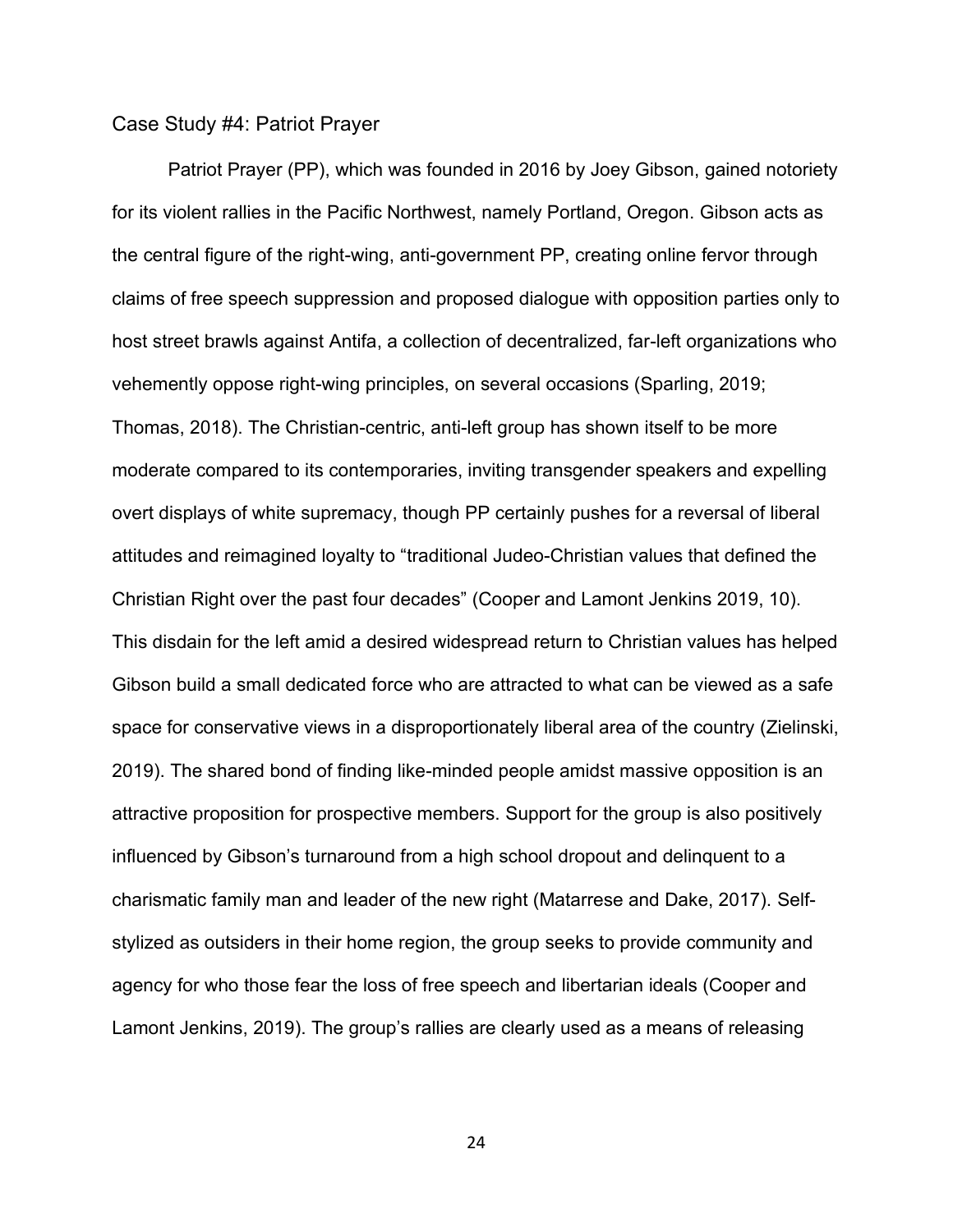these pent-up frustrations as several massive street brawls and even one death can be attributed to PP events (Sparling, 2019; Thomas, 2018).

Much like with the PB, videos of PP rallies are noted for recording brawls only after provoking left-wing counter-protesters (Coaston, 2020; Neiwert, 2017; Zielinski, 2019). Allied political commentators like Andy Ngo and enamored netizens perpetuate the narrative that the organization's members are victims of free speech suppression through edited clips posted on either unbanned Twitter and YouTube accounts or elsewhere on sites like Gab and Telegram (Coaston, 2020; Neiwert, 2017; Zielinski, 2019). By carefully planting seeds of misinformation, PP continually drums up support from online observers who amid a cycle of viral propaganda and echo chambers come to view the cause as a source of hope for their supposed gloomy reality. In the case of PP, its seemingly massive online presence does not necessarily translate to an equally large member pool as a 2019 undercover exposé indicated that the group only consisted of some 15 core members and partners with other organizations during large rallies (Zielinski, 2019). Though there is evidence that some people travel across the country to attend PP rallies, this seems to be the exception rather than the rule. More often, consumers of PP content are recruited to donate to polished funding campaigns advertised on social media under the false pretenses of liberty and acceptance (Matarrese and Dake, 2017; Kavanaugh, 2019). Despite not being reflected in its total membership, PP expertly uses social media to increase its funding and overall reach in ways that would have been unattainable in previous decades.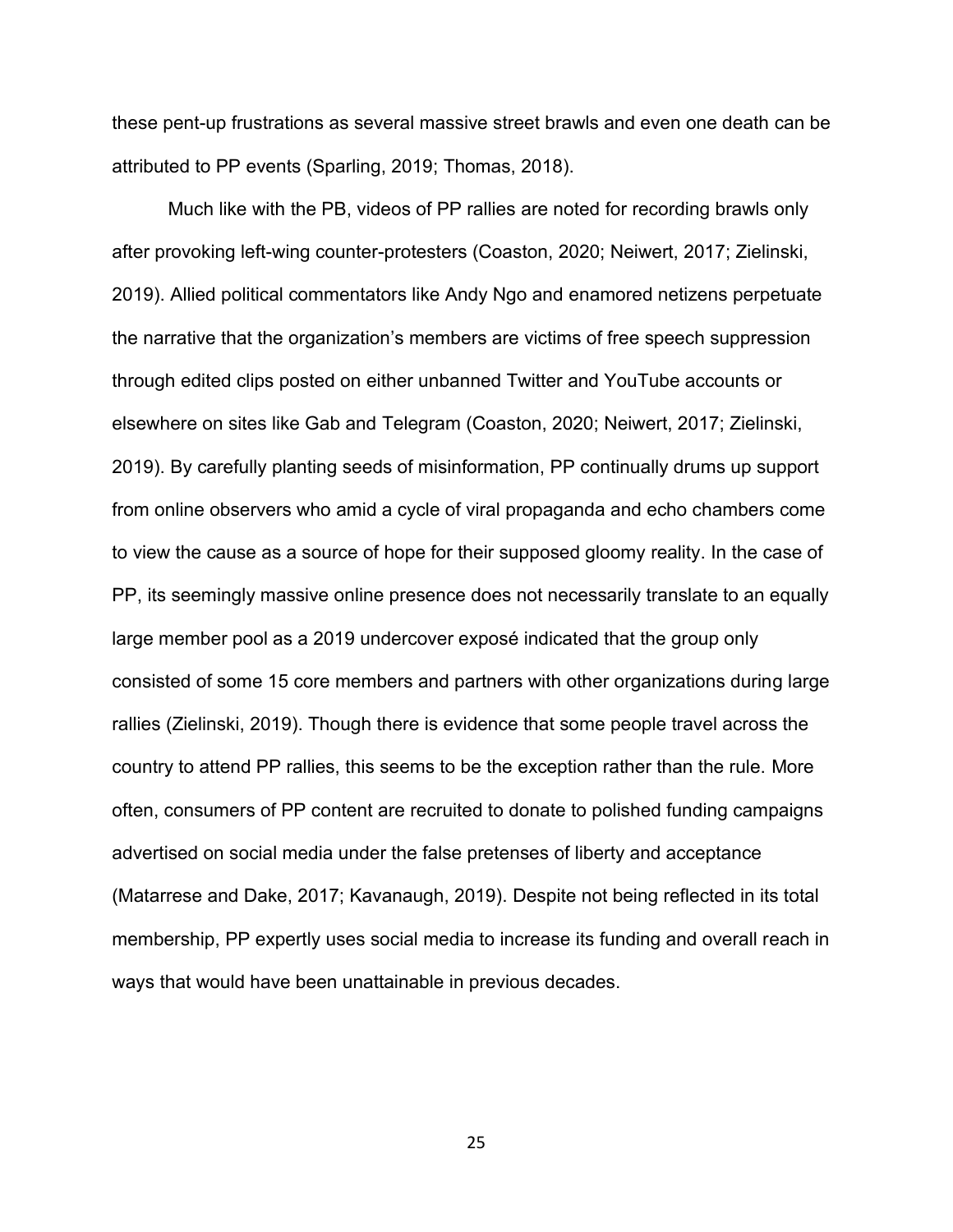# <span id="page-28-0"></span>Analysis:

Several key themes can be identified as important that influence far-right activity in the U.S in the social media era. Many are noted across all four cases with more similarities seen among organizations within their respective period (pre- and postsocial media). Among these, there are four major themes worth covering: charismatic leadership, misinformation, precarity and associated comradery, and patterns and methods of recruitment. Each is central to defining the success of all four groups to varying degrees and gives context as to how far-right groups operate in the modern era. This information will display some of the most effective strategies available to these groups and explain how some have solidified their standing in the far-right community while others have crumbled over time.

#### <span id="page-28-1"></span>Charismatic Leadership

The most important aspect to the success of an ASM that was seen across all four cases is having a leader whose compelling rhetoric is matched by their welcoming personality. William Luther Pierce's *The Turner Diaries* and eloquent pattern of speech allowed him to persuade thousands of people to donate their time and money to the NA's cause to become the largest white supremacist organization in the U.S. at the turn of the millennium. After his death, the group splintered before eventually disbanding under fractured leadership. Interestingly enough the only uncharismatic leader under study is AN's Richard Girnt Butler who attracted more members through his generous giving rather than his actual message, which caused membership to gradually dwindle since its peak in the mid-1980s (Balch, 2006). The group's heyday came and went before the Internet was available to AN and though the Internet kept the organization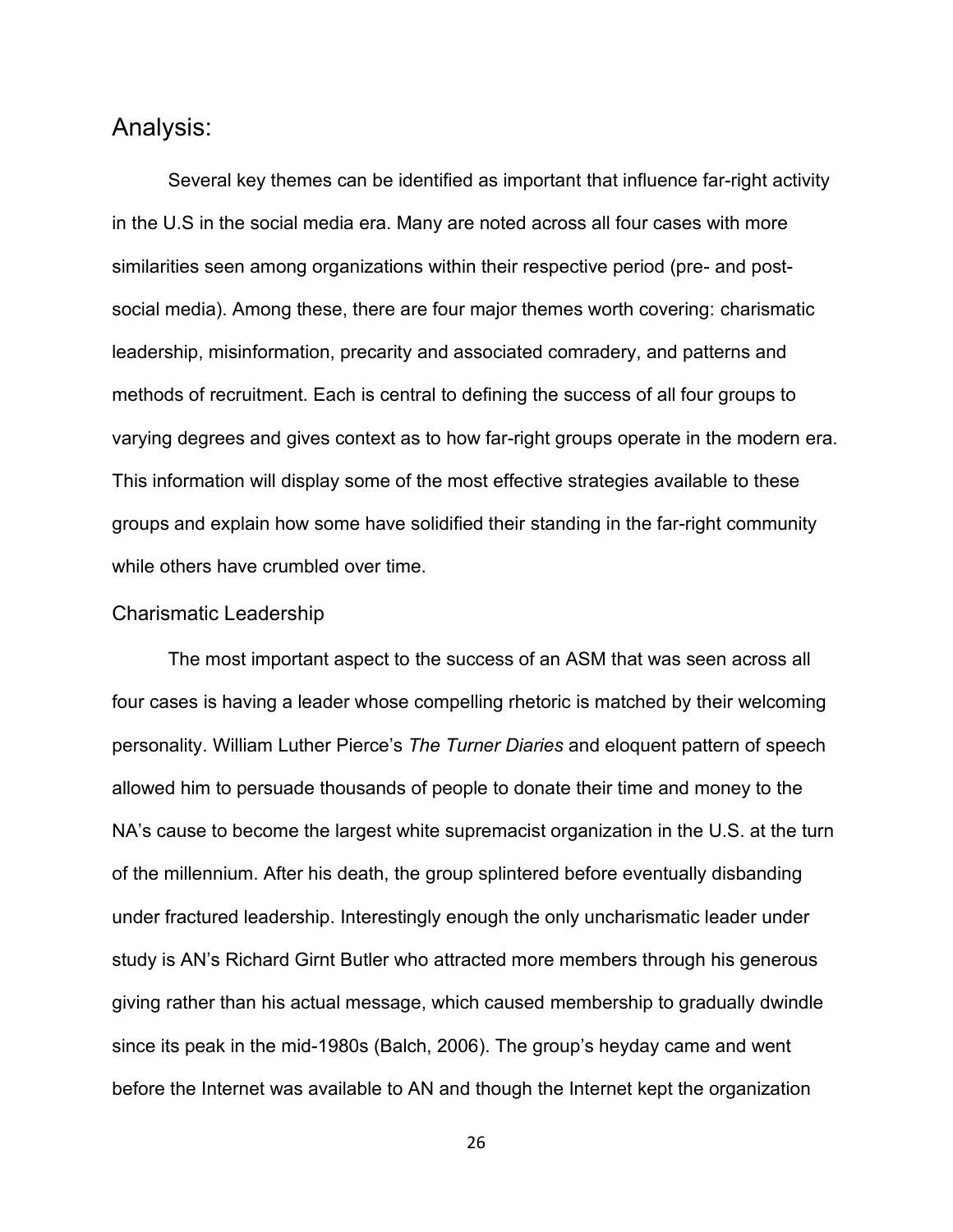afloat for over a decade, the group had become a shell of itself by Butler's death in 2004. The group still technically operates though is definitively at its weakest point since its inception.

Noted with both groups in the social media era is the online clout of the movement's founder. Despite distancing himself from his brainchild, Gavin McInnes continues to inspire disenfranchised men who share similar though not identical views to join the PB through McInnes' content. As stated in interviews with PB members, most had been a fan of McInnes prior to joining and some were even unaware that he was involved in politics prior to their recruitment. The man is one of the central figureheads to the contemporary far-right and continues to charm unsuspecting individuals down a path of hateful, misogynistic rhetoric full of flat out lies. Supporters vilify anyone who speaks ill of him or his message on social media, further cementing his demagogue status. As for PP, Joey Gibson's supporters view him as a true 'rags to riches' story that brings hope to his fearful and disillusioned support base that validates his claims of a path towards righteousness through the organization. His skill for presenting polished material online under the guide of 'liberating conservatives' has helped PP gain prominence in the Pacific Northwest.

All these cases illustrate that without something substantial in terms of protection, hope, understanding or comradery to offer the masses, the long-term organizational survival of far-right ASMs is in doubt. In AN's case, where Butler failed to charm his support base he made up for in ideological framing and generous hospitality (more on this below). As for the other three organizations, the movement was brought to life by the passionate speech of its leader whose members thrive(d) off their dynamism. Given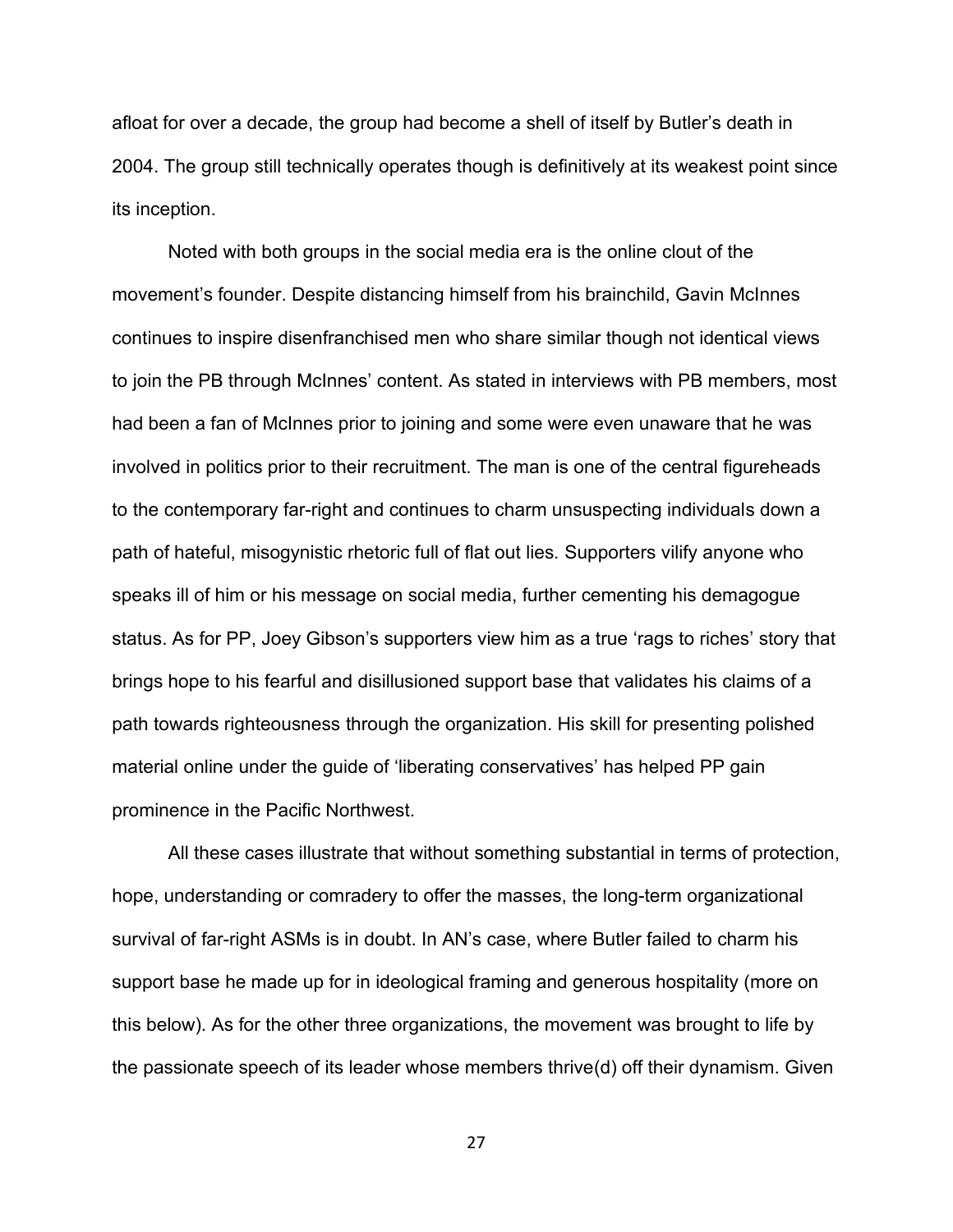that Pierce died at the age of 68, many of his NA peers were aging or already dead by that point. The movement was kept alive by Pierce's presence and the NA soon crumbled after it lost its ideological leader. Given this logic, the expiration of McInnes' (51) and Gibson's (37) fame may be a distant reality as each continues to share content through social media platforms willing to host these far-right celebrities.

#### <span id="page-30-0"></span>**Misinformation**

Misinformation and the themes that follow are all present among all groups. The NA and AN perpetuated claims of white genocide, an impending war race, and unregulated control of Jews through traditional means like radio, networking conferences, and parades and other celebratory events before moving online using BBSs, simulcast radio, and digital archives of sermons and lectures. Both groups saw limited success on digital formats when compared to their most effective pre-Internet strategies. How the NA and AN used this new medium to their advantage differs greatly from that of the PB and PP.

Both new age organizations also heavily rely on misinformation campaigns to attract new recruits. However, as noted in the literature review, social networks' recommender systems have the unintended consequence of creating echo chambers in which users share misleading headlines and other content to convince their fellow netizens of a particular viewpoint. What's more is that unlike the NA and AN, new age groups employ more aggressive and targeted DARVO campaigns. When faced with opposition, members of new age groups flip the narrative to their favor and discredit their detractors by any means possible. Sometimes this is done without provocation in an attempt to play the victim role when getting a reaction before piling on expletives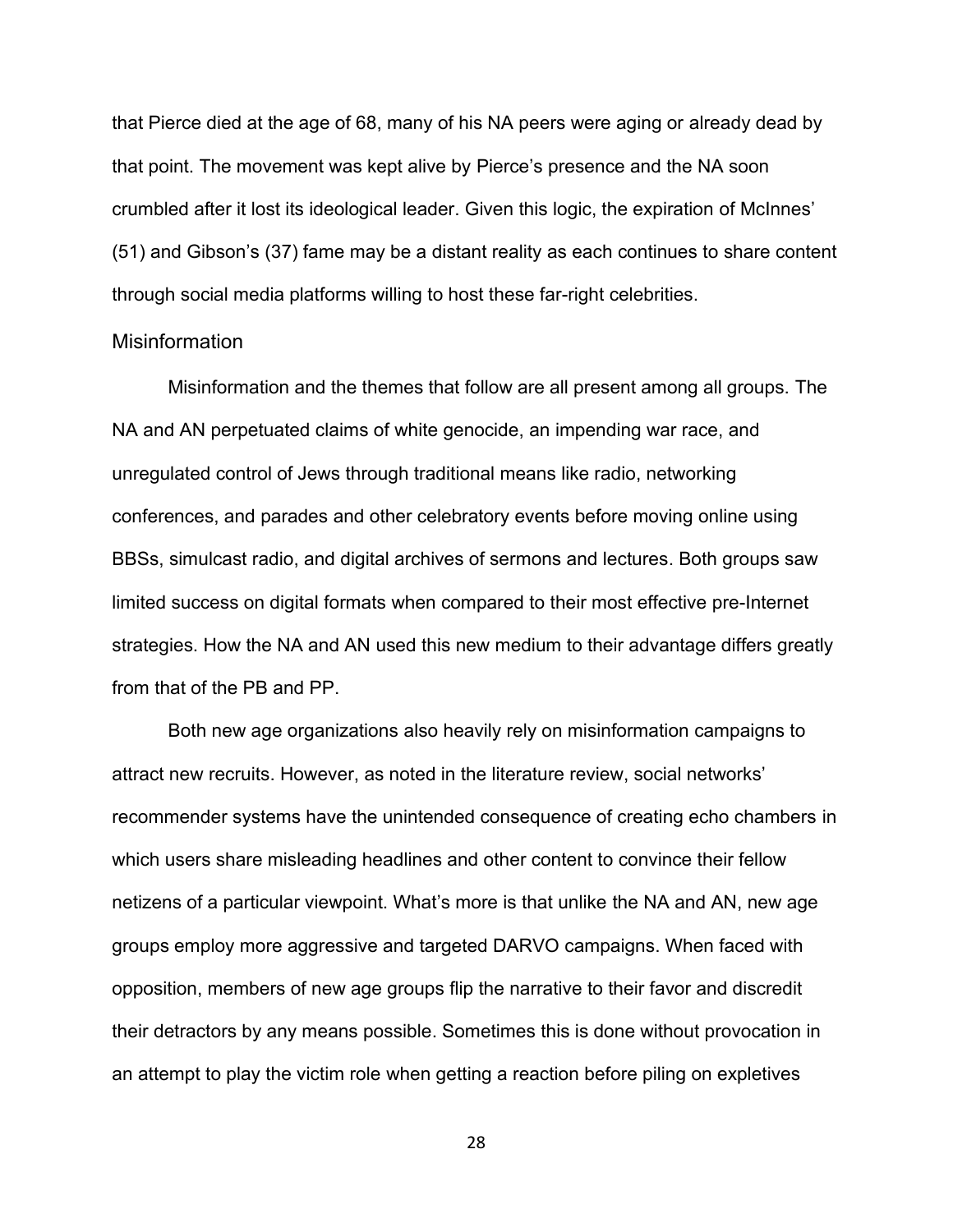against out-group commenters. Though techniques similar to modern DARVO campaigns had been utilized in the past, the scale at which this phenomenon occurs in the modern day is unprecedented. Further research could determine if these heated online discussions are a result of social media use or a more general sense of security due to the digital barrier.

#### <span id="page-31-0"></span>Precarity and Comradery

Precarity is defined by an indisputable feeling of instability, uncertainty or the sense of being at-risk of losing something. This sentiment is emphasized in all four cases where leaders foster the idea that a certain group of people are faced with social, religious or cultural annihilation. Each spreads fear about the supposed realities of the world while simultaneously introducing their organization as a means of healing and protection. This fearmongering and demonization of outside groups paints the recruiting organization as a safe space meaning that the bonds formed after joining are strong and offer solace and community that is viewed as missing in the outside world. Though these strategies are common within all cases, the advent of social media has disproportionately helped newer organizations use this sensation in their recruitment efforts.

The PB and PP have boosted the utility of precarity and comradery through extensive misinformation campaigns that present an elaborate false reality. These feelings of insignificance or despair are magnified for individuals by a shared feeling of liberal bias in mainstream media and public discourse that ultimately makes the prospect of joining much more attractive (Cooper and Lamont Jenkins, 2019; Kutner, 2020). Comment sections full of individuals who echo one another's fears, grievances,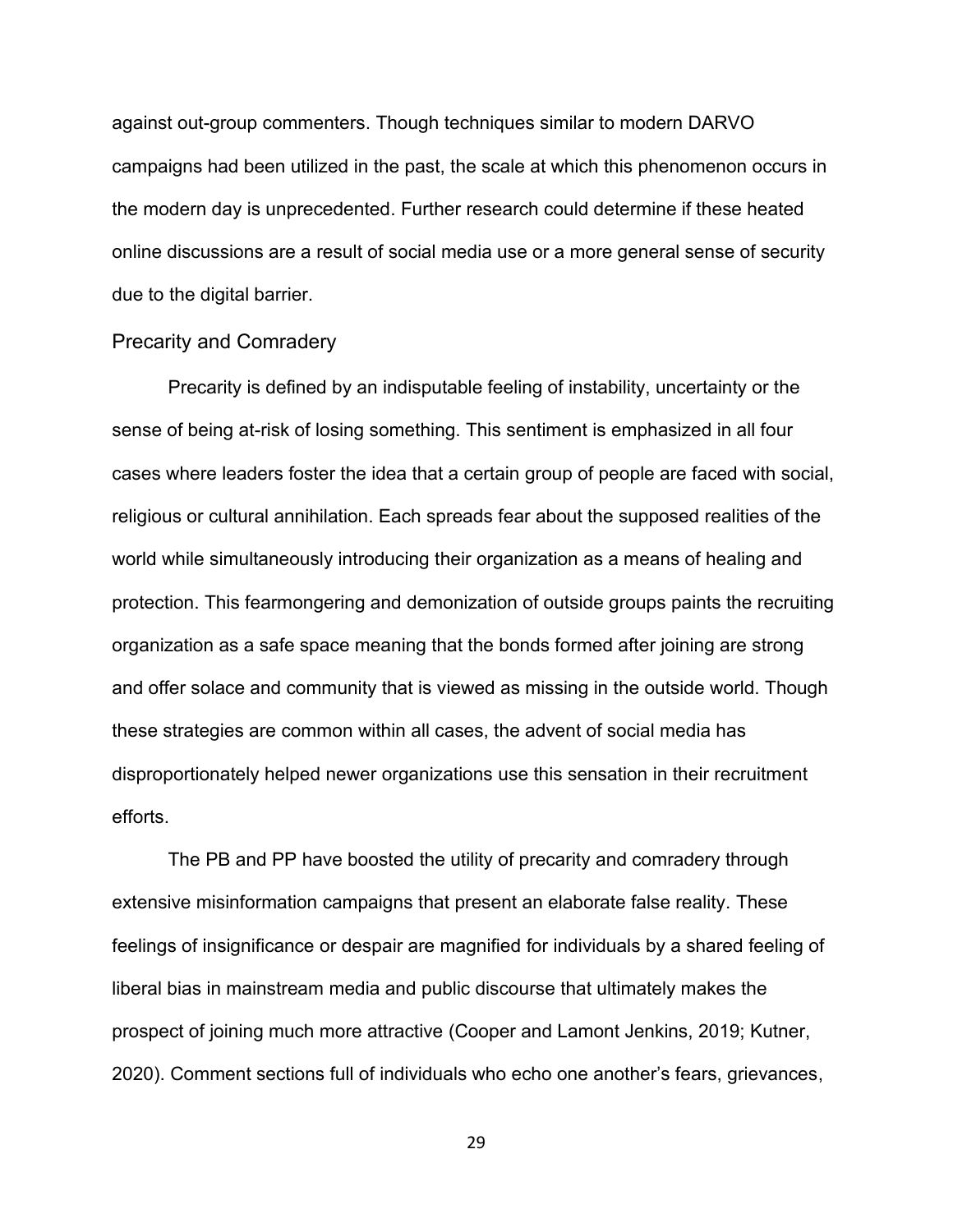and desires can be directly attributed to the advent of social media which encourages a one-sided presentation of racial and social issues. The comradery this new medium promotes for online groups, not limited to far-right content, may be a determinant of the rate at which viewers form strong beliefs on a particular issue; further research should explore this theory in more depth. What is represented in the data however is that, once recruited, group members often feel a sense of relief and companionship that was missing from their lives thanks to the counterculture ideals shared by member and nonmember netizens alike, a noted theme from past research. The aggressive DARVO strategy also encourages collective cyberbullying of out-groups that further strengthens the in-group dynamic when compared to the NA and AN who were not afforded this tool in the Internet's early days.

#### <span id="page-32-0"></span>Patterns and Methods of Recruitment

As expected, the methods of recruitment changed drastically between before and after the birth of social media though certain patterns were common in all four cases. All groups portrayed themselves as victims of an unjust world and encouraged their listeners to think the same. This plays into the precarity aspect though it is distinct in that the supposed injustices were a direct attack on their way of life. From Judaism to feminism, whatever set of beliefs opposed the in-group was viewed as seeking to eradicate the far-right group in question. Framing one's struggle in this 'cosmic war' argument is noted in the literature review and serves to build revolutionary sentiment among the group's support base who view conflict as the only way towards salvation. Another noted pattern involved all groups using entertainment as a lure during recruitment. For pre-social media groups, this manifested most often as musical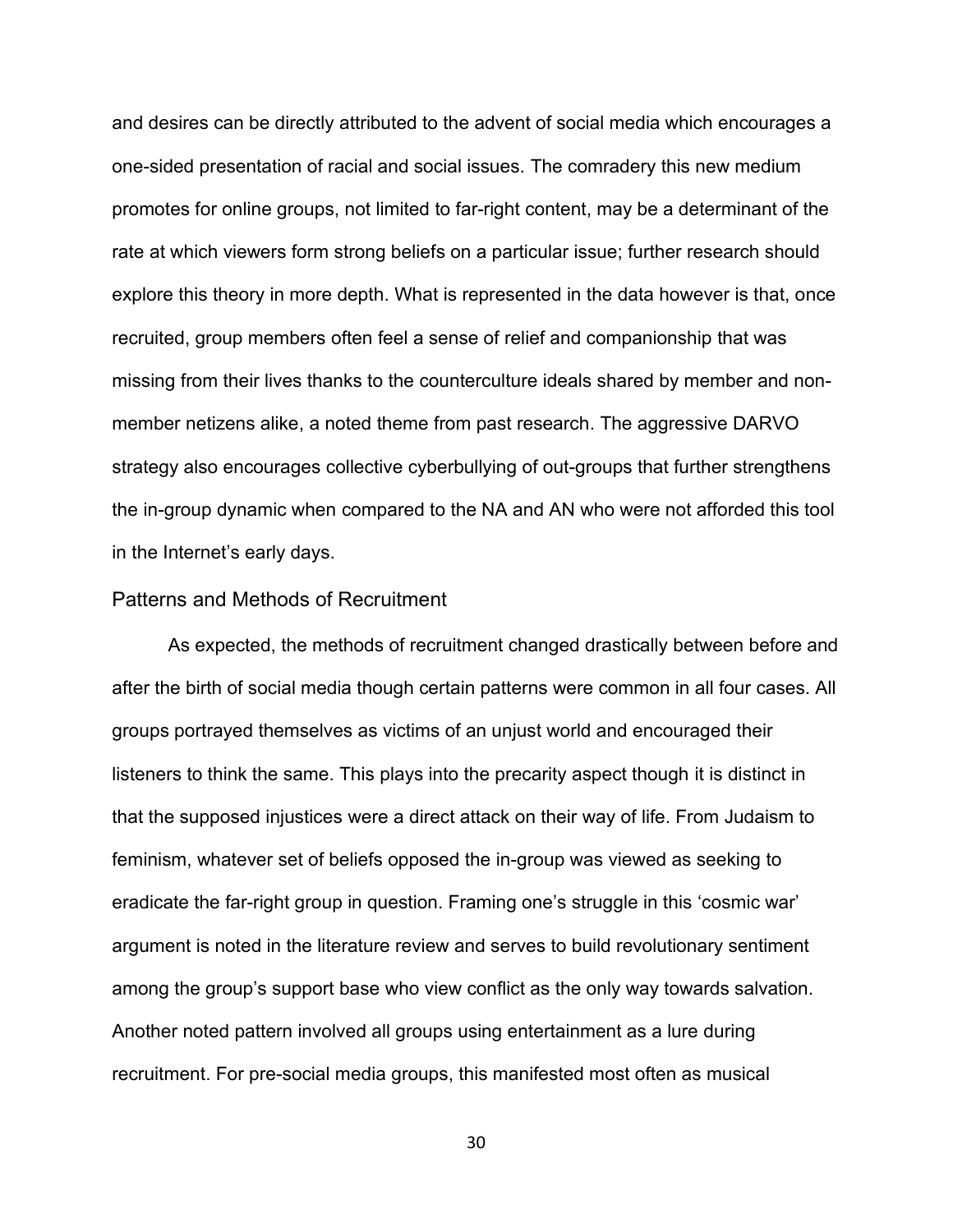performances with the NA even founding their own music label. This strategy proved effective in some cases though the reach of this tactic was limited in comparison to how new age groups use entertainment.

The PB are the more nefarious of the two new age cases as they subtly present themselves as a self-help group for men. The draw of improving one's personal circumstances by listening to and corresponding with men who have overcome similar issues in their lives can be an attractive prospect. This combined with the wit and comedic value likened to McInnes, many individuals are drawn toward the organization before knowing its full intentions or set of beliefs when compared to other groups under study. This could at least be a partial explanation for how the PB have amassed such a following in only five years.

Where the PB and PP find common ground is using street brawling against leftwing demonstrators as a lure. Those with negative views regarding groups like Antifa as well as left-wing policies more generally gravitate towards content that is a physical representation of fighting the left. This fight club-esque content is encouraged and has influenced group funding and contact with online recruiters. What is more is that digital images and videos that convey symbolic ideas of a particular phenomenon or theme, also known as memes, are shared widely in the new age community on all types of social media platforms which provide humor amidst the anger and dismay. The ways in which new age groups use entertainment to boost engagement greatly differs from their predecessors in terms of how to reach new audiences. Their ability to share diverse content to a number of popular platforms near instantaneously is in stark contrast to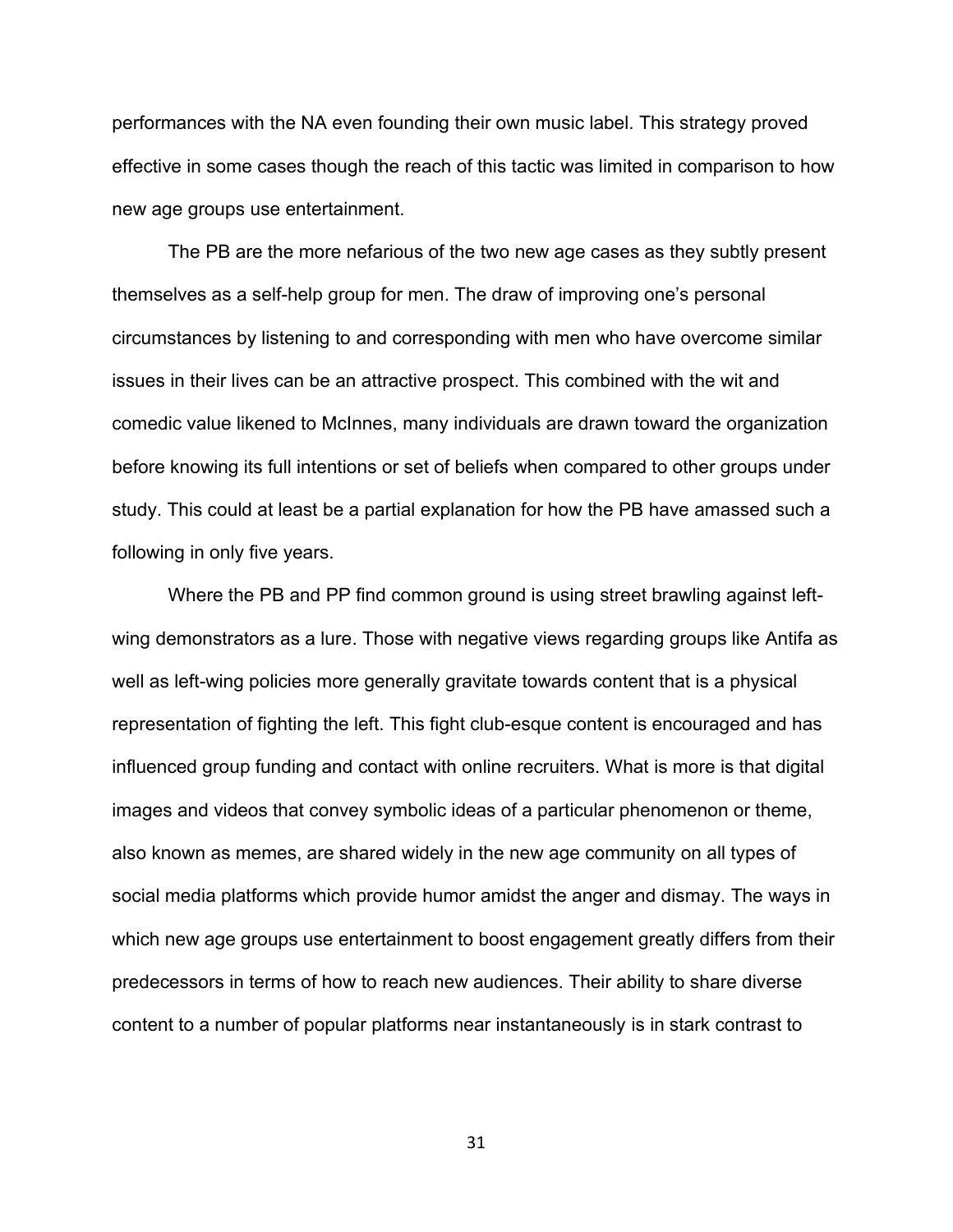groups like the NA and AN who found limited success using archaic forums and websites.

#### <span id="page-34-0"></span>Overall Assessment

The above research indicates that there are mixed results in determining if social media actively changes the strategies that far-right ASMs in the U.S. employ. As stated in the literature review, ASMs are able to gain a foothold if they meet certain requirements regarding ideological framing, leadership, and consideration for grievances. Each of the four groups under study display an aptitude in incorporating these themes into their overall strategy which led to initial success with each. However, the way old and new age groups incorporate these themes vary slightly, with each modifying their strategies to best fit their specific scenario.

A number of interesting themes were discovered although the research's findings did not support its hypothesis. It would appear that the PB and PP repurpose reliable strategies like misinformation campaigns and framing a political struggle with an ingroup/out-group dynamic much like how the NA and AN had done. All groups also use entertainment as a lure though what groups consider to be entertainment has changed quite a bit since the birth of social media. The Internet in general and social media in particular have influenced the behaviors of new age groups, which are characteristically more aggressive to out-groups. This new medium also certainly intensified online discourse of ideology, diluted the quality and accuracy of readily available news, created new forms of attraction, and allowed for extremist microcosms to inadvertently develop that thrive off of the community they build. Despite these adjustments, social media has not caused a major shift away from the strategies that made past ASMs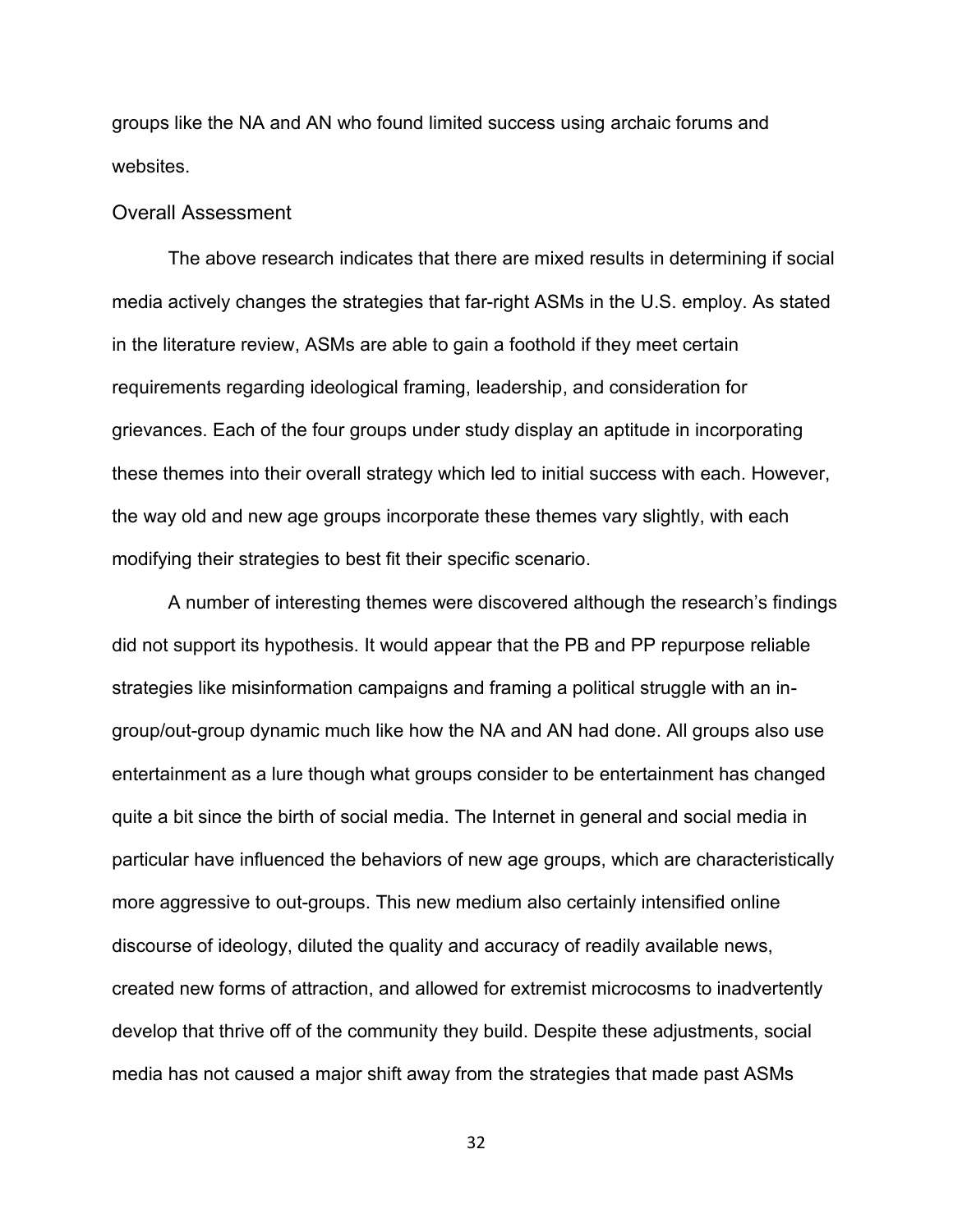successful. The operational capacity of groups where social media use was prominent indicated a reiteration of past strategies designed to resonate with a younger, more tech savvy audience.

It can be argued that these cases do not accurately represent how all far-right ASMs may choose to navigate new mediums given how methods and results varied. PP's notoriety, for example, was not reflected in its total membership which starkly contrasts to how social media has helped the PB grow. As only two of the four groups represented successful social media campaigns, it is important to consider that other modern groups may find success through alternative routes. Future research into the relationship other new age groups have with social media should be explored and would bring focus to the role social media plays in influencing strategies of far-right groups more generally and if other determinants are more significant in the growth of online extremism.

# <span id="page-35-0"></span>**Conclusion**

In attempting to uncover the true value of social media for far-right ASMs in the U.S., the literature review found a number of common personal and collective motivations across various types of ASMs located worldwide. Additional past research indicated that far-right groups were highly capable of using digital media to further their overall goals as new mediums were introduced. To discover if social media did in fact impact these groups to the degree that was hypothesized, deep dives into the National Alliance (NA), Aryan Nations (AN), the Proud Boys (PB) and Patriot Prayer (PP) were used. Representing two distinct periods of Internet history, old and new age groups found more commonalities with each other than with groups of a different era; however,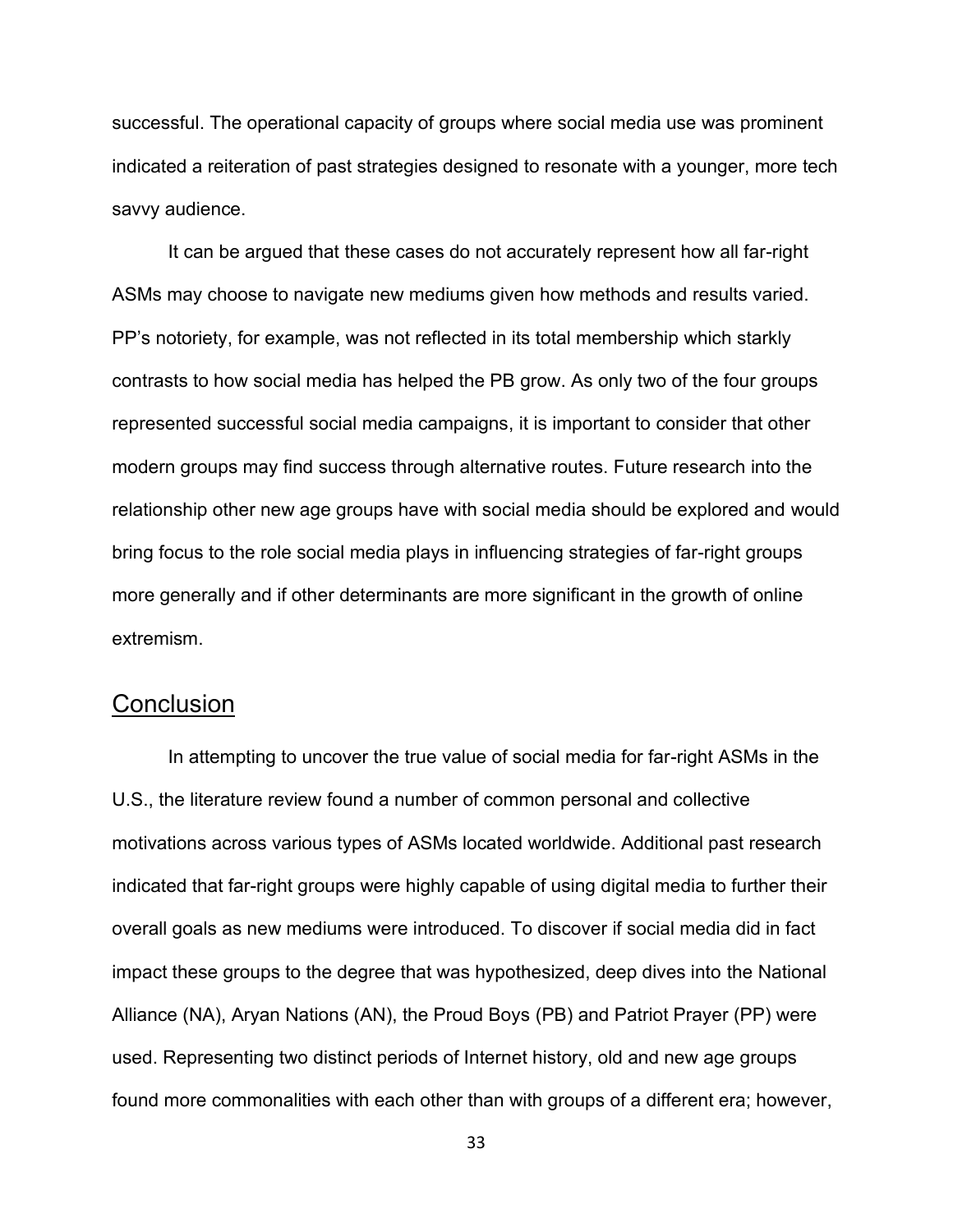many common themes were identified across all groups as well. Social media has seemingly modified how viable strategies can be used for recruitment, meaning that the spread of propaganda and the ways in which observers can be radicalized differ from the pre-social media era. However, in all, social media is but another tool for ASMs to employ viable strategies. Future research can build upon these findings to discover undeniable commonalities among extremist groups of all kinds, not just those with a right-wing bias. When doing so a broader exploration of modern extremist groups would be preferred to gain a more holistic understanding of the phenomenon and not just for some of its more notorious groups.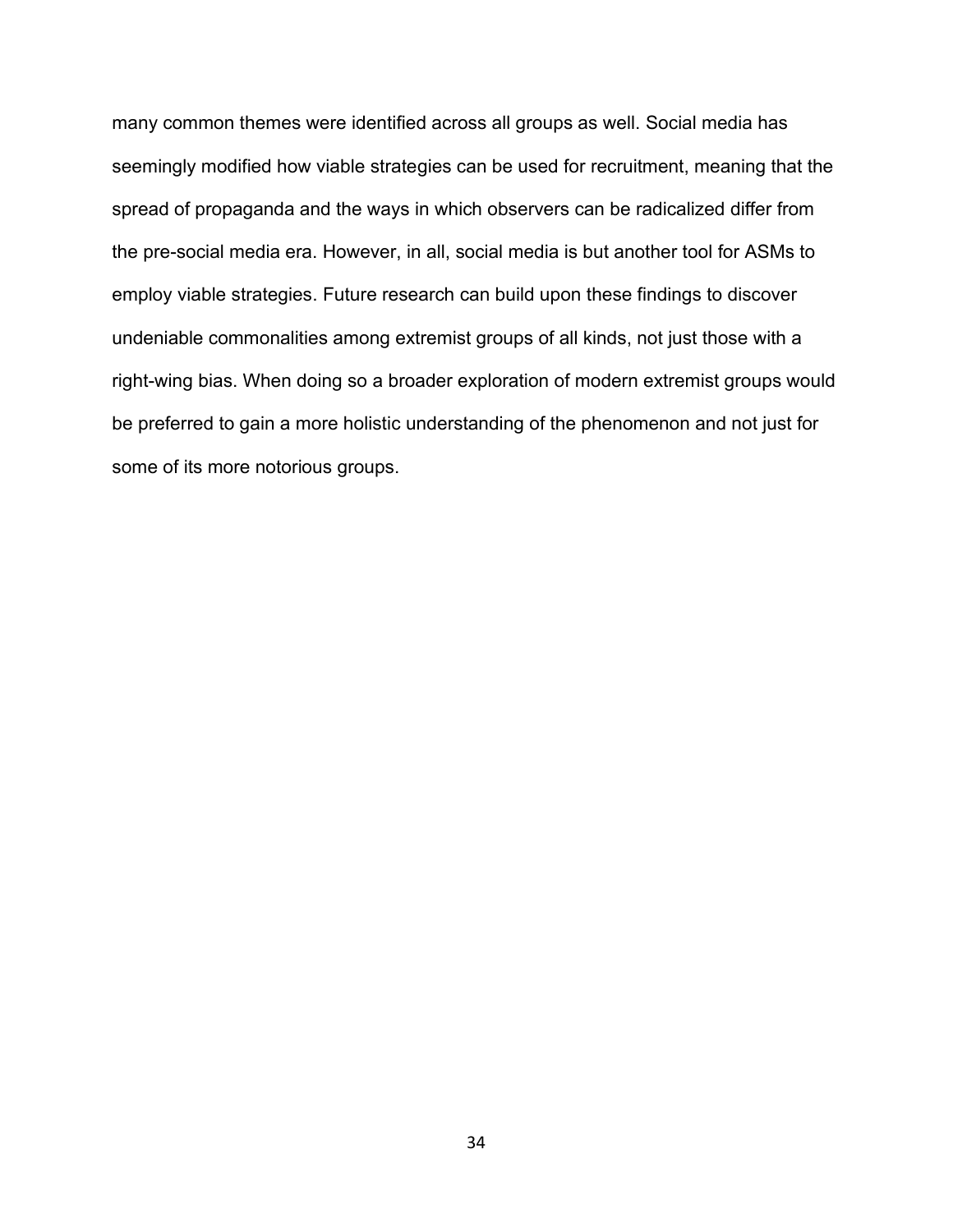# Bibliography

<span id="page-37-0"></span>Andrews, T.M. "Gab, the social network that has welcomed Qanon and extremist figures, explained." The Washington Post. January 11, 2021.

[https://www.washingtonpost.com/technology/2021/01/11/gab-social-network/.](https://www.washingtonpost.com/technology/2021/01/11/gab-social-network/)

- Balch, Robert W. "The Rise and Fall of Aryan Nations: A Resource Mobilization Perspective." *Journal of Political and Military Sociology* 34, no. 1 (Summer 2006): 81-113. [https://www.jstor.org/stable/45294187.](https://www.jstor.org/stable/45294187)
- Berger, J.M. "The Strategy of Violent White Supremacy Is Evolving: The failed approach of "leaderless resistance" gets a second chance in the information age." The Atlantic. August 7, 2019. [https://www.theatlantic.com/ideas/archive/2019/08/the-new-strategy-of](https://www.theatlantic.com/ideas/archive/2019/08/the-new-strategy-of-violent-white-supremacy/595648/)[violent-white-supremacy/595648/.](https://www.theatlantic.com/ideas/archive/2019/08/the-new-strategy-of-violent-white-supremacy/595648/)
- Boyd, Danah M., and Nicole B. Ellison. "Social Network Sites: Definition, History, and Scholarship." *Journal of Computer-Mediated Communication* 13, no. 1 (October 2007): 210–30. [https://doi.org/10.1111/j.1083-6101.2007.00393.x.](https://doi.org/10.1111/j.1083-6101.2007.00393.x)
- Coaston, Jane. "The pro-Trump, anti-left Patriot Prayer group, explained." Vox. September 8, 2020. [https://www.vox.com/2020/9/8/21417403/patriot-prayer-explained-portland.](https://www.vox.com/2020/9/8/21417403/patriot-prayer-explained-portland)
- Colley, Thomas, and Martin Moore. "The challenges of studying 4chan and the Alt-Right: 'Come on in the water's fine.'" *New Media & Society* (September 2020): 1-26. [https://doi.org/10.1177/1461444820948803.](https://doi.org/10.1177/1461444820948803)
- Conway, Maura, Ryan Scrivens, and Logan Macnair. *Right-Wing Extremists' Persistent Online Presence: History and Contemporary Trends*. DOI: 10.19165/2020.1.03. The Hague: Netherlands: International Centre for Counter-Terrorism, 2019,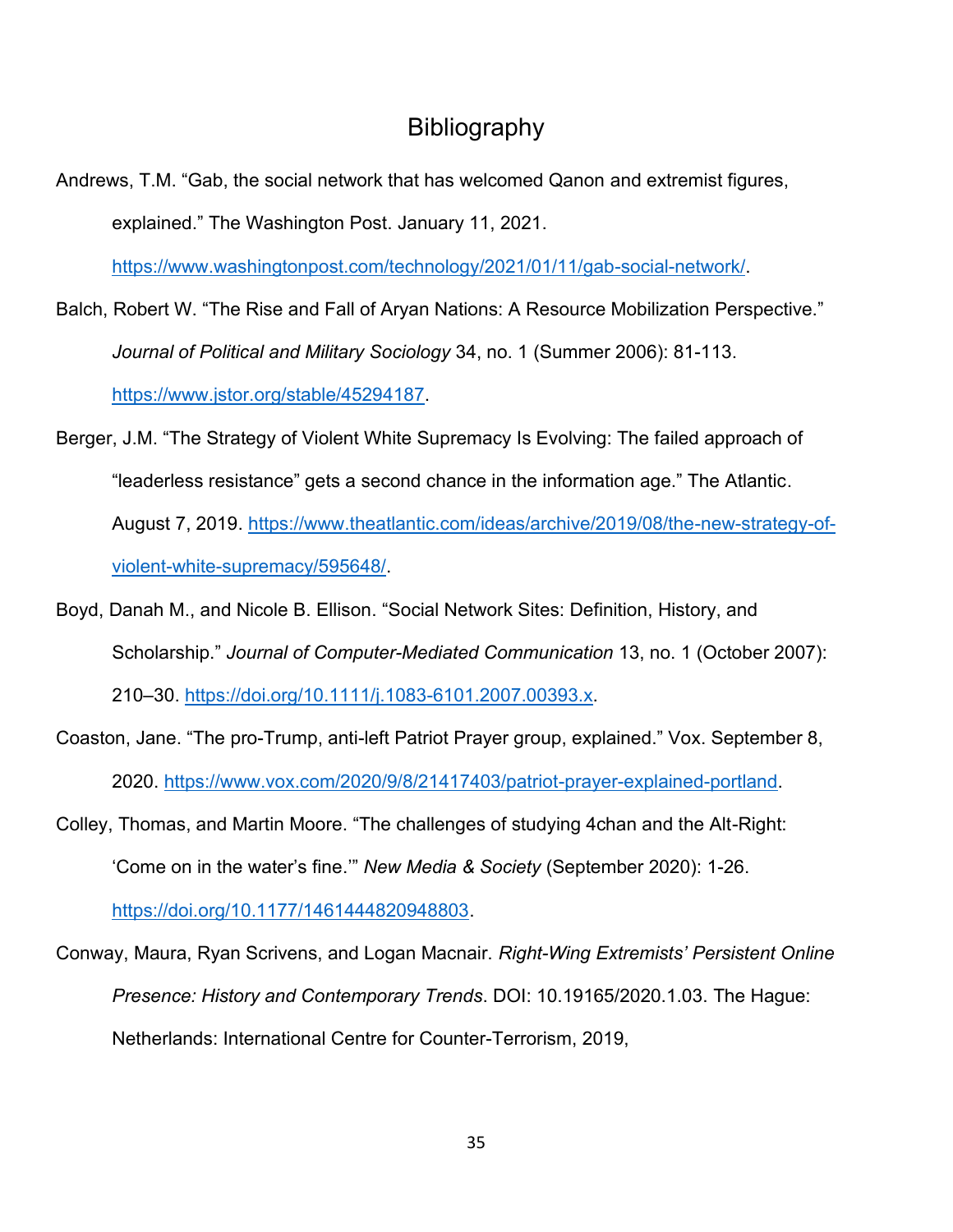https://icct.nl/publication/right-wing-extremists-persistent-online-presence-history-andcontemporary-trends/.

- Cooper, Cloee, and Daryle Lamont Jenkins. *Culture and Belonging in the USA: Multiracial Organizing on the Contemporary Far Right*. Berkeley, CA: UC Berkeley: Center for Right-Wing Studies, 2019, [https://escholarship.org/uc/item/1q86f20p.](https://escholarship.org/uc/item/1q86f20p)
- Coutts, Sharona. "How Hate Goes 'Mainstream': Gavin McInnes and the Proud Boys." Rewire News Group. August 28, 2017. [https://rewirenewsgroup.com/article/2017/08/28/hate](https://rewirenewsgroup.com/article/2017/08/28/hate-goes-mainstream-gavin-mcinnes-proud-boys/)[goes-mainstream-gavin-mcinnes-proud-boys/.](https://rewirenewsgroup.com/article/2017/08/28/hate-goes-mainstream-gavin-mcinnes-proud-boys/)
- della Porta, Donatella. "The logic of underground organizations." In *Social Movements, Political Violence, and the State: A Comparative Analysis of Italy and Germany*, 113-32. Cambridge: Cambridge University Press, 1995.
- della Porta, Donatella and Mario Diani. "The Symbolic Dimension of Collective Action." In *Social Movements: An Introduction*, 2nd ed., 74-88. Hoboken, NJ: Blackwell Publishing, 2006.
- Diresta, Renee. "Up Next: A Better Recommendation System." Wired. April 11, 2018. [https://www.wired.com/story/creating-ethical-recommendation-engines/.](https://www.wired.com/story/creating-ethical-recommendation-engines/)
- Gurr, Ted Robert. "Why Men Rebel Redux: How Valid are its Arguments 40 years On?" E-International Relations. November 17, 2011. [https://www.e-ir.info/2011/11/17/why-men](https://www.e-ir.info/2011/11/17/why-men-rebel-redux-how-valid-are-its-arguments-40-years-on/)[rebel-redux-how-valid-are-its-arguments-40-years-on/.](https://www.e-ir.info/2011/11/17/why-men-rebel-redux-how-valid-are-its-arguments-40-years-on/)
- Hilliard, Robert L., and Michael C. Keith. "High-Stepping for Hitler." In *Waves of Rancor: Tuning in the Radical Right*, 165-85. Armonk, NY: M. E. Sharpe, 1999.
- Hosenball, Alex, Evan Simon, and Mike Levine. "'My life as a hater': The dire warning from a white power leader's son." ABC News. October 6, 2020.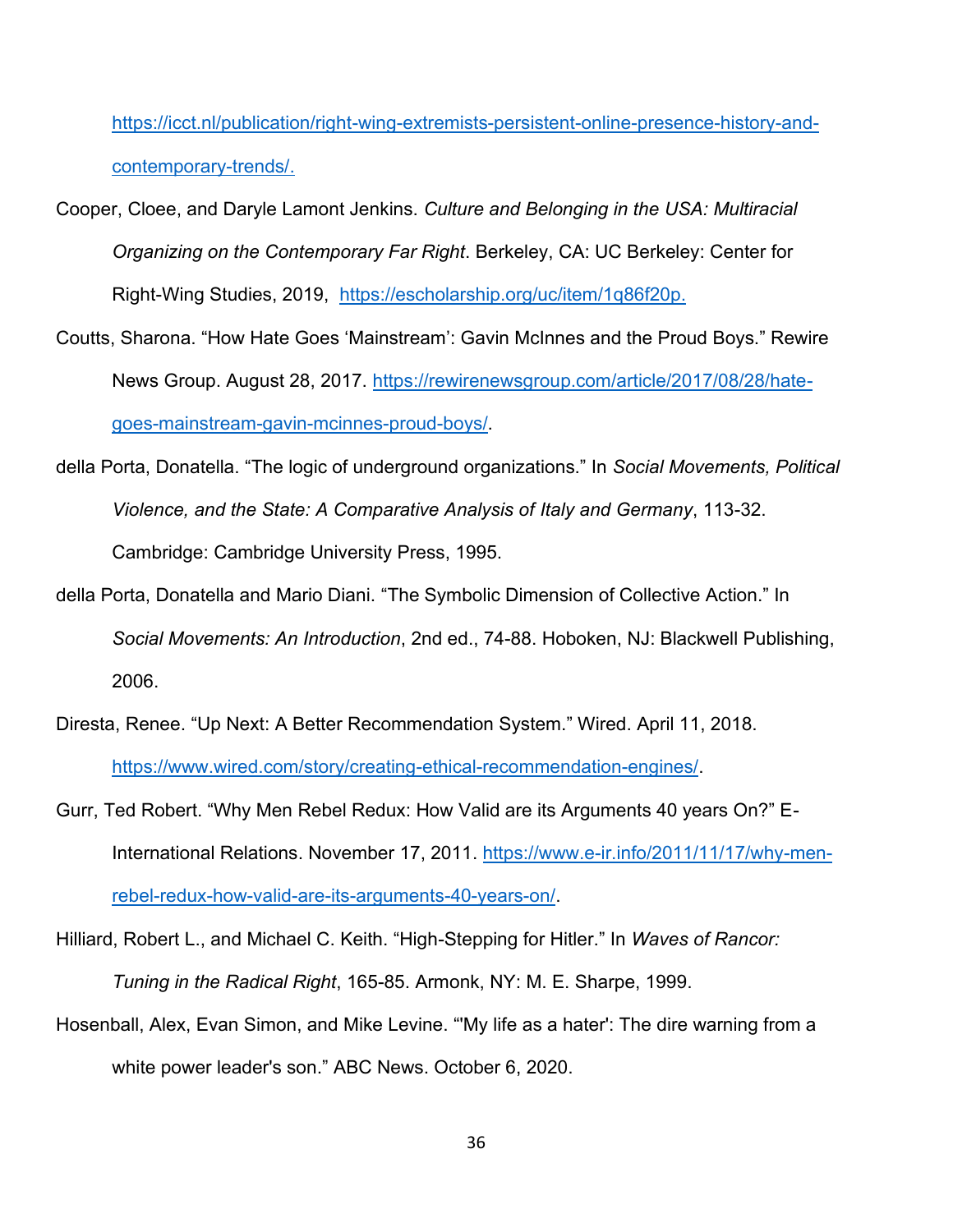[https://abcnews.go.com/US/life-hater-dire-warning-white-power-leaders-](https://abcnews.go.com/US/life-hater-dire-warning-white-power-leaders-son/story?id=73431332)

[son/story?id=73431332.](https://abcnews.go.com/US/life-hater-dire-warning-white-power-leaders-son/story?id=73431332)

Jones, Seth G. *The Rise of Far-Right Extremism in the United States*. Washington, D.C.:

Center for Strategic and International Studies, 2018, [https://www.csis.org/analysis/rise-](https://www.csis.org/analysis/rise-far-right-extremism-united-states)

[far-right-extremism-united-states.](https://www.csis.org/analysis/rise-far-right-extremism-united-states)

Juergensmeyer, Mark. "Cosmic War." In *Terror in the Mind of God: The Global Rise of Religious Violence*, 3rd ed., 148-67. Berkeley, CA: University of California Press, 2003.

Kavanaugh, Shane Dixon. "Patriot Prayer leader Joey Gibson uses untraceable church to drum up legal defense funds." The Oregonian/OregonLive. October 9, 2019.

[https://www.oregonlive.com/news/2019/10/patriot-prayer-leader-joey-gibson-uses](https://www.oregonlive.com/news/2019/10/patriot-prayer-leader-joey-gibson-uses-untraceable-church-to-drum-up-legal-defense-funds.html)[untraceable-church-to-drum-up-legal-defense-funds.html.](https://www.oregonlive.com/news/2019/10/patriot-prayer-leader-joey-gibson-uses-untraceable-church-to-drum-up-legal-defense-funds.html)

Khosravinik, Majid. "Right Wing Populism in the West: Social Media Discourse and Echo Chambers." *Insight Turkey* 19, no. 3 (Summer 2017): 53-68.

[https://www.jstor.org/stable/26300530.](https://www.jstor.org/stable/26300530)

.

König, Thomas. "Patterns of Movement Recruitment: Why dense networks help recruitment to new social movements, but obstruct recruitment to the New Age movement." In *American Sociological Association (ASA) Annual Meeting 1999*, 1-22. Chicago, IL: ASA, 1999.

<http://citeseerx.ist.psu.edu/viewdoc/download?doi=10.1.1.536.3191&rep=rep1&type=pdf>

Kozlowska, Hanna. "Facebook shut down the Proud Boys' recruiting tool: Facebook." Quartz. October 31, 2018. [https://qz.com/1446284/facebook-shut-down-the-proud-boys](https://qz.com/1446284/facebook-shut-down-the-proud-boys-recruiting-tool-facebook/)[recruiting-tool-facebook/.](https://qz.com/1446284/facebook-shut-down-the-proud-boys-recruiting-tool-facebook/)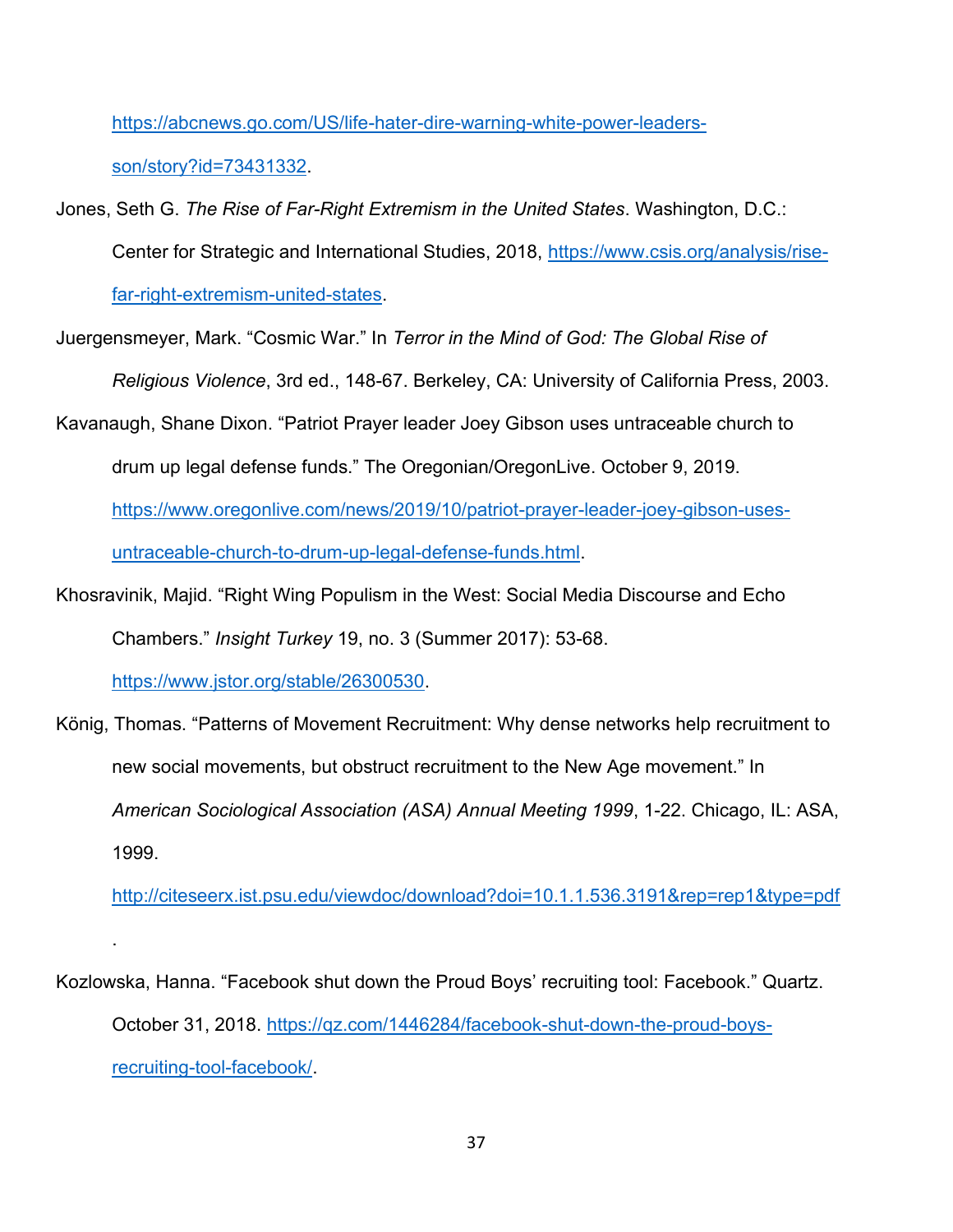- Kutner, Samantha. *Swiping Right: The Allure of Hyper Masculinity and Cryptofascism for Men Who Join the Proud Boys*. DOI: 10.19165/2020.1.03. The Hague, Netherlands: International Centre for Counter-Terrorism, 2020, [https://icct.nl/publication/swiping-right](https://icct.nl/publication/swiping-right-the-allure-of-hyper-masculinity-and-cryptofascism-for-men-who-join-the-proud-boys/)[the-allure-of-hyper-masculinity-and-cryptofascism-for-men-who-join-the-proud-boys/.](https://icct.nl/publication/swiping-right-the-allure-of-hyper-masculinity-and-cryptofascism-for-men-who-join-the-proud-boys/)
- Leatherby, Lauren, Arielle Ray, Anjali Singhvi, Christiaan Triebert, Derek Watkins, and Haley Willis. "How a Presidential Rally Turned Into a Capitol Rampage." The New York Times. January 12, 2021. [https://www.nytimes.com/interactive/2021/01/12/us/capitol-mob](https://www.nytimes.com/interactive/2021/01/12/us/capitol-mob-timeline.html)[timeline.html.](https://www.nytimes.com/interactive/2021/01/12/us/capitol-mob-timeline.html)
- Lindholm, Charles, and José Pedro Zuquete. "Purifying the World: The Global Jihad." In *The Struggle for the World: Liberation movements for the 21st Century*, 122-51. Palo Alto, CA: Stanford University Press, 2010.
- Matarrese, Andy, and Lauren Dake. "Joey Gibson aims to 'liberate conservatives' via his Patriot Prayer group." The Columbian. July 2, 2017.

[https://www.columbian.com/news/2017/jul/02/joey-gibson-aims-to-liberate-](https://www.columbian.com/news/2017/jul/02/joey-gibson-aims-to-liberate-conservatives-via-his-patriot-prayer-group/)

[conservatives-via-his-patriot-prayer-group/.](https://www.columbian.com/news/2017/jul/02/joey-gibson-aims-to-liberate-conservatives-via-his-patriot-prayer-group/)

- Marantz, Andrew. "The Alt-Right Branding War Has Torn the Movement in Two." The New Yorker. July 6, 2017. [https://www.newyorker.com/news/news-desk/the-alt-right](https://www.newyorker.com/news/news-desk/the-alt-right-branding-war-has-torn-the-movement-in-two)[branding-war-has-torn-the-movement-in-two.](https://www.newyorker.com/news/news-desk/the-alt-right-branding-war-has-torn-the-movement-in-two)
- Moynihan, Colin. "The Far-Right Group Said They Were the Victims. The Videos Showed Something Different." The New York Times. October 29, 2019.

[https://www.nytimes.com/2019/10/29/reader-center/proud-boys-antifa-fight-video.html.](https://www.nytimes.com/2019/10/29/reader-center/proud-boys-antifa-fight-video.html)

Neiwert, David. "Seattle 'Patriot Prayer' Rally Takes a Twist As Leader Gibson Denounces Supremacists." Southern Poverty Law Center. August 15, 2017.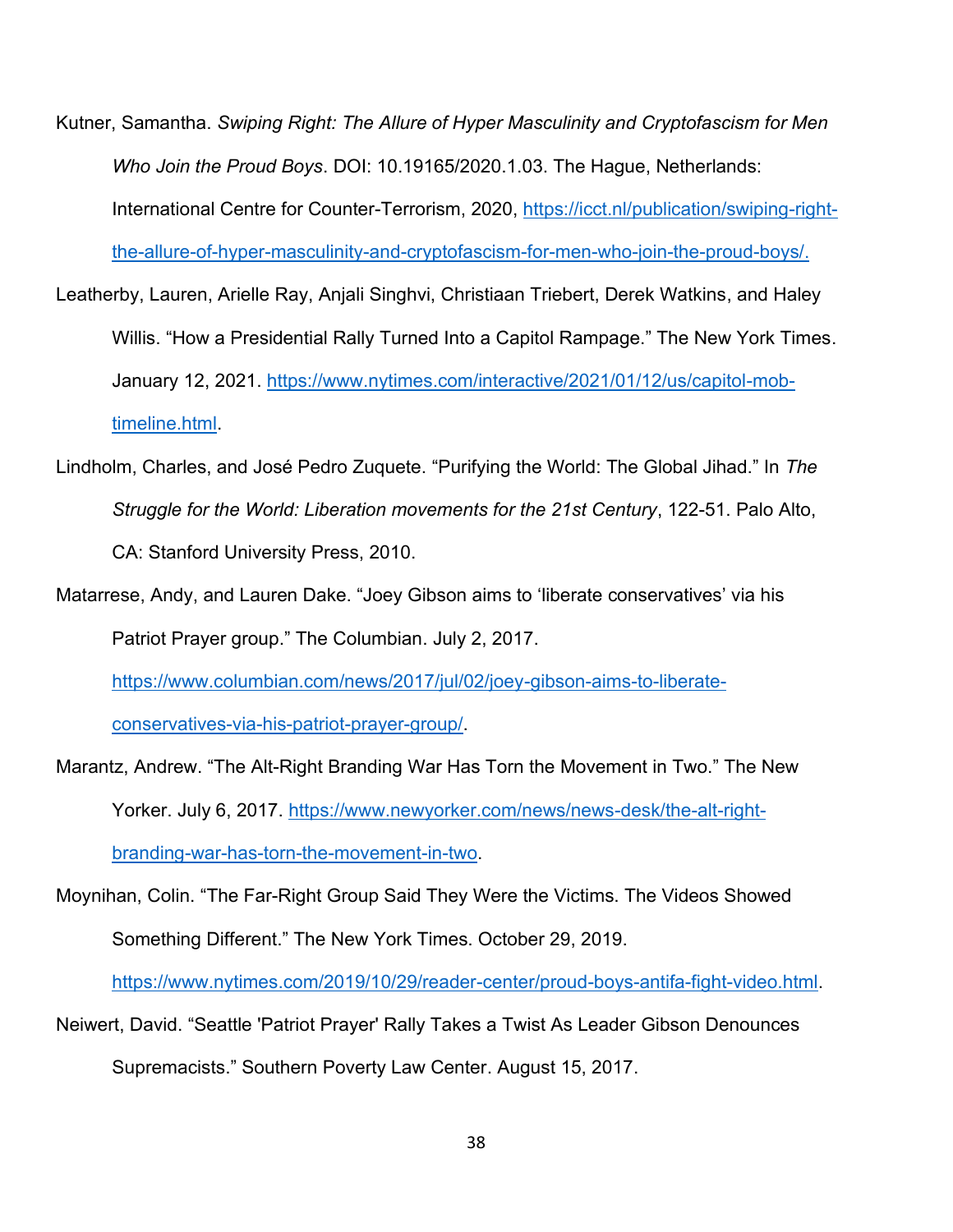[https://www.splcenter.org/hatewatch/2017/08/15/seattle-patriot-prayer-rally-takes-twist](https://www.splcenter.org/hatewatch/2017/08/15/seattle-patriot-prayer-rally-takes-twist-leader-gibson-denounces-supremacists)[leader-gibson-denounces-supremacists.](https://www.splcenter.org/hatewatch/2017/08/15/seattle-patriot-prayer-rally-takes-twist-leader-gibson-denounces-supremacists)

- Obar, Jonathan A., and Steve Wildman. "Social media definition and the governance challenge: An introduction to the special issue." *Telecommunications Policy* 39, no. 9 (October 2015): 745–50. [https://doi.org/10.1016/j.telpol.2015.07.014.](https://doi.org/10.1016/j.telpol.2015.07.014)
- Piazza, James A. "The Determinants of Domestic Right-Wing Terrorism in the USA: Economic Grievance, Societal Change and Political Resentment." *Conflict Management and Peace Science* 34, no. 1 (January 2017): 52-80. [https://www.jstor.org/stable/26271447.](https://www.jstor.org/stable/26271447)
- Potok, Mark. "Death of a Führer." Southern Poverty Law Center. September 30, 2007. [https://web.archive.org/web/20070930184828/http:/www.splcenter.org/intel/intelreport/ar](https://web.archive.org/web/20070930184828/http:/www.splcenter.org/intel/intelreport/article.jsp?aid=30) [ticle.jsp?aid=30.](https://web.archive.org/web/20070930184828/http:/www.splcenter.org/intel/intelreport/article.jsp?aid=30)
- Potok, Mark. *The Years in Hate and Extremism*. 2016 Spring Issue. Montgomery, AL: Southern Poverty Law Center, 2016, [https://www.splcenter.org/fighting](https://www.splcenter.org/fighting-hate/intelligence-report/2016/year-hate-and-extremism)[hate/intelligence-report/2016/year-hate-and-extremism.](https://www.splcenter.org/fighting-hate/intelligence-report/2016/year-hate-and-extremism)
- Prier, Jarred. "Commanding the Trend: Social Media as Information Warfare." *Strategic Studies Quarterly* 11, no. 4 (Winter 2017): 50-85. [https://www.jstor.org/stable/26271634.](https://www.jstor.org/stable/26271634)
- Reeve, Elle. "He's an ex-Proud Boy. Here's what he says happens within the group's ranks." CNN. November 25, 2020. [https://www.cnn.com/2020/11/25/us/ex-proud-boys](https://www.cnn.com/2020/11/25/us/ex-proud-boys-member/index.html)[member/index.html.](https://www.cnn.com/2020/11/25/us/ex-proud-boys-member/index.html)
- Schroeder, Ralph. "Digital Media and the Rise of Right-wing Populism." In *Social Theory after the Internet: Media, Technology, and Globalization*, 60-81. London: UCL Press, 2018.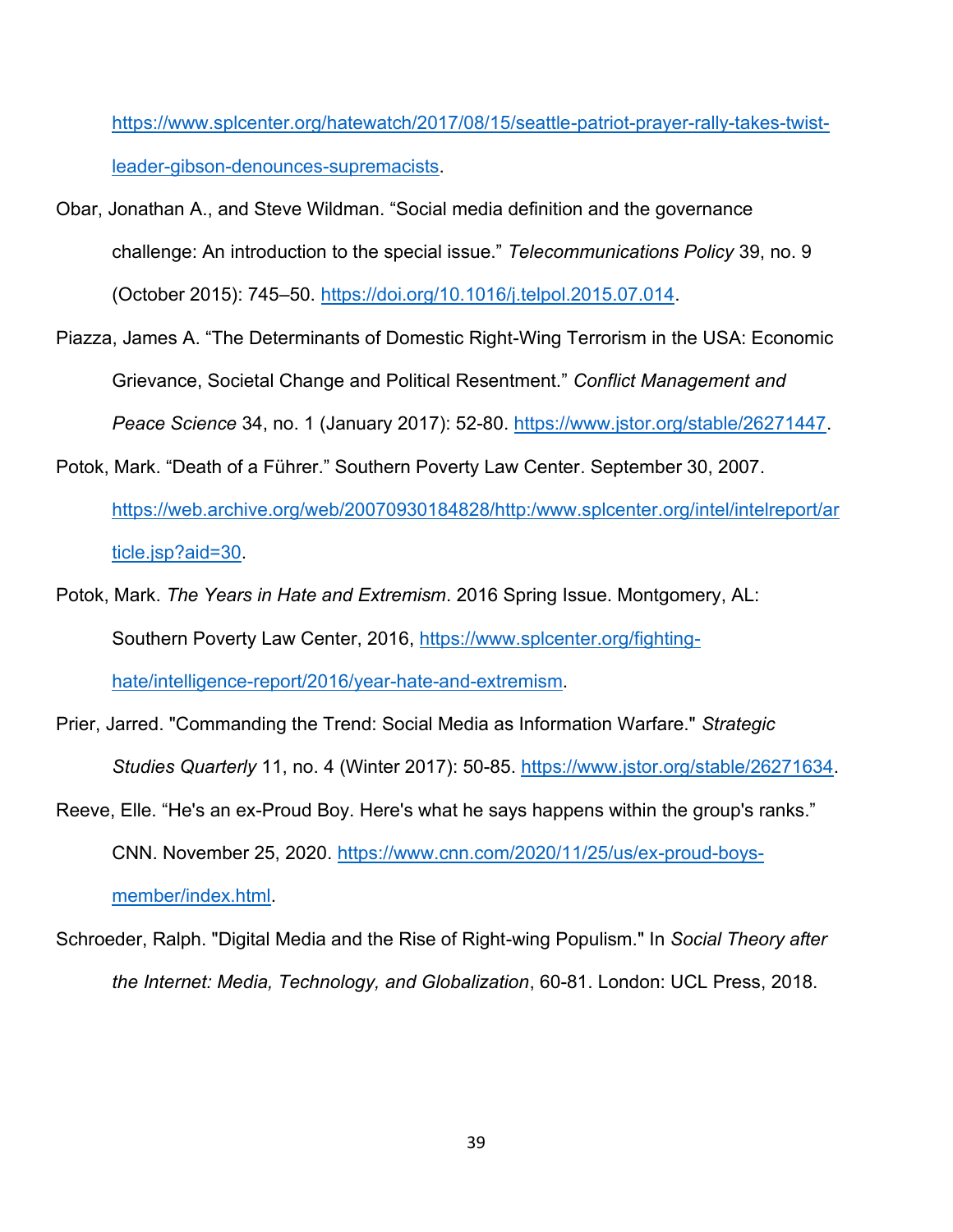Shinbaum, Myrna. "Q & A on The Turner Diaries" Anti-Defamation League. May 16, 1996. [https://web.archive.org/web/20011201002319/http://www.adl.org/presrele/militi\\_71/2737](https://web.archive.org/web/20011201002319/http:/www.adl.org/presrele/militi_71/2737_71.asp) [\\_71.asp.](https://web.archive.org/web/20011201002319/http:/www.adl.org/presrele/militi_71/2737_71.asp)

Southern Poverty Law Center, "Aryan Nations." Accessed October 1, 2021.

[https://www.splcenter.org/fighting-hate/extremist-files/group/aryan-nations.](https://www.splcenter.org/fighting-hate/extremist-files/group/aryan-nations)

Southern Poverty Law Center, "National Alliance." Accessed October 1, 2021.

[https://www.splcenter.org/fighting-hate/extremist-files/group/national-alliance.](https://www.splcenter.org/fighting-hate/extremist-files/group/national-alliance)

Southern Poverty Law Center, "Proud Boys." Accessed October 1, 2021.

[https://www.splcenter.org/fighting-hate/extremist-files/group/proud-boys.](https://www.splcenter.org/fighting-hate/extremist-files/group/proud-boys)

Southern Poverty Law Center. *William Pierce: A Political History*. Montgomery, AL: Southern Poverty Law Center, 1999,

[https://web.archive.org/web/20070713115133/http:/www.splcenter.org/intel/intelreport/ar](https://web.archive.org/web/20070713115133/http:/www.splcenter.org/intel/intelreport/article.jsp?sid=232) [ticle.jsp?sid=232.](https://web.archive.org/web/20070713115133/http:/www.splcenter.org/intel/intelreport/article.jsp?sid=232)

Sparling, Zane. "Antifa, Patriot Prayer brawl outside Cider Riot." Portland Tribune. May 1, 2019. [https://pamplinmedia.com/pt/427249-334253-antifa-patriot-prayer-brawl-outside](https://pamplinmedia.com/pt/427249-334253-antifa-patriot-prayer-brawl-outside-cider-riot)[cider-riot.](https://pamplinmedia.com/pt/427249-334253-antifa-patriot-prayer-brawl-outside-cider-riot)

Stack, Liam. "Leader of a Ku Klux Klan Group Is Found Dead in Missouri." The New York Times. February 13, 2017. [https://www.nytimes.com/2017/02/13/us/kkk-leader-death](https://www.nytimes.com/2017/02/13/us/kkk-leader-death-frank-ancona.html)[frank-ancona.html.](https://www.nytimes.com/2017/02/13/us/kkk-leader-death-frank-ancona.html)

Thomas, Dexter. "Patriot Prayer is dragging Antifa into an unwinnable PR war." Vice News Tonight on HBO. August 7, 2018. Video, 4:30.

[https://video.vice.com/en\\_us/video/patriot-prayer-is-dragging-antifa-into-an-unwinnable](https://video.vice.com/en_us/video/patriot-prayer-is-dragging-antifa-into-an-unwinnable-pr-war/5b68a357be4077506f4a8e82)[pr-war/5b68a357be4077506f4a8e82.](https://video.vice.com/en_us/video/patriot-prayer-is-dragging-antifa-into-an-unwinnable-pr-war/5b68a357be4077506f4a8e82)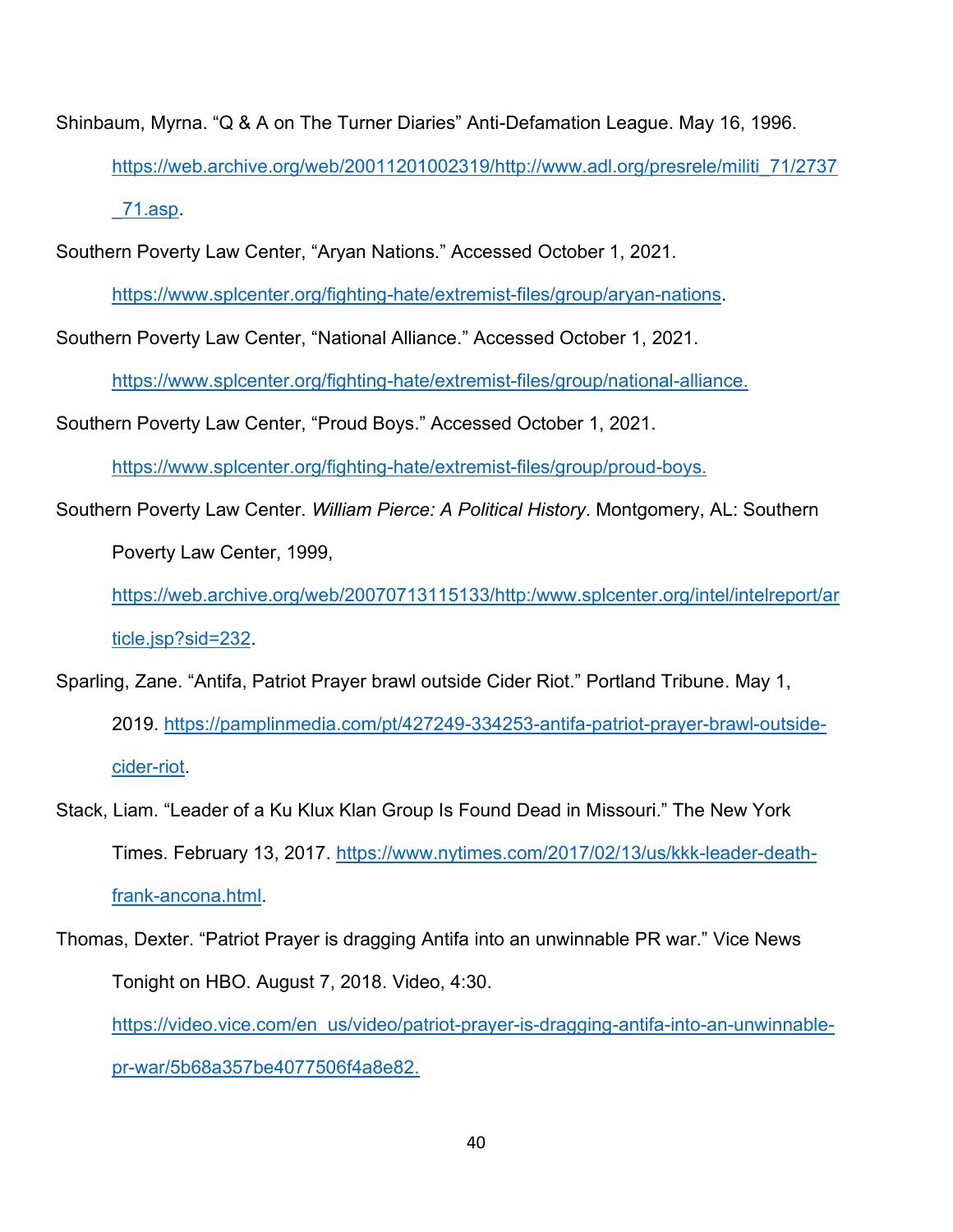Thomas, Elise. *Boogaloo Bois: the Birth of a 'Movement', from Memes to Real-World Violence*. ISSN 2209-2420. Canberra: Australian Strategic Policy Institute, 2021,

[https://www.aspi.org.au/report/counterterrorism-yearbook-2021.](https://www.aspi.org.au/report/counterterrorism-yearbook-2021)

Vitolo-Haddad, CV. "The Blood of Patriots: Symbolic Violence and "The West"." *Rhetoric Society Quarterly* 49, no. 3 (June 2019): 280-96.

[https://doi.org/10.1080/02773945.2019.1610641.](https://doi.org/10.1080/02773945.2019.1610641)

- Zielinski, Alex. "Undercover in Patriot Prayer: Insights From a Vancouver Democrat Who's Been Working Against the Far-Right Group from the Inside." Portland Mercury. August 26, 2019.
	- [https://www.portlandmercury.com/blogtown/2019/08/26/27039560/undercover-in-patriot](https://www.portlandmercury.com/blogtown/2019/08/26/27039560/undercover-in-patriot-prayer-insights-from-a-vancouver-democrat-whos-been-working-against-the-far-right-group-from-the-inside)[prayer-insights-from-a-vancouver-democrat-whos-been-working-against-the-far-right](https://www.portlandmercury.com/blogtown/2019/08/26/27039560/undercover-in-patriot-prayer-insights-from-a-vancouver-democrat-whos-been-working-against-the-far-right-group-from-the-inside)[group-from-the-inside.](https://www.portlandmercury.com/blogtown/2019/08/26/27039560/undercover-in-patriot-prayer-insights-from-a-vancouver-democrat-whos-been-working-against-the-far-right-group-from-the-inside)